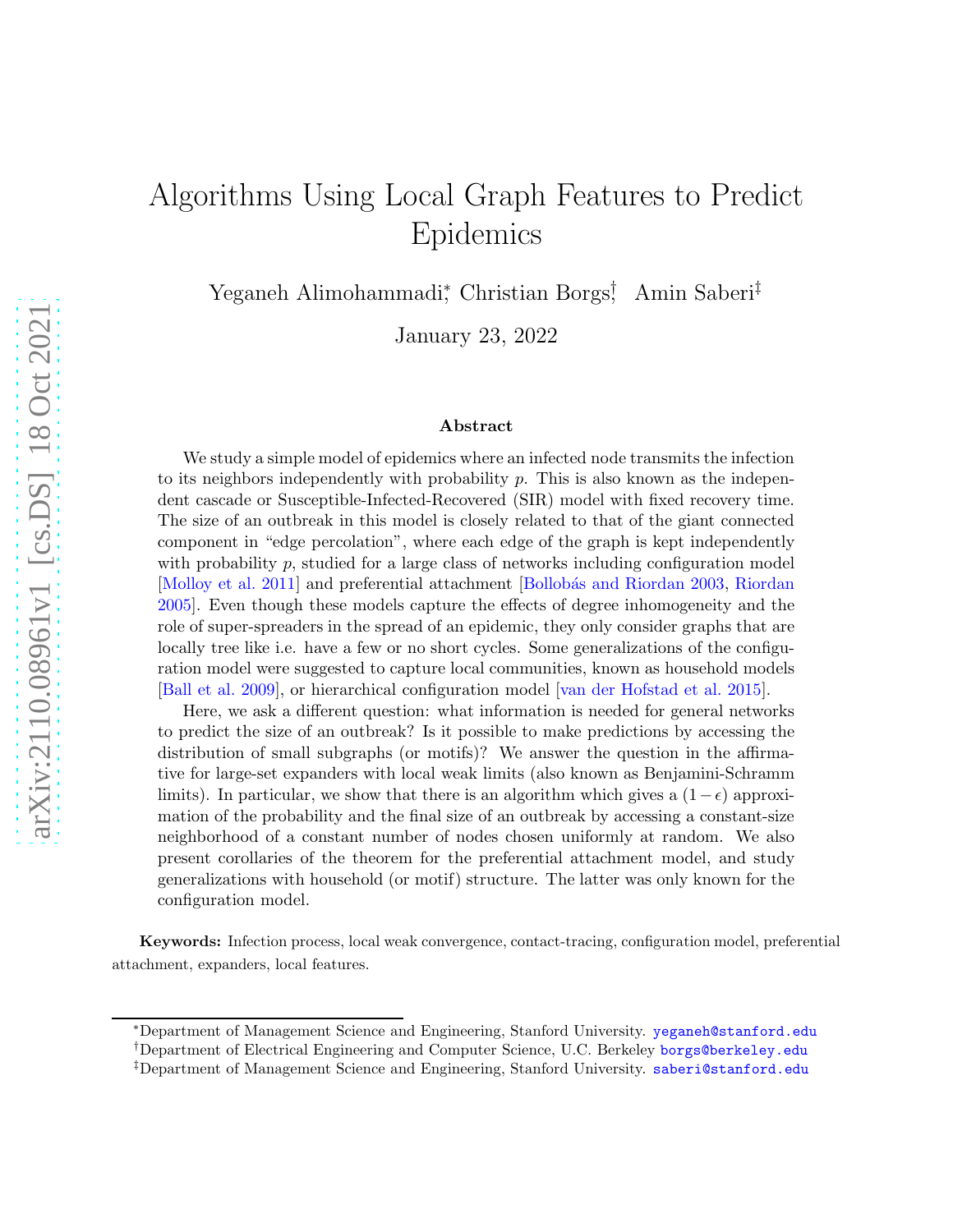### 1 Introduction

One of the central tasks of epidemiology is to predict the likelihood or the size of a nascent or future epidemic from observed data. In the simplest model, the Susceptible-Infected-Recovered (SIR) model with homogeneous mixing, it is assumed that all individuals have the same probability of infecting one another, and the predictions rely on a single parameter, the basic reproduction number. At the same time, it is known for decades, going back at least to the study of the AIDS epidemics [\[Gupta et al. 1989](#page-33-0)], that the underlying network of contacts and their structure play an important role in the spread of the infection.

From a mathematical point of view, the effect of network structure on the spread of an epidemic has been analyzed for many random network models, including Erdös-Renyi graphs [\[Neal 2003\]](#page-34-2), configuration models [\[Decreusefond et al. 2012b,](#page-33-1) [Janson et al. 2014\]](#page-33-2), and preferential attachment models [\[Pastor-Satorras and Vespignani 2001,](#page-34-3) [Berger et al. 2005\]](#page-32-1). These models offer important insights about the spread of the infection and especially the devastating effects of high degree nodes.

One may be tempted to use the above network models to predict the likelihood and size of an epidemic from observed data by first estimating the parameters of the model, and then using the resulting network to make predictions about the epidemic. But this approach faces several challenges. First of all, it is not even clear which class of models to use: configuration models, preferential attachment models, inhomogeneous random graphs [Bollobás et al. 2007] or variants of those allowing for community structure? And even if we could agree on a class of models, it is unclear how predictions may change under network misspecifications by the slightest amount.

In the setting of dense graphs, the question of network misspecification and robustness can be addressed using the notions of quasi-random graphs and graph limits. In particular, for dense, exchangeable networks, the Aldous-Hoover Theorem [\[Aldous 1981,](#page-31-1) [Hoover 1979\]](#page-33-3) determines the class of models to be considered, the estimation of the underlying (graphon) model can be framed as a well defined non-parametric estimation problem [\[Wolfe and Olhede](#page-35-1) [2013\]](#page-35-1), and the theory of graph limits [\[Borgs et al. 2008;](#page-32-3) [2012](#page-33-4)] allows one to analyze deviations from these models in terms of the so-called cut-metric. However, this is not a feasible approach for bounded degree networks, because there is no single natural random model for graphs with bounded average degree.

Therefore, instead of formulating the problem as a network estimation problem, we take a different approach: we propose an algorithm, which predicts parameters like the threshold and the size of an epidemic by probing and observing local neighborhoods of random nodes,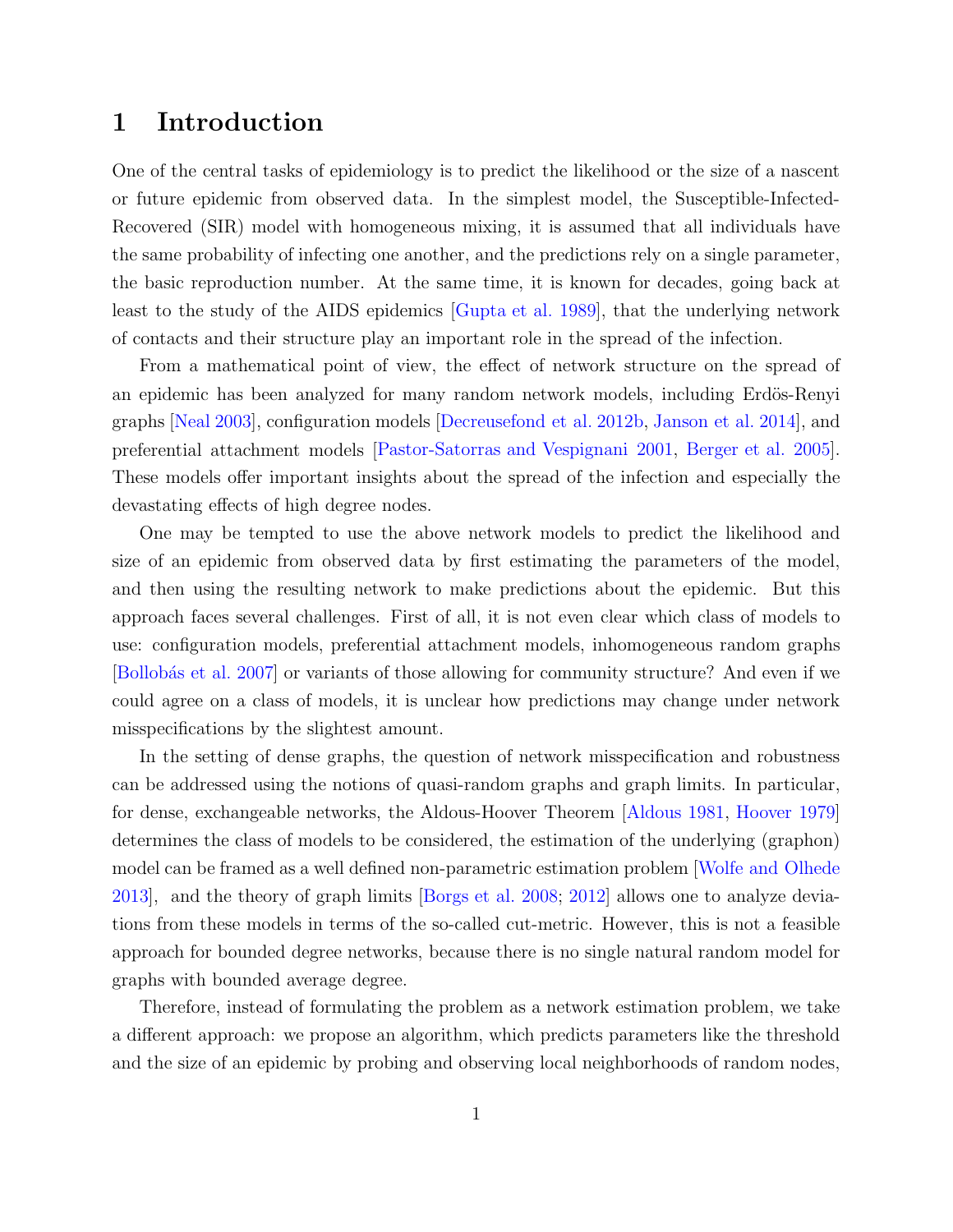and show that those predictions are asymptotically consistent if (a) the network converges in the weak local sense, and (b) is sufficiently connected or more precisely, a large-set expander. These assumptions are true for many of the random networks mentioned above. At the same time the predictions are robust in the sense that they are made without ever explicitly assuming or estimating an underlying random network model.

In what follows, we will describe the the key notions and definitions and set the stage for our two main theorems and algorithm.

Epidemic model and percolation: We consider a simple model where an infected node transmits the infection to its neighbors independently with probability p. This is known as independent cascade [\[Kempe et al. 2003](#page-33-5)] and turns out to be equivalent to the Susceptible-Infected-Recovered (SIR) model with fixed recovery time [\[Kiss et al. 2017](#page-33-6)]. In the latter model, infected nodes stay infected for a fixed time (say one unit of time) and while infected, transmit the disease to neighbors with rate  $\lambda$ . Thus, an infected vertex has an opportunity to infect any of its neighbors independently with probability  $p = \frac{\lambda}{\lambda + 1}$ .

The size of an outbreak in this model is closely related to that of the giant connected component in "edge percolation", where each edge of the graph is kept independently with probability  $p$ , studied for a large class of random network models including the configuration model [\[Molloy et al. 2011](#page-34-0)] and preferential attachment models [Bollobás and Riordan 2003, [Riordan 2005\]](#page-34-1). Phrased in terms of the consequences for the spread of an epidemic, one of the main implications of the above line of work is that with high probability, an infection either dies out quickly (after reaching a constant number of nodes) or it spreads to a linear fraction of vertices. Our first theorem substantially generalizes these results using the notion of weak local limit for graphs, as defined below.

*Local weak limit:* Roughly speaking, a sequence of (possibly random) graphs  ${G_n}_{n\in\mathbb{N}}$ is said to have a local weak limit in probability, if the distributions of the neighborhoods of randomly sampled vertices converge in probability. The limit is then a probability measure  $\mu$  on the space  $\mathcal{G}_*$  of rooted, locally finite, connected graphs (more precisely, on equivalence classes under graph isomorphisms which map roots into roots). We will use  $(G, o)$  for a graph G with root  $o$  in  $\mathcal{G}_*$ , where G should be considered unlabeled, except for the label  $o$ for the root.

Consider now a sequence of graphs  ${G_n}_{n\in\mathbb{N}}$  with graph limit  $(G, o)$  distributed according to some  $\mu$ . We will study the percolated graph  $G(p)$ , the subgraph obtained from G by independently keeping each edge with probability  $p$ , and the component of the root in  $(G(p), o)$ , to be denoted by  $C(o)$ . As we will see, the probability  $\zeta(p)$  of  $C(o)$  being infinite,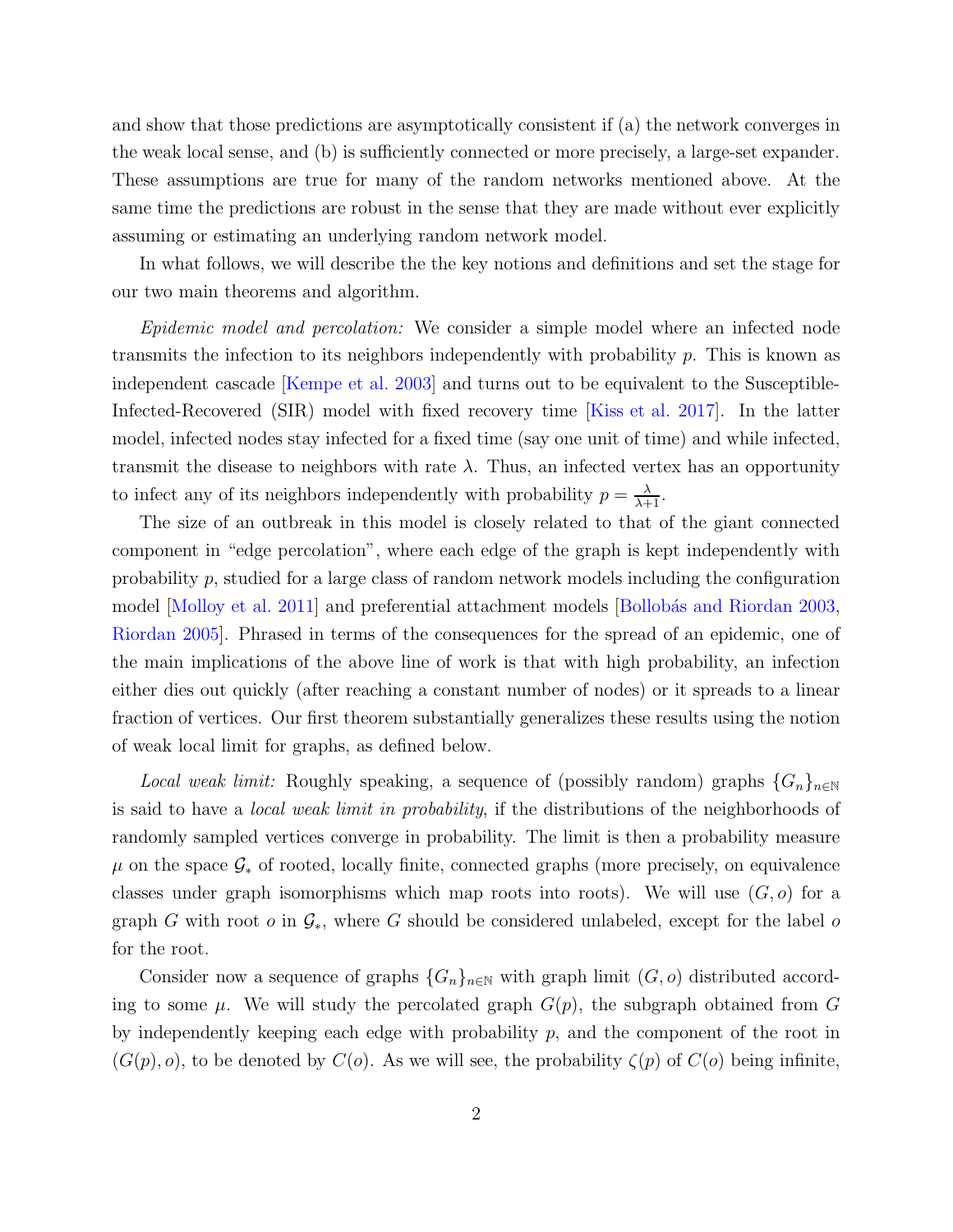$\zeta(p) = \mu(\mathbb{P}_{G(p)}(|C(o)| = \infty))$ , turns out to the limit of the probability that an infection starting from a random vertex in  $G_n$  leads to an infection – under some technical conditions. One of them will be what we refer to as *smoothness of*  $\mu$  at  $p$ , defined as the continuity of  $\zeta(p)$  at p.

The second one will be an expansion property for  $G_n$ .

Large-set edge expansion: Given a graph  $G = (V, E)$  and a constant  $\epsilon < 1/2$ , define

$$
\phi(G,\epsilon) = \min_{A \subset V: \epsilon|V| \le |A| \le |V|/2} \frac{e(A, V - A)}{|A|} \tag{1.1}
$$

where  $e(A, V - A)$  is the number of edges joining A to its complement. Call a graph G an  $(\alpha, \epsilon, \bar{d})$  large-set (edge) expander if the average degree of G is at most  $\bar{d}$  and  $\phi(G, \epsilon) \geq \alpha$ . A sequence of possibly random graphs  ${G_n}_{n\in\mathbb{N}}$  is called a *large-set (edge) expander sequence* with bounded average degree, if there exists  $\bar{d}$  and  $\alpha > 0$  such that for any  $\epsilon \in (0, 1/2)$  the probability that  $G_n$  is an  $(\alpha, \epsilon, \bar{d})$  large-set (edge) expander goes to 1 as  $n \to \infty$ .

Outbreaks and their asymptotics. Let  $\mathcal{N}(G)$  be the random variable giving the number of nodes that eventually get infected if one uniformly random vertex in G was infected initially. Note that there are two sources of randomness for  $\mathcal{N}(G)$ : the randomness of the infection process and the choice of a random seed. The next theorem shows that under certain assumptions, with high probability, either the infection dies out after infecting a constant number number of vertices or it reaches a linear fraction of vertices. More precisely,  $\mathcal{N}(G)$  $\frac{G}{n}$  converges to a distribution on [0, 1] with one atom at zero and possibly a second atom in (0, 1].

<span id="page-3-0"></span>**Theorem 1.1.** Let  ${G_n}_{n\in\mathbb{N}}$  be a sequence of (possibly random) large-set expanders with bounded average degree that converges in probability in the local weak sense to  $(G, o) \in \mathcal{G}_*$ with distribution  $\mu$ . Let  $p \in [0, 1]$ , and assume that  $\mu$  is smooth at p. Then

1. The final infection size  $N$  in an SIR model with constant recovery time is either linear in n or of order O(1). Formally, if  $\omega(n)$  is any function such that  $\lim_{n\to\infty}\omega(n) = \infty$  and  $\lim_{n\to\infty} \frac{\omega(n)}{n} = 0$ , then  $\mathbb{P}\left(\omega(n) \leq \mathcal{N} \leq \frac{n}{\omega(n)}\right)$  $\bigg($   $\rightarrow$  0, where  $\mathbb P$  denotes probabilities with respect to the infection process and the randomness of  $G_n$ .

2. The random variable  $\mathcal{N}/n$  converges weakly in probability to the two-atom random variable  $\chi_p =$  $\sqrt{ }$  $\frac{1}{2}$  $\mathbf{I}$  $\zeta(p)$  with probability  $\zeta(p)$ , 0 with probability  $1 - \zeta(p)$ .

A few explanations are in order. First of all, the necessary conditions of the theorem are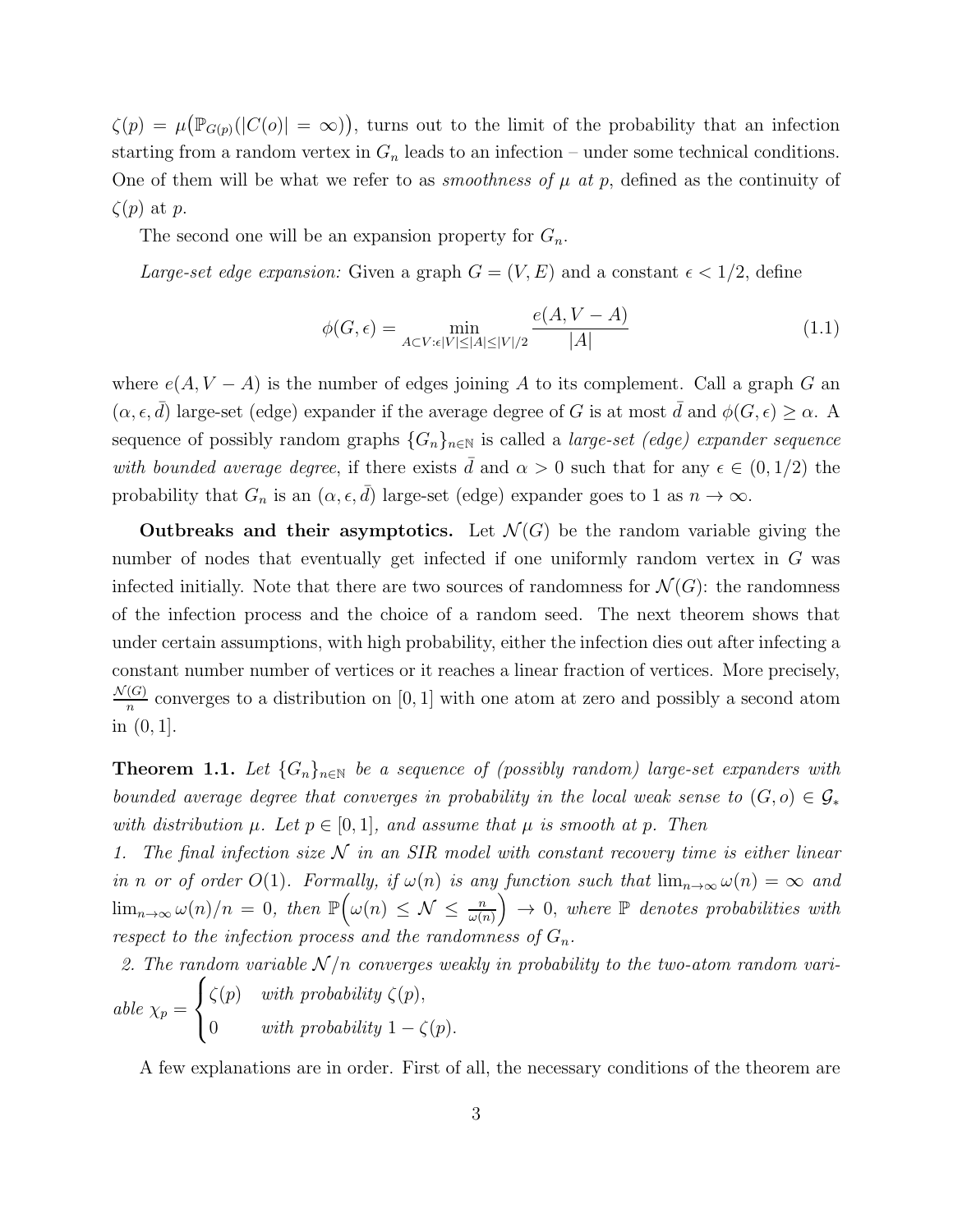relatively weak. In Section [3,](#page-20-0) we show that the popular network models including preferential attachment and configuration models satisfy them, even after incorporating additional community (or motif) structures. In particular the above theorem characterizes the size and probability of outbreaks for configuration model [\[Janson et al. 2014\]](#page-33-2), preferential attachment (see Corollary [1.4\)](#page-6-0), configuration model with community structure [\[Trapman 2007,](#page-35-2) [Ball et al. 2010,](#page-32-4) [van der Hofstad et al. 2015\]](#page-35-0) and preferential attachment with communities (see Corollary [1.10\)](#page-9-0). As far as we know, the results on preferential attachment (with or without communities) was not known in the literature.

More importantly, the graph sequences considered in the theorem do not have to be 'perfectly' drawn from a random model for the result to hold. In fact, given an arbitrary random graph model with smooth limit (a property which holds for most random graph models, except possibly at the threshold), they can be 'quasi-random' in the sense that the they are (random or) deterministic graphs with the same local limit. As long as the sequence is a large-set expander, the size and probability of an infection on the sequence will be the same as for the random model.

Finally, it is worth noting that some notion of connectivity is necessary for the above theorem to hold. This can be seen by comparing d-regular random graphs on  $n$  nodes to the union of two disjoint d-regular random graphs on  $n/2$  nodes that are connected with one edge as described in Remark [2.6.](#page-17-0)

Next, we will state the algorithmic implications.

Algorithm for estimating the probability and size of outbreak. Suppose that we do not have access to the underlying contact network  $G$ . Instead, we have access to a black-box algorithm that takes a constant  $k = O(1)$  as an input and runs the SIR process starting from a uniformly random node. Then the algorithm returns whether  $k$  other nodes get infected eventually. So, for each query we get a  $0-1$  answer, 1 when starting an infection from the chosen vertex has reached k other nodes, and 0 otherwise (see Algorithm [1\)](#page-5-0).

Let  $\widetilde{\mathcal{N}}(k,q)$  be the average of answers for q independent queries to Algorithm [1](#page-5-0) with k as an input. We prove that for any  $\epsilon > 0$ , there exist constants  $k_{\epsilon}$  and  $q_{\epsilon}$  independent of n such that  $\mathcal{N}(k_{\epsilon}, q_{\epsilon})$  gives an  $(1 - \epsilon)$ -approximation of both the probability of an outbreak and the relative size of an outbreak.

<span id="page-4-0"></span>**Theorem 1.2.** Let  $\{G_n\}_{n\in\mathbb{N}}$  and  $\zeta(p)$  satisfy the conditions in Theorem [1.1.](#page-3-0) Then for any given  $\epsilon > 0$  there exist integers  $k_{\epsilon}, q_{\epsilon}$ , such that the average output of  $q_{\epsilon}$  independent runs of Algorithm [1](#page-5-0) with  $k_{\epsilon}$  as an input is a  $(1 - \epsilon)$ -approximation of the probability and the size of an outbreak in an SIR model with constant recovery time. Formally, there exists an  $n_{\epsilon} > 0$ ,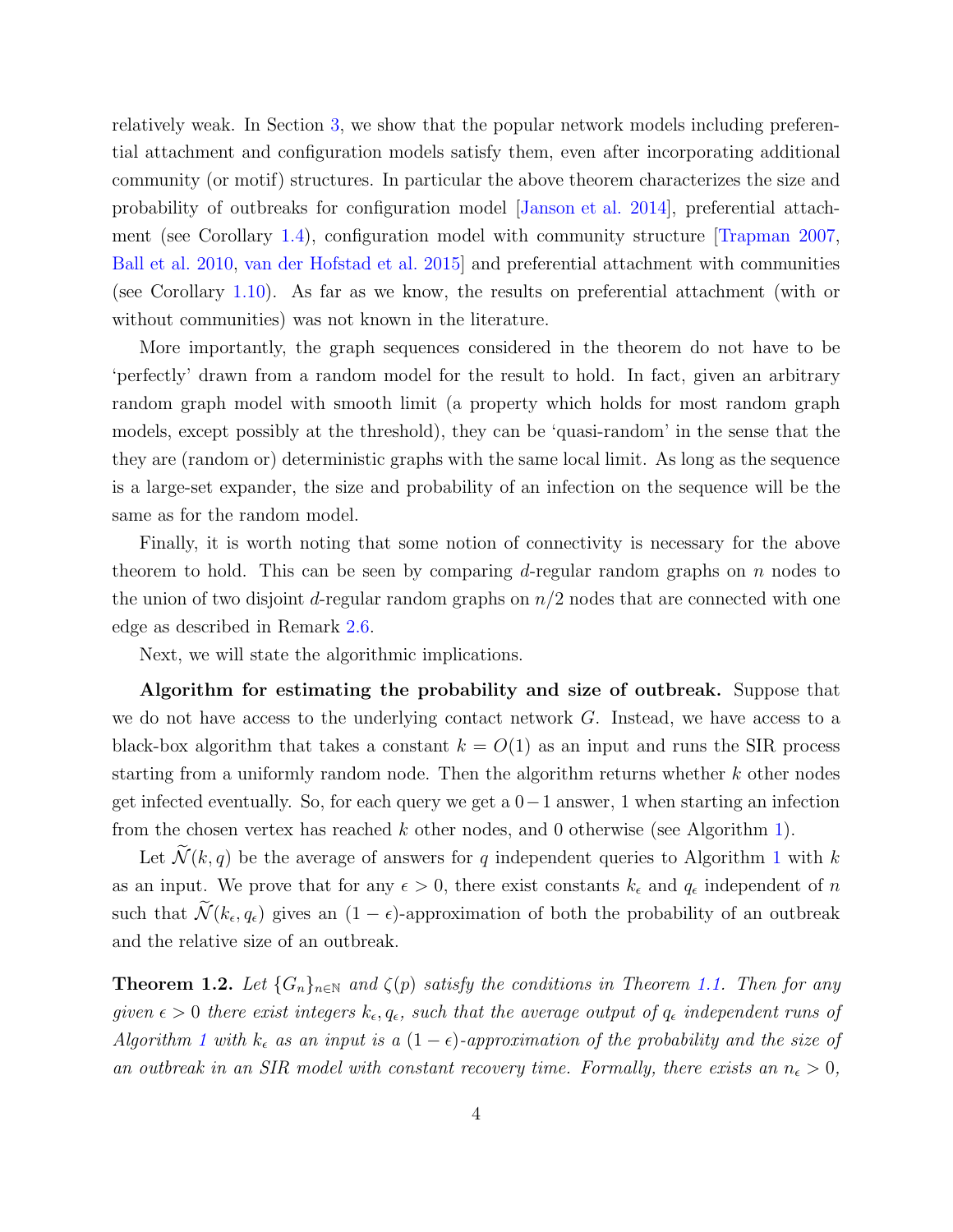### <span id="page-5-0"></span>ALGORITHM 1: Local infection algorithm A constant  $k > 0$  and the contact network  $G$ . Draw a uniformly random node  $v$ . Find  $B_k(v)$ , the set of the nodes of distance at most k from v. Run SIR process in  $B_k(v)$  starting from v: Initialize susceptible nodes  $S = B_k(v) - \{v\}$ , infected nodes  $I = \{v\}$ , and removed nodes  $R = \emptyset$ . while  $I \neq \emptyset$  do Let  $u$  be the next node in  $I$ . Remove infected neighbors of  $u$  in  $S$  and add them to  $I$ . Remove  $u$  from  $I$  and add it to  $R$ . end if  $|R| \geq k$  then Return 1. else Return 0. end

such that for all  $n \geq n_{\epsilon}$ 

$$
\mathbb{P}\big(|\widetilde{\mathcal{N}}(k_{\epsilon},q_{\epsilon})-\zeta(p)|\geq \epsilon\big)\leq \epsilon.
$$

Here  $\mathbb P$  denotes the probabilities first over the randomness of  $G_n$  and then the infection process and the sampled vertices contributing to  $\mathcal{N}(k_{\epsilon}, q_{\epsilon})$ .

Note that while Theorem [1.2](#page-4-0) requires that the graph sequence converges, we do not need to use the properties of or even know the limit graph. We can determine the size and the probability of an epidemics only by sampling the local neighborhoods of a constant number of nodes.

In the next section, Section [1.1,](#page-5-1) we show that our main theorems are applicable to many known random graph models. In addition, in Section [1.2,](#page-8-0) we introduce a new class of random graph model with community structure, generalizing several older models, and apply our result to the new set of models.

### <span id="page-5-1"></span>1.1 Application: Classical Random Graph Models

In the following section, we consider examples of graphs for which we can apply the results of Theorems [1.1](#page-3-0) and [1.2.](#page-4-0) We show the following models converge in a local weak sense and  $\zeta(p)$ on their limit is continuous for every  $p \in [0, 1]$ . The preferential attachment model. 2. The configuration model.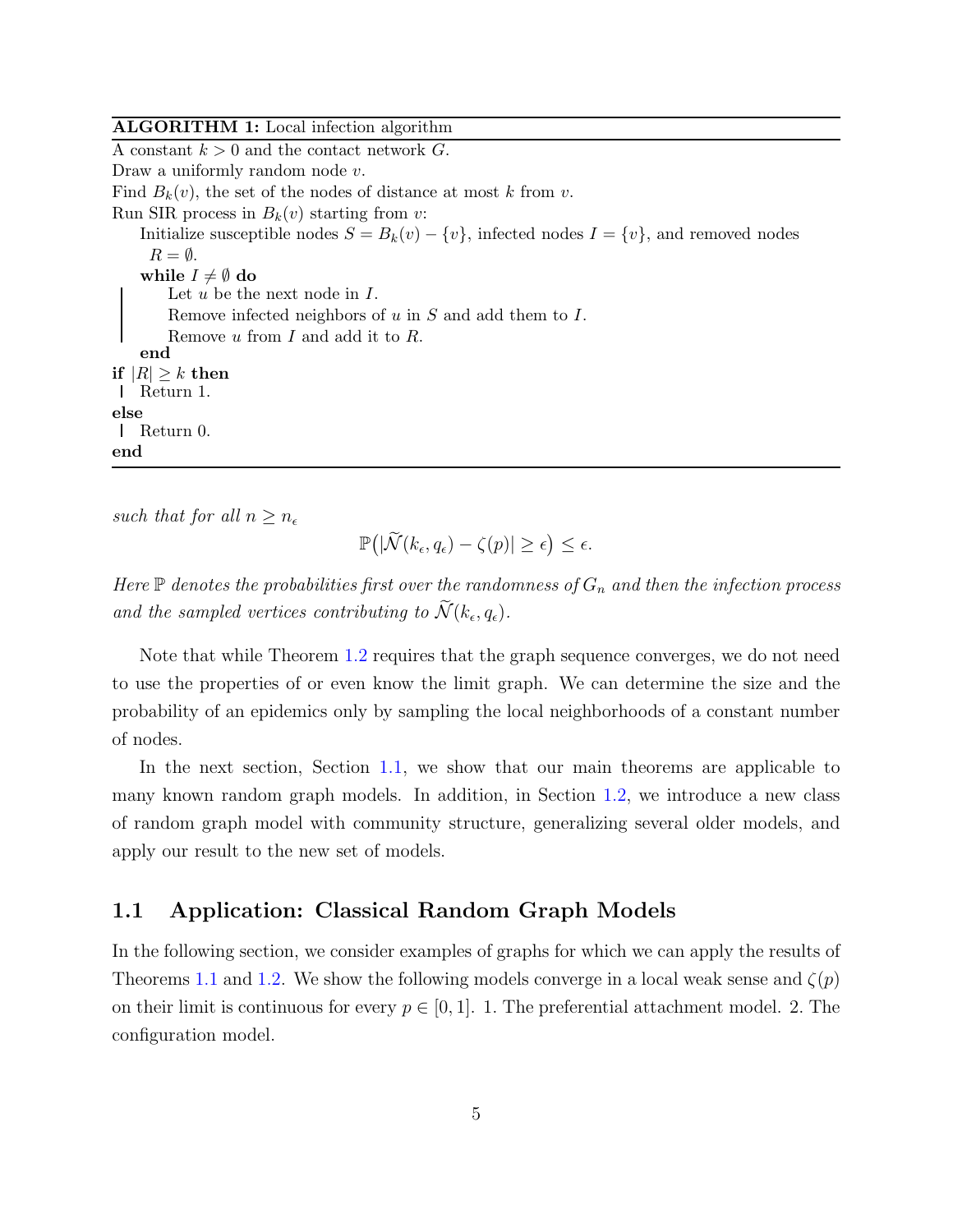#### 1.1.1 Preferential Attachment Models

Preferential attachment models describe a dynamic population where each new individual contacts the older individuals proportional to their degree. More precisely, the model has a parameter  $m \in \mathbb{N}$ , and is defined as follows. Starting from a connected graph  $G_{t_0}$  on at least m vertices, a random graph  $G_t$  is defined inductively: given  $G_{t-1}$  and its degree sequence  $d_i(t-1)$ , we form a new graph by adding one more vertex,  $v_t$ , and connect it to m distinct vertices  $w_1, \ldots, w_m \in V(G_{t-1})$  by first choosing  $w_1, \ldots, w_m \in V(G_{t-1})$  i.i.d with distribution  $\mathbb{P}(w_s=i)=\frac{d_i(t-1)}{2|E(G_{t-1})|}$ ,  $s=1,\ldots m$ , and then conditioning on all vertices being distinct (thus avoiding multiple edges). We denote the resulting random graph sequence by  $(PA_{m,n})_{n\geq 2m+1}$ , and following [\[Berger et al. 2014\]](#page-32-5), we call the version of preferential attachment we defined above the conditional model, while the model where the conditioning step is left off will be called the independent model.

<span id="page-6-1"></span>The next lemma, which is a consequence of previous work on the preferential attachment graphs, will allow us to apply Theorems [1.1-](#page-3-0)[1.2](#page-4-0) to  $PA_{m,n}$ .

**Lemma 1.3.** Let  $m \geq 2$ , and for a positive integer  $n \geq 2m + 1$  let  $PA_{m,n}$  be the conditional preferential attachment graph defined above. Then the following holds. 1. There exists a distribution  $\mu$  on  $\mathcal{G}_*$  such that the sequence  $\{PA_{m,n}\}_{n\geq 2m+1}$  converges in the local weak sense to  $(G, o)$  distributed as  $\mu$ . Also, for all  $p \in [0, 1]$  the percolation function  $\zeta(p) = \mu\Big(\mathbb{P}_{G(p)}C(o) = \infty\Big)$  is continuous.

2. Then there exists some  $\alpha > 0$  independent from n such that for all  $\epsilon \in (0, 1/2)$ , with probability tending to 1,  $\{PA_{m,n}\}_{n\geq 2m+1}$  is an  $(\alpha, \epsilon, 2m)$  large-set expander.

The local weak convergence of preferential attachment models is well-established in [\[Berger et al. 2014](#page-32-5)], where they showed the limit is a Pólya-point process. Moreover, the continuity of the survival probability and the positive expansion of  $PA_{m,n}$  was shown in [\[Alimohammadi et al. 2021\]](#page-31-2). As a consequence of the above lemma the size and the probability of an outbreak is local under the preferential attachment model.

<span id="page-6-0"></span>Corollary 1.4. Let  $m \geq 2$ , and let  $\{G_n\}_{n\geq 2m+1} = \{PA_{m,n}\}_{n\geq 2m+1}$  be the conditional preferential attachment graph defined above. Then the conclusions of Theorems [1.1](#page-3-0) and [1.2](#page-4-0) hold for all  $p \in [0, 1]$ .

*Proof.* As a direct consequence of Lemma [1.3](#page-6-1) we can apply Theorems [1.1](#page-3-0) and [1.2.](#page-4-0)  $\Box$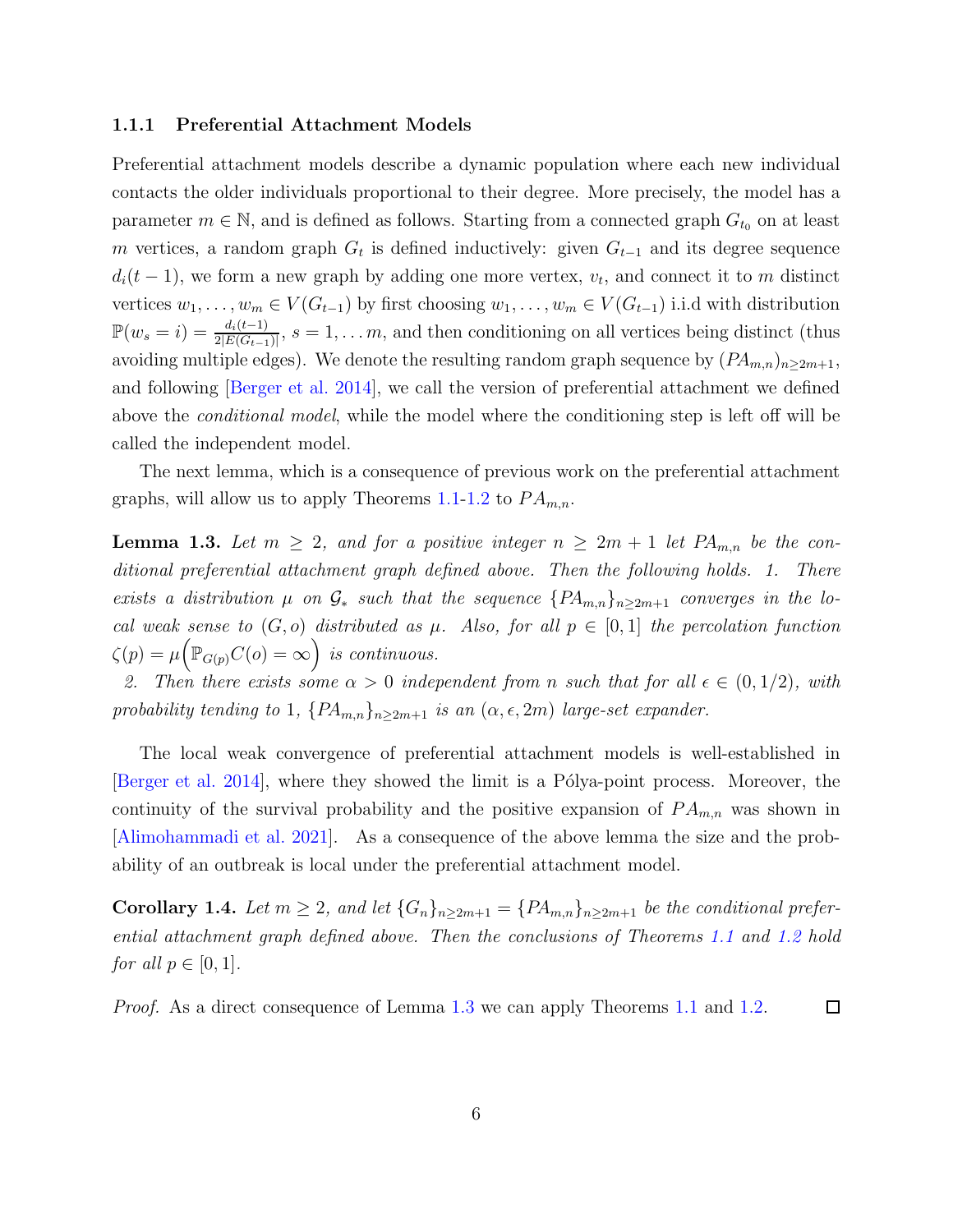#### 1.1.2 Configuration Model

The common way to construct a random graph given a degree sequence is the configuration model, introduced by [Bollobás 2001]. Let  $\mathbf{d}_n = (d_1, \ldots, d_n)$  be a graphical degree sequence , i.e., there exists at least one simple graph with this degree sequence. Then to construct the configuration model  $CM(\mathbf{d}_n)$ , consider  $d_i$  half-edges for the vertex i. The half-edge are then matched uniformly, in general resulting in a multi-graph with self-loops and multiple edges.

The uniform configuration model is defined as the random graph model whose samples are uniformly random among all *simple* graphs with degree sequence  $\mathbf{d}_n = (d_1, \ldots, d_n)$ . We denote such a sample by  $CM^*(d_n)$ . To generate a sample from the uniform model, one often first generates a sample from the so-called configuration model. It is well known that if the degree sequence is graphical, conditioning  $CM(\mathbf{d}_n)$  to be a simple graph, gives a sample from the uniform model  $CM^*(d_n)$ . See Chapter 7.5 in [\[van der Hofstad 2016](#page-35-3)] for the definition and properties of the uniform model and its relationship to the configuration model.

In order to apply our results to the configuration model, we first need to describe the conditions for the existence of the local weak limits. To formulate it, let  $D_n$  be the degree of a uniform random node in the degree sequence  $\mathbf{d}_n$ . Recall the definition of the empirical distribution  $F_n$  of the sequence  $\mathbf{d}_n$ ,

$$
F_n(x) = \frac{1}{n} \sum_{j \in [n]} \mathbf{1}_{d_j \leq x}.
$$

<span id="page-7-0"></span>**Condition 1.5.** Let  $\mathbf{d}_n = (d_1, \ldots, d_n)$  be a graphical degree sequence. Then there exists a random variable D such that

<span id="page-7-1"></span>(i)  $\mathbb{P}(D \geq 3) = 1$ ., and as  $n \to \infty$ ,  $D_n \stackrel{d}{\to} D$ , and  $\mathbb{E}[D_n] \to \mathbb{E}[D] < \infty$ .

<span id="page-7-2"></span>(ii) The empirical distribution  $F_n$  satisfies,  $[1 - F_n](x) \leq c_F x^{-\tau-1}$ , for some  $c_F > 0$  and  $\tau \in (2,3)$ .

**Theorem 1.6.** Let  $\{G_n\}_{n\in\mathbb{N}} = \{CM^*(\mathbf{d}_n)\}_{n\in\mathbb{N}}$ , where  $\{\mathbf{d}_n\}_{n\in\mathbb{N}}$  is a graphical degree sequence satisfying Condition [1.5.](#page-7-0) Then the conclusions of Theorems [1.1](#page-3-0) and [1.2](#page-4-0) hold for all  $p \in [0,1]$ .

*Proof.* The expansion of  $CM^*(d_n)$  was shown in Lemma 12 in [\[Abdullah et al. 2012\]](#page-31-3) un-der the Condition [1.5](#page-7-0) [\(i\).](#page-7-1) Also, the local weak convergence of  $CM^*(d_n)$  to a uni-modular branching processes was established under the Condition [1.5](#page-7-0) [\(i\)](#page-7-1)[-\(ii\)](#page-7-2) in Theorem 4.5 in [\[van der Hofstad 2020\]](#page-35-4). Since the limit is a branching process the continuity of survival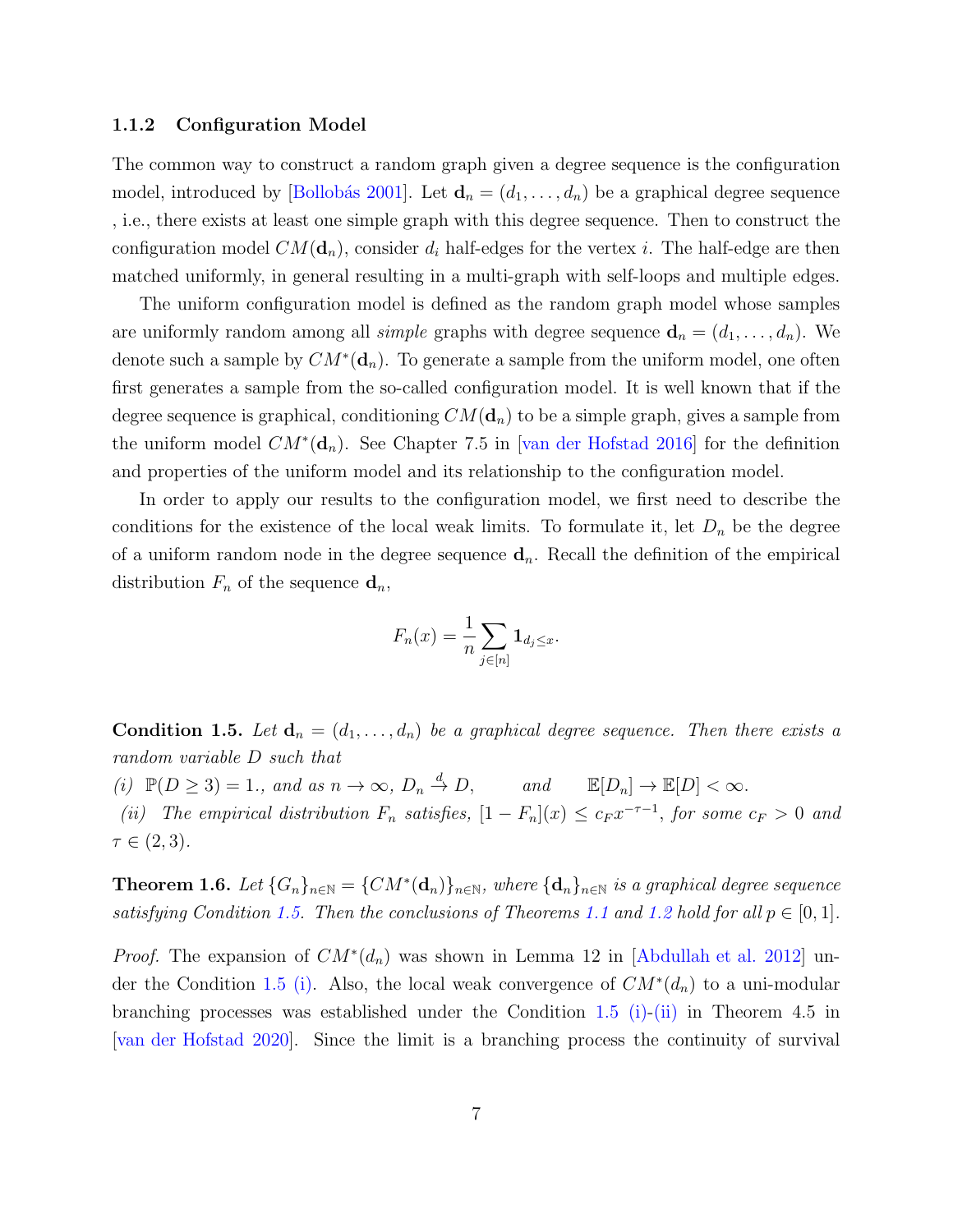probability is already known (see e.g., [\[Broman and Meester 2008\]](#page-33-7) for a more general result). Hence, all the conditions needed for Theorems [1.1](#page-3-0) and [1.2](#page-4-0) hold for  $\{CM^*(d_n)\}_{n\in\mathbb{N}}$ .  $\Box$ 

#### <span id="page-8-0"></span>1.2 Application: Motif-Based Graph Models

One of the important characteristics of real-world networks is that they contain many short cycles [\[Scott 1988\]](#page-34-4). However, in most random graph models including the configuration model and preferential attachment model, the opposite is true: the neighborhood of a typical node looks like a tree.

One approach for addressing this problem is to incorporate the community structure directly, for example by replacing the nodes with dense graphs. For example. Trap-man [\[Trapman 2007\]](#page-35-2) replaces each vertex of degree k in  $G_n$  by a complete graph of size k with some fixed probability. The complete graphs represent households, where each individual interact with all others in their household, and has exactly one contact outside of the household. A more general model by Ball et. al. [\[Ball et al. 2009\]](#page-31-0) extends the configuration model by allowing for drawing households independently from a family of graphs.

<span id="page-8-1"></span>We extend this framework. Our model has two ingredients: a network of external connections (which at the current level of generality can be arbitrary), and a distribution on small graphs (motifs), describing internal connections of a group of people (see Fig. [1\)](#page-8-1).



Figure 1: A motif-based graph with 1) an internal level representing connections (solid edges) between individuals in one motif (colored areas), and 2) an external level representing connections (dashed edges) between motifs .

Let us first define the notion of a motif, which is a pair  $M = (F, (d_v^{ext})_{v \in V(F)})$  contains (i) a simple graph  $F$ , giving the internal connection of the nodes in the motif, and (ii) a collection of external degrees,  $(d_v^{ext})_{v \in V(F)}$ , one for each vertex in F. For a motif M, let  $d(M) = \sum_{v \in F} d_v^{ext}$  be the total external degree of the motif M, and  $v(M) = |F|$  be number of vertices in the motif.

Now, to define a motif-based graph, specify a collection of probability distributions  $\mathcal{M}_d$ over motifs M with  $d(M) = d$ , one for each d. Then, given such a collection, plus an arbitrary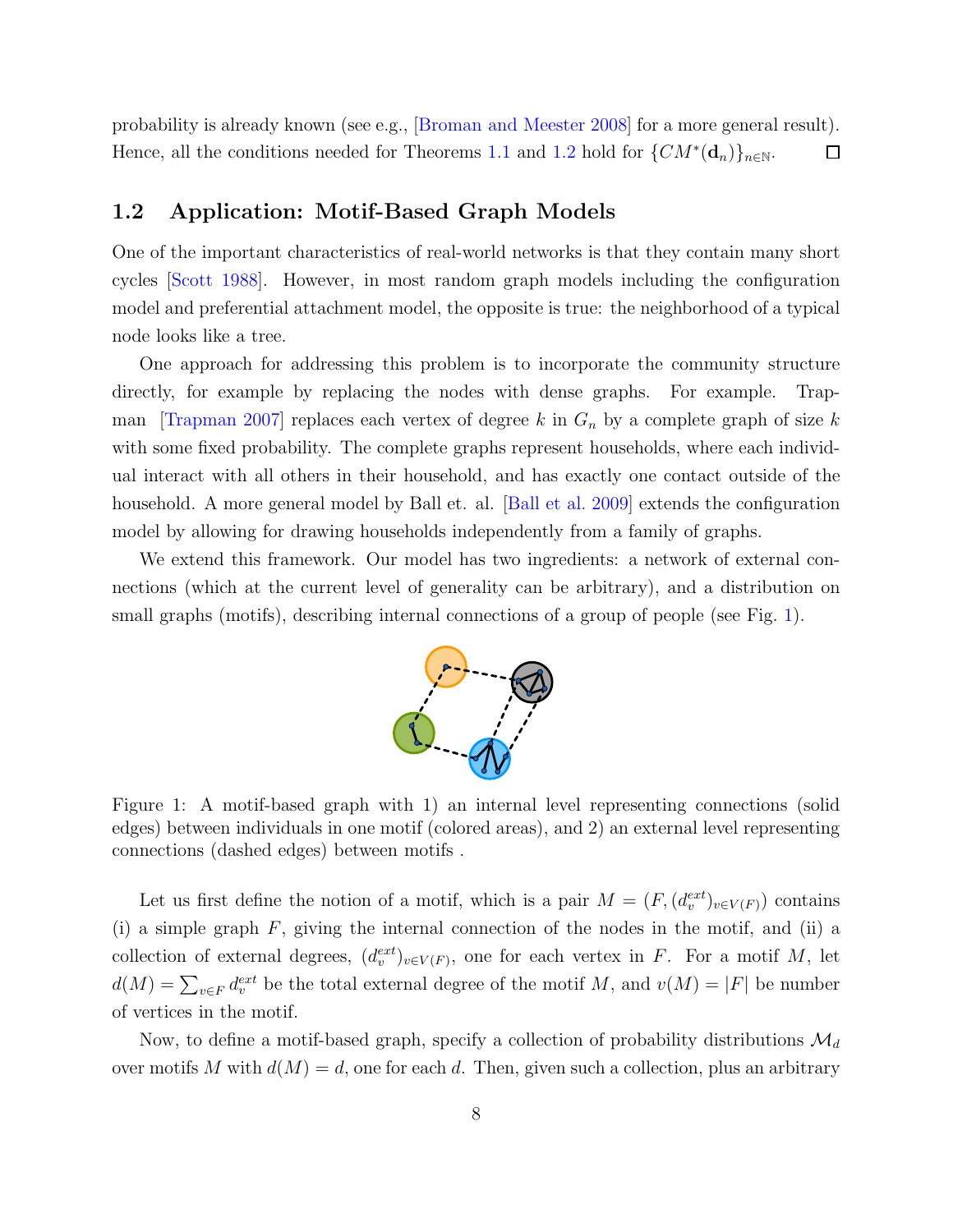external graph  $G^{ext}$  on n vertices, replace all vertices of degree d in  $G^{ext}$  independently at random by a motif drawn from  $\mathcal{M}_d$ , resulting in a larger graph G containing precisely n motifs.

<span id="page-9-1"></span>**Condition 1.7.** (i) (Internal regularity) Let  $M$  be the space of all motifs. Then there exists a constant  $S_{\text{max}} < \infty$  such that  $\sup_{M \in \mathcal{M}} v(M) \leq S_{\text{max}}$ .

<span id="page-9-2"></span>(ii) (External regularity) There exists a probability distribution  $\mu^{ext}$  on  $\mathcal{G}_*$  such that the sequence of (possibly random) external graphs  $\{G_n^{ext}\}_{n\in\mathbb{N}}$  with a bouned average degree converges in the local weak sense to  $(G<sup>ext</sup>, o) \in G_*$  with distribution  $\mu^{ext}$ .

<span id="page-9-4"></span>The combination of internal and external regularities is sufficient for local weak convergence.

**Lemma 1.8.** Let  ${G_n}_{n\in\mathbb{N}}$  be a sequence of motif-based graphs satisfying the Condition [\(i\)](#page-9-1) and [\(ii\).](#page-9-2) Then there exists a probability distribution  $\mu$  on  $\mathcal{G}_*$  such that  $\{G_n\}_{n\in\mathbb{N}}$  converges in the local weak sense to  $(G, o)$  drawn from distribution  $\mu$ .

<span id="page-9-3"></span>**Corollary 1.9.** Let  $\{G_n\}_{n\in\mathbb{N}}$  be a sequence of motif-based graphs satisfying the Condition  $(i)$  and  $(ii)$ . If the external graph is a large set expander, then the conclusions of Theorems [1.1](#page-3-0) and [1.2](#page-4-0) hold for all  $p \in [0,1]$  for which  $\zeta(p)$  is continuous.

On the way of proving this corollary, we prove a general result that might be of independent interest: large-set edge expansion along with the existence of local weak limit implies large-set vertex expansion (see Lemma [3.2\)](#page-26-0). Finally, we consider special cases of the motifbased model where the external graph has the same limit as one of the models discussed in Section [1.1.](#page-5-1)

<span id="page-9-0"></span>**Corollary 1.10** (Motif-Based Preferential Attachment). Let  $m \geq 2$ , and let  $\{G_n\}_{n\geq 2m+1}$  be a sequence of motif-based graphs such that  $G_n^{ext} = PA_{m,n}$ . If the motif-distribution satisfies Condition [\(i\),](#page-9-1) then the conclusions of Theorems [1.1](#page-3-0) and [1.2](#page-4-0) hold for all  $p \in [0, 1]$ .

<span id="page-9-5"></span>Corollary 1.11 (Motif-Based Configuration Model). Let  $\{G_n\}_{n\in\mathbb{N}}$  be a sequence of motifbased graphs such that  $G_n^{ext} = CM^*(d_n)$  for a graphical degree sequence  $\{d_n\}_{n\in\mathbb{N}}$  satisfying Condition [1.5.](#page-7-0) If the motif distribution satisfies Condition  $(i)$ , then the conclusions of The-orems [1.1](#page-3-0) and [1.2](#page-4-0) hold for all  $p \in [0,1]$ .

Percolation on general household model with external configuration model was studied by Hofstad et. al.[\[van der Hofstad et al. 2015](#page-35-0)]. In particular, they proved that if the expected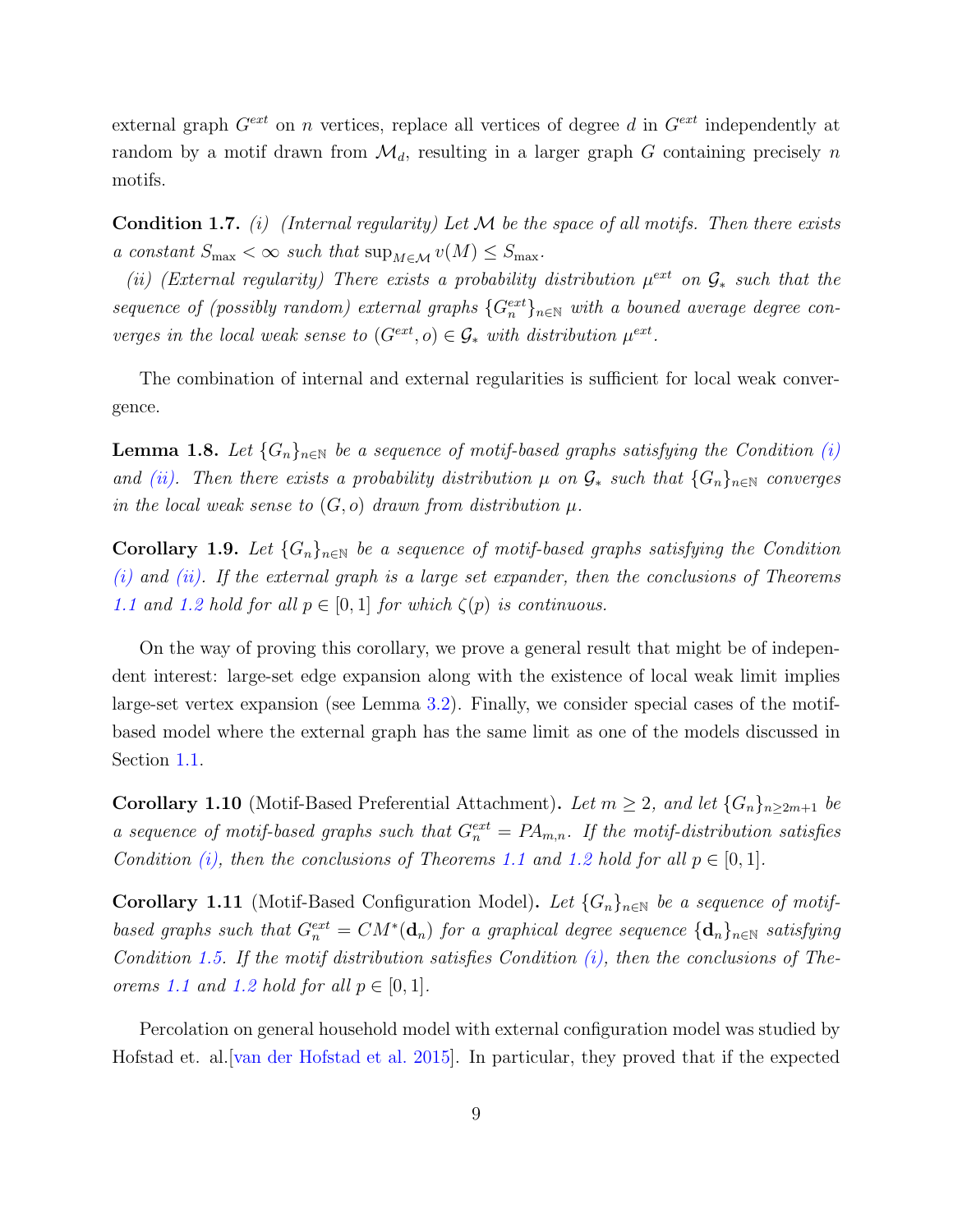size of household size and the average degree degree is finite, then the size of the giant after percolation converges in probability. They also compared the spread of an epidemics on motif-based configuration model with real-world networks empirically [\[Stegehuis et al. 2016\]](#page-35-5). In Section [2,](#page-11-0) we will give a different proof for the result in [\[van der Hofstad et al. 2015](#page-35-0)] by showing the large-set expansion and the smoothness of the limit motif-based configuration models. Our proof also applies to motif-based preferential attachment model along with other motif-based models, as stated in Corollary [1.9.](#page-9-3)

#### 1.3 Other Related Work

Epidemics on networks. The study of epidemics on networks has got much attention in different communities. The work of [\[Newman et al. 2001](#page-34-5)] led to heuristics differential equations describing the evolution of SIR process on configuration models [\[Volz 2008,](#page-35-6) [Volz and Meyers 2009\]](#page-35-7). Later works by [\[Decreusefond et al. 2012a,](#page-33-8) [Janson et al. 2014](#page-33-2)] made the heuristics rigorous for the configuration model. In some special cases, the SIR process has been studied on trees [\[Sharkey et al. 2015](#page-34-6)] and grids [\[N'zi et al. 2019](#page-34-7)]. See the book [\[Kiss et al. 2017\]](#page-33-6) for the results in theoretical biology and physics. The discrete version of the Markovian SIR process that we consider, is also referred to as the Reed-Frost model (see e.g., [\[Picard and Lefevre 1990\]](#page-34-8)).

Also related to our work is the result of Ball et. al. [\[Ball et al. 2009\]](#page-31-0) who study epidemics on networks in which the motifs are complete graphs and derive the expected size of the outbreak under the general SIR model [\[Ball et al. 2010\]](#page-32-4).

Percolation. The study of percolation on expanders has recently received much attention in the probability community. In [\[Alon et al. 2004\]](#page-31-4), it was shown that on bounded degree expanders, there exists at most one linear size component (giant). If in addition, one assumes a weak local limit, one obtains locality of the threshold for the appearance of a giant [\[Benjamini et al. 2011](#page-32-7), [Sarkar 2018\]](#page-34-9), in the sense that it can be inferred from the limit. This result was generalized to Cayley graphs [\[Martineau and Tassion 2017\]](#page-33-9).

The relative *size* of the giant, which is an important technical ingredients has only been studied recently. Earlier work studied the size on random trees [\[Bertoin and Bravo 2015\]](#page-32-8), and hypercubes [\[van der Hofstad and Nachmias 2017](#page-35-8)], as well as the locality of the size of the giant on expanders for the case of bounded regular degree with high girth [\[Krivelevich et al.](#page-33-10) [2020\]](#page-33-10). In this case, the relative size of the giant is given by the survival probability of a percolated branching process. Here, our main input is the work of [\[Alimohammadi et al.](#page-31-2)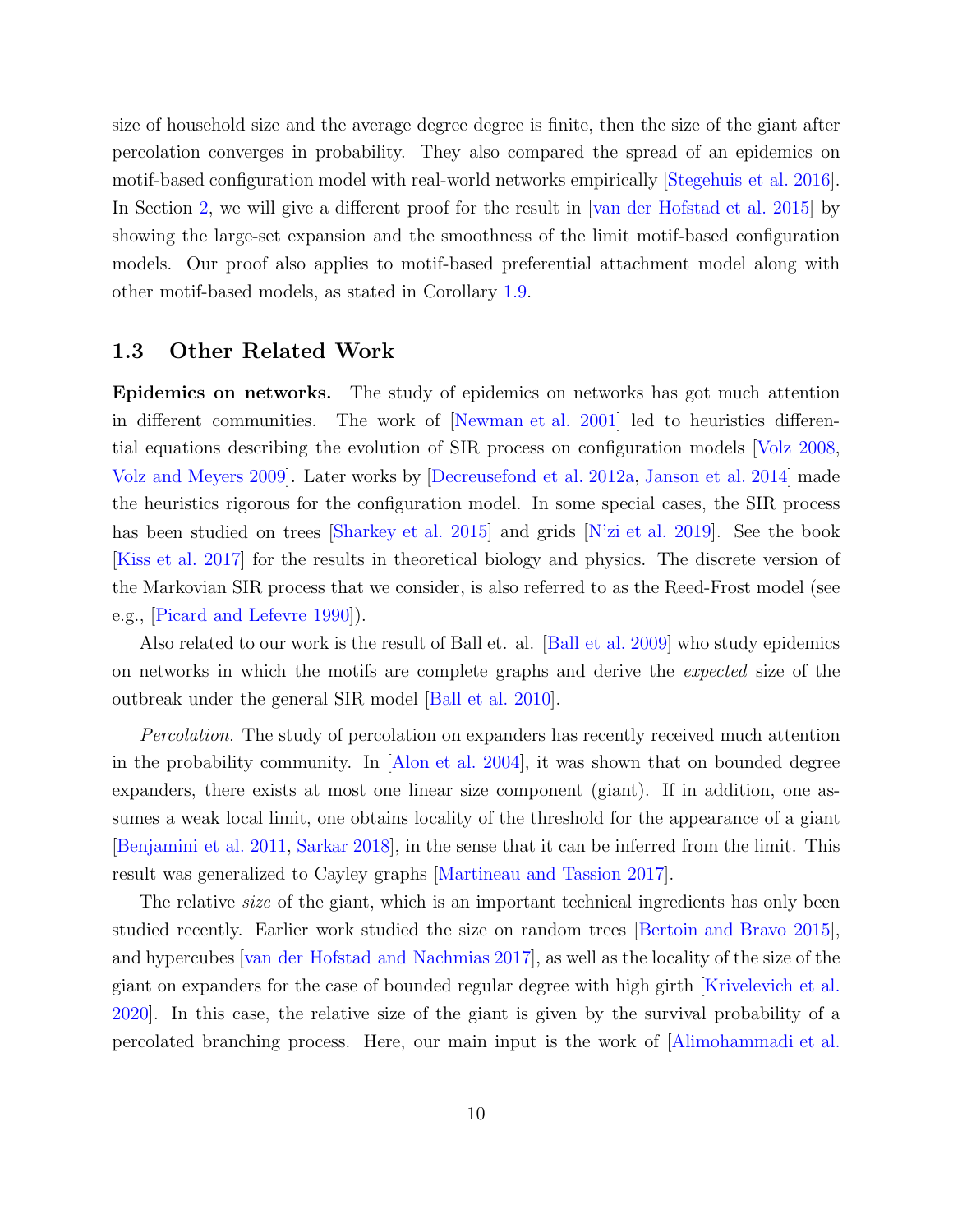[2021\]](#page-31-2), where they proved convergence of the relative size of the giant for expanders with local weak limits, and applied their result to preferential attachment models.

Network Modeling and Estimation The question of network misspecification and robustness has been studied in dense graphs using the notion of quasi-random graphs and graph limits. For dense, exchangeable networks, the Aldous-Hoover Theorem [\[Aldous 1981,](#page-31-1) [Hoover](#page-33-3) [1979\]](#page-33-3) determines the class of models to be considered: it is the class of dense, inhomogeneous random graphs or graphon models, see [\[Orbanz and Roy 2014](#page-34-10)] for a modern treatment of this relationship. Misspecifications, or closeness to a random model can then be formulated as closeness in the cut-metric, with (not necessarily random) models which asymptotically "look" like an inhomgeneous random graph being precisely those which converge to the same graphon [\[Borgs et al. 2008;](#page-32-3) [2012\]](#page-33-4). In this context, estimation becomes a non-parametric estimation problem which has been well studied, see [\[Wolfe and Olhede 2013\]](#page-35-1) where this problem was first formally formulated as a graphon estimation problem (note, however, that the basic idea is much older, and goes back to at least [\[Bickel and Chen 2009](#page-32-9)]). There are generalizations of this approach for sparse networks with divergent average degree, see [\[Borgs and Chayes 2017\]](#page-32-10) for an overview, but there is no one natural random model for graphs with bounded average degree.

### <span id="page-11-0"></span>2 Proof of the Locality of Infection Processes

The first observation needed for proving Theorem [1.2](#page-4-0) is that infection processes with fixed recovery times can be coupled to unoriented percolation. Section [2.1](#page-11-1) is on this coupling. It will prove that when the relative size of the giant after percolation is concentrated, then the infection is also "local" in the sense that it can be read off from its local weak limit. In Section [2.2,](#page-13-0) we shift our focus to percolation, and the use of some recent results to show that first the size of the giant in large-set expanders converges to its limit, and second the size of the connected component of a random node can be bounded by a constant with high probability. Building upon the coupling and the results on percolation, we prove Theorems [1.1](#page-3-0) in Section [2.3](#page-14-0) and Theorem [1.2](#page-4-0) in Section [2.4.](#page-17-1)

#### <span id="page-11-1"></span>2.1 Coupling Infection Processes to Percolation

Suppose more than one node can be infected initially and let  $v_1, \ldots, v_k$  be the set of initially infected nodes. Also, let  $\mathcal{N}(v_i)$  be the set of nodes getting the infection eventually from node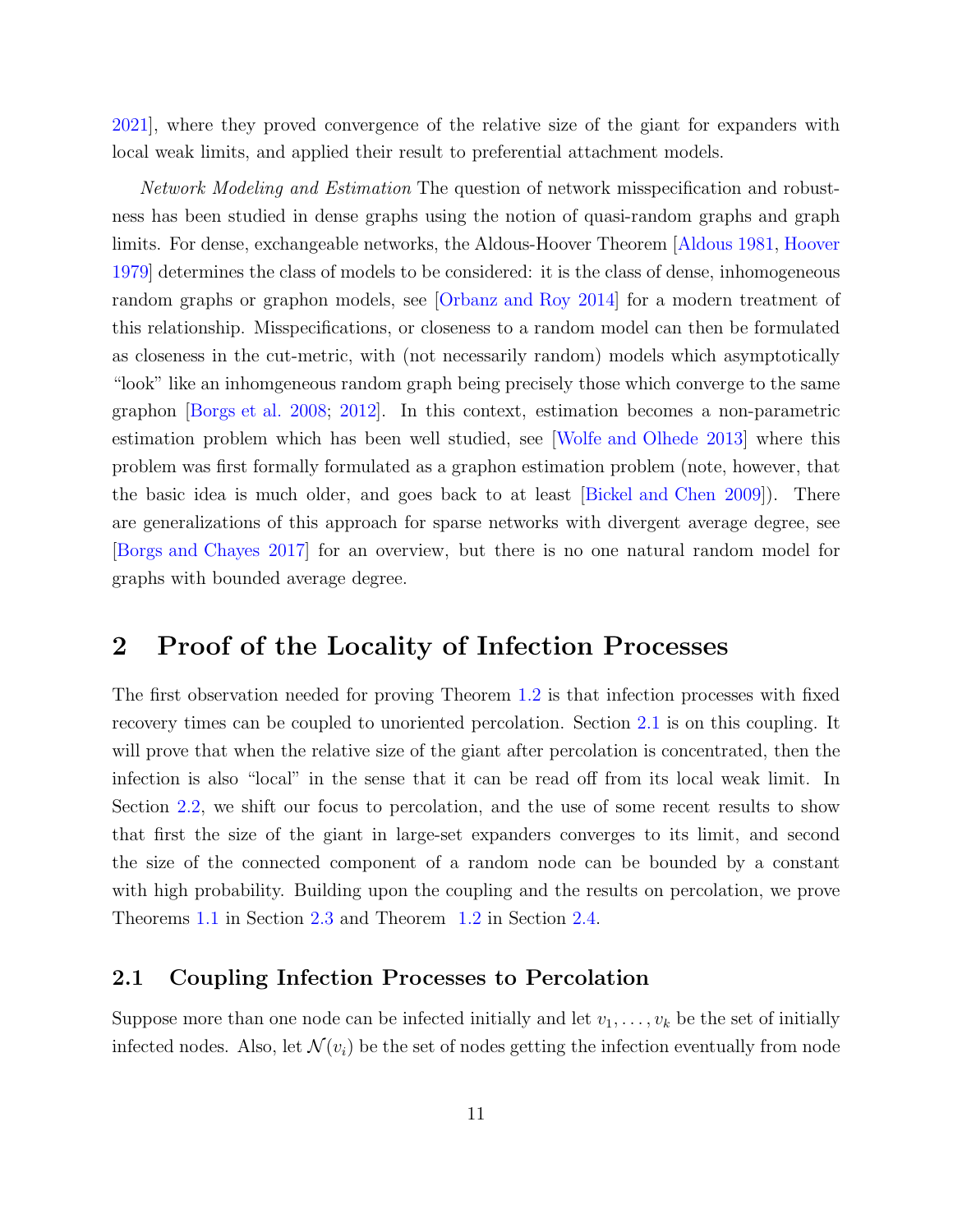<span id="page-12-0"></span> $v_i$ . The next lemma couples  $\mathcal{N}(v_i)$  to the size of the connected component containing  $v_i$  after percolation in  $G(p)$ . To state the result, we use  $\mathbb{P}_{G(p)}$  and  $\mathbb{E}_{G(p)}$  to denote probabilities and expectations with respect to percolation on a graph G

**Lemma 2.1.** Given any graph G of size n and  $k \leq n$ , let  $v_1, \ldots, v_k$  be the initial set of infected nodes in an SIR process with parameter p. Then for any  $n' < n$ ,

$$
\mathbb{P}\Big(\sum_{i=1}^k \mathcal{N}(v_i) = n'\Big) = \mathbb{P}_{G(p)}\Big(\mid \cup C(v_i) \mid = n'\Big).
$$

*Proof.* To express an instance of SIR process, for each edge  $(u, w) \in E(G)$  draw  $t_{u,w}$  from  $exp(\frac{p}{1-p})$  $\frac{p}{1-p}$ ). The random variable  $t_{u,w}$  can be viewed as the contact time of u and w after either of u or w gets infected first. If  $t_{u,w} > 1$ , then the contact time happens after the recovery of the endpoint, so in this case, let  $t_{u,w} = \infty$ . Moreover, for the convention, if an edge  $(u, w)$  does not exist let  $t_{u,w} = \infty$ . Note that each edge in G is set to  $\infty$  independently with probability  $1 - p$ . So, the set of edges with a finite value can be coupled to the set of edges that are retained in  $G(p)$ . So, it remains to show random variables  $t_{u,v}$  specify a unique SIR process.

To describe the SIR process using the random variables  $t_{u,v}$ , let  $t_v$  be the time that the node v gets infected. Hence, for the initial infected nodes  $t_{v_1} = \cdots = t_{v_k} = 0$ . Start from time  $t = 0$ . For any time t, let  $I_t$  be the set of infected nodes that their recovery times have not passed yet. Recall that the recovery time of the node v is  $t_v + 1$  by the definition of the SIR process. Also, let  $N_S(I_t)$  be the set of susceptible neighbors of  $I_t$  (the neighbors that are not infected yet). For each node  $u \in N_S(I_t)$ , let  $t_u = \min_{v \in I_t} (t_v + t_{v,u})$ , where the minimum is over all nodes f u in  $I_t$ . Since all the non-neighbors have the contact time of  $\infty$ , they will affect  $t_u$ .

Now, by the choice of contact times, if  $t_u$  is finite, then it is infected before the time  $t_u$ . Let  $u \in N_S(I_t)$  be the node with minimum infection time, i.e.,  $u = \arg \min_{u \in N_S(I_t)} t_u$ . If  $t_u < \infty$ , add u to the set of infected nodes  $I_{t'}$ , for all  $t_u \leq t' < t_u + 1$ . In addition, increase the time t to  $t<sub>u</sub>$  and repeat the above process until we get to a time that the set of infected nodes are empty.

In the above procedure, we use each  $t_{u,v}$  only for updating from at most one side. This is because either v gets infected before u or u before v. So, a node is infected in the SIR process if and only if it is reachable by one of  $v_1, v_2, \cdots v_k$  in the  $G(p)$ .  $\Box$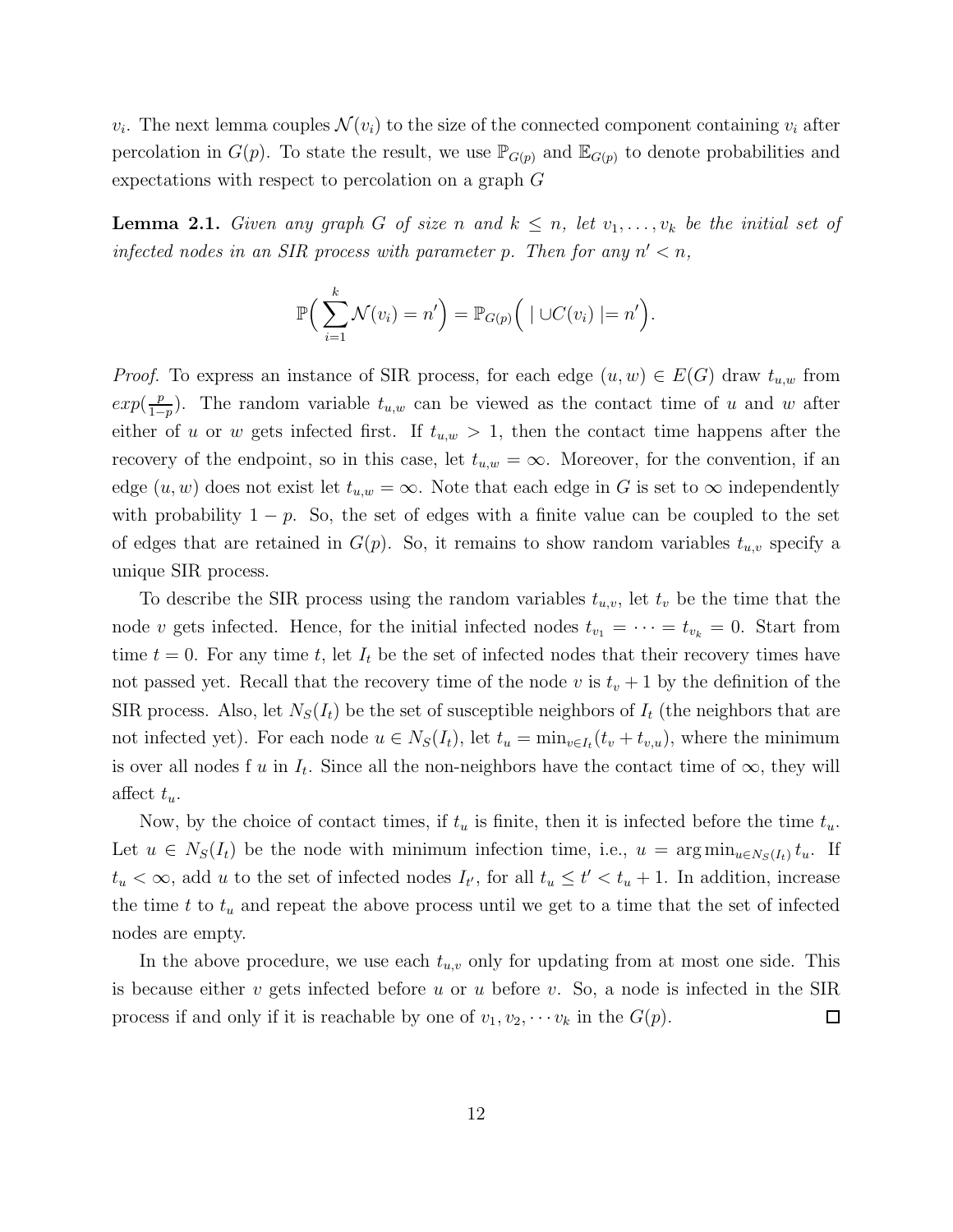#### <span id="page-13-0"></span>2.2 Size of the Giant in Percolation

With the coupling of the infection process and the percolation in hand, the next step is the concentration of the giant component. It was shown in in [\[Alimohammadi et al. 2021](#page-31-2)] that the relative size of the largest component for percolation on large-set expanders satisfying conditions in Theorem [1.1](#page-3-0) converges in probability to  $\zeta(p)$ .

This is not enough to prove our main theorems. In fact, we need to bound the size of the connected component of a random node which is not in the largest component. In fact, concentration of the size of the giant is enough to prove the locality of infection processes. For that purpose, we give the following definition.

**Definition 2.2** (Graphs with converging giant). Let  $p \in [0,1]$ , and let  $\mu$  be a probability distribution on  $\mathcal{G}_*$ . A sequence  $\{G_n\}_{n\in\mathbb{N}}$  of (possibly random) graphs with the local weak limit  $(G, o) \sim \mu$  is called a sequence of graphs with a converging giant component if

$$
\frac{|C_1|}{n} \overset{\mathbb{P}}{\to} \zeta(p),
$$

where  $\zeta(p) = \mu(\mathbb{P}_{G(p)}(|C(o)| = \infty)).$ 

By a result of van der Hofstad | van der Hofstad 2021|, it is easy to see that if a random node in graphs with converging giant is outside the largest component then its component size is  $O_{k,\mathbb{P}}(1)$ .

<span id="page-13-1"></span>**Proposition 2.3.** Let  $\{G_n\}_{n\in\mathbb{N}}$  be a sequence of graphs with a converging giant. Then for a uniform random node v, if  $\zeta(p) > 0$ ,

$$
\lim_{k \to \infty} \lim_{n \to \infty} \mathbb{P}\Big(v \notin C_1, \text{ and } |C(v)| \ge k\Big) = 0,
$$

and if  $\zeta(p) = 0$ , then  $C(v) = O_{k,\mathbb{P}}(1)$ . Further, for two uniform random nodes u and v,

<span id="page-13-2"></span>
$$
\lim_{k \to \infty} \lim_{n \to \infty} \frac{1}{n^2} \mathbb{E}(|C(v)|, |C(u)| \ge k, C(v) \ne C(u)) = 0.
$$
\n(2.1)

Proof of Proposition [2.3.](#page-13-1) By the sufficiency condition in Theorem 2.2 of [\[van der Hofstad](#page-35-9)] [2021\]](#page-35-9), for any graph sequence with a converging giant we know,

$$
\lim_{k \to \infty} \lim_{n \to \infty} \frac{1}{n^2} \mathbb{E}(|C(v)|, |C(u)| \ge k, C(v) \ne C(u)) = 0.
$$

Then it remains to show  $C(v) = O_{k,\mathbb{P}}(1)$  for  $v \notin C_1$ . The case that  $\zeta(p) = 0$  directly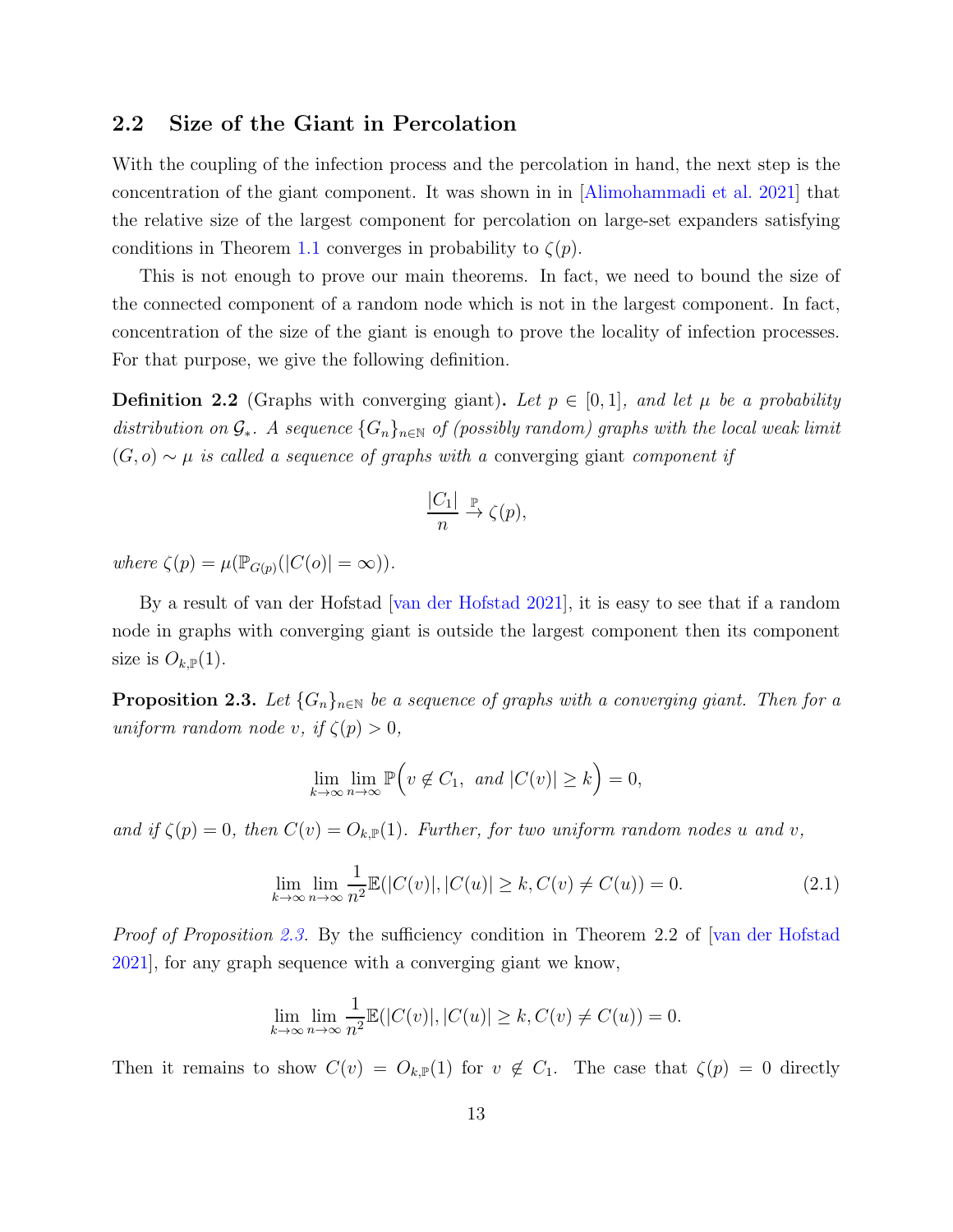follows from [\(2.1\)](#page-13-2). In the case that  $\zeta(p) > 0$ , choose  $0 < \delta < \zeta(p)$ . Then by the condition of converging giant for large enough n with high probability  $|C_1| \geq \delta n$ . Therefore, with probability larger than  $\delta$  a random node lies in  $C_1$  and

$$
\lim_{k \to \infty} \lim_{n \to \infty} \frac{1}{n^2} \mathbb{E}(|C(v)|, |C(u)| \ge k, C(v) \ne C(u)) \ge \lim_{k \to \infty} \lim_{n \to \infty} \delta \mathbb{P}(|C(v)| \ge k, v \notin C_1),
$$

where in the right hand side the probability is over a uniform random node, and the left hand side goes to zero by  $(2.1)$ .  $\Box$ 

<span id="page-14-4"></span>Combining this with Theorem 1.1 in [\[Alimohammadi et al. 2021\]](#page-31-2) we immediately get the following corollary.

Corollary 2.4. Let  $\mu$ ,  $\{G_n\}_{n\in\mathbb{N}}$ , and  $\zeta$  obey the assumptions of in Theorem [1.1.](#page-3-0) Let  $C_i$  be the i<sup>th</sup> largest component of  $G_n(p)$ . If  $\zeta$  is smooth with respect to p, then

$$
\frac{|C_1|}{n} \overset{\mathbb{P}}{\to} \zeta(p),
$$

with  $\stackrel{\mathbb{P}}{\rightarrow}$  denoting convergence in probability with respect to both  $\mu$  and percolation. Further, if v is chosen uniformly at random then

$$
\lim_{k \to \infty} \lim_{n \to \infty} \mathbb{P}\Big(v \notin C_1, \text{ and } |C(v)| \ge k\Big) = 0,
$$

and if  $\zeta(p) = 0$ , then  $|C(v)| = O_{k,\mathbb{P}}(1)$ .

In the following sections, we will lift the assumptions of the large-set expansion and the smoothness of  $\mu$  in Theorems [1.1](#page-3-0) and [1.2](#page-4-0) by assuming that the graph sequence have a converging giant.

#### <span id="page-14-0"></span>2.3 Size of the Outbreak is Two-Atom

<span id="page-14-3"></span>We will show that Theorem [1.1](#page-3-0) holds when the sequence of graphs have a converging giant.

**Lemma 2.5** (Generalization of Theorem [1.1\)](#page-3-0). Let  $\{G_n\}_{n\in\mathbb{N}}$  be a sequence with a converging giant with the limit distributed as  $\mu$  on  $\mathcal{G}_*$ . Then

<span id="page-14-1"></span>1. If  $\omega(n)$  is such that  $\lim_{n\to\infty}\omega(n)=\infty$  and  $\lim_{n\to\infty}\omega(n)/n=0$ , then  $\mathbb{P}\left(\omega(n)\leq\mathcal{N}\leq\frac{n}{\omega(n)}\right)$  $\big) \rightarrow 0,$ where  $\mathbb P$  denotes probabilities with respect to the infection process and the randomness of  $G_n$ .

<span id="page-14-2"></span>2. Let  $\chi_p$  be the random variable that is equal to  $\zeta(p)$  with probability  $\zeta(p)$  and equal to 0 with probability  $1 - \zeta(p)$ . Then  $\mathcal{N}/n$  converges weakly in probability to  $\chi_p$ .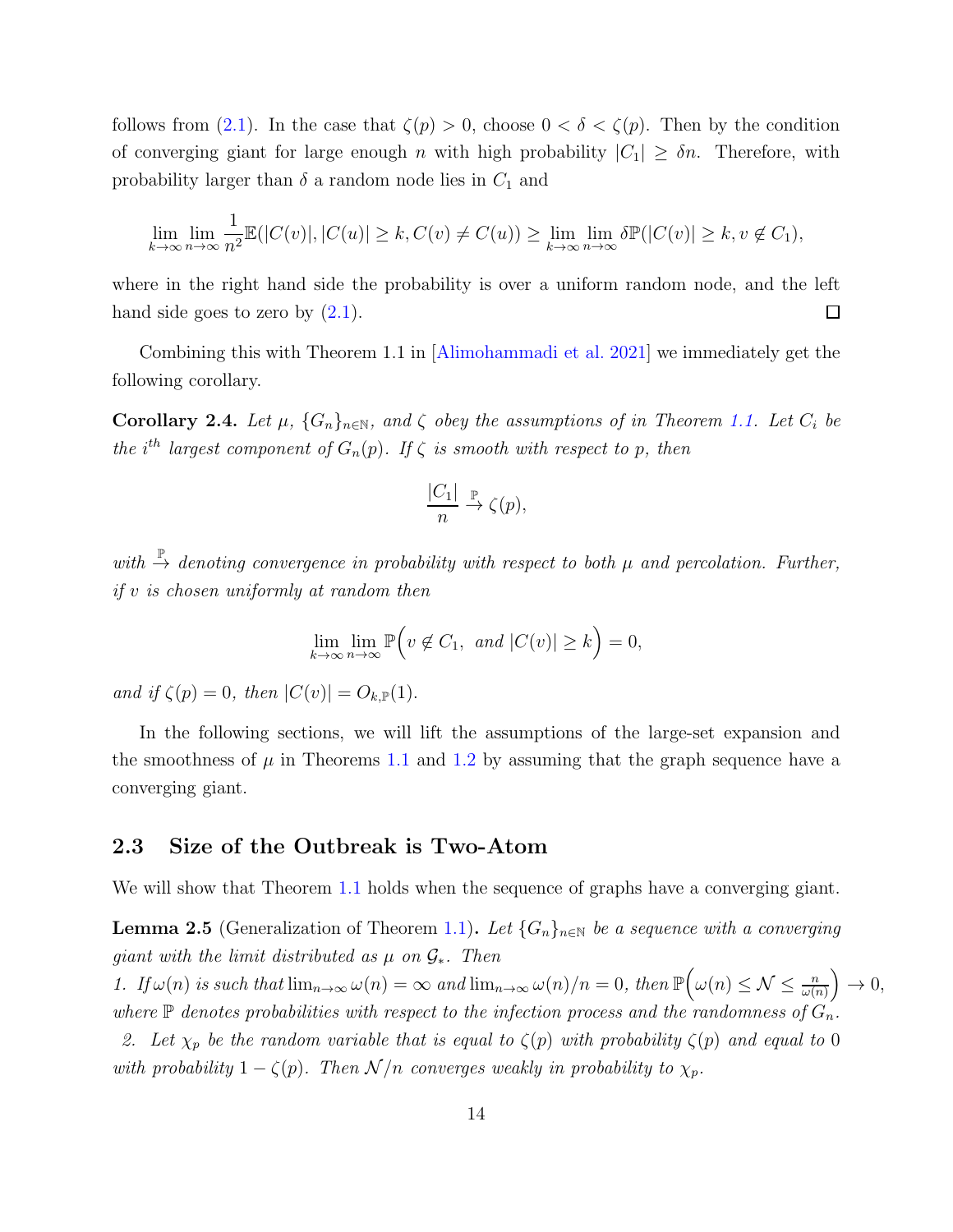*Proof.* Recall that by Lemma [2.1,](#page-12-0)  $\mathcal{N}$  is equal to the size of the connected component of a uniform random node,

$$
\mathbb{P}(\frac{n}{\omega(n)} \ge \mathcal{N} \ge \omega(n)) = \mathbb{P}_{G_n(p), \mathcal{P}_n}(\frac{n}{\omega(n)} \ge |C(v)| \ge \omega(n)),
$$

where the second probability is both over percolation and choosing a random node.

First, assume  $\zeta(p) = 0$ . Then by Proposition [2.3,](#page-13-1)

<span id="page-15-0"></span>
$$
\lim_{k \to \infty} \lim_{n \to \infty} \mathbb{P}_{G(n)}(|C(v)| \ge k) = 0.
$$
\n(2.2)

Then for any increasing function  $\omega(n)$  with  $\lim_{n\to\infty}\omega(n) = \infty$ ,  $\mathbb{P}(|C(v)| \geq \omega(n)) \to 0$ . To see this, fix some  $\epsilon > 0$  and n, and let  $k = \omega(n)$ . Then by [\(2.2\)](#page-15-0), there exists an  $n_0 > 0$  such that for all  $n' \ge \max(n_0, n)$ , we have  $\mathbb{P}_{G(n')}(|C(v)| \ge \omega(n)) \le \epsilon$ . Then since  $\omega$  is increasing, for  $n' \geq \max(N, n)$ 

$$
\mathbb{P}_{G(n')}(|C(v)| \ge \omega(n')) \le \mathbb{P}_{G(n')}(|C(v)| \ge \omega(n)) \le \epsilon,
$$

which proves the claim in the case that  $\zeta(p) = 0$ . Now, since the graph sequence have a converging giant if  $\zeta(p) > 0$ , then there exists  $\epsilon$  such that for large enough  $n, |C_1| \geq \epsilon n$ . Therefore, if  $v \in C_1$  then for large enough  $n, |C(v)| \geq \frac{n}{\omega(n)}$ . Then again by Proposition [2.3](#page-13-1) and similar to above argument it is easy to see that

$$
\mathbb{P}_{G_n(p),\mathcal{P}_n}(v \notin C_1 \text{ and } |C(v)| \geq \omega(n)) \to 0.
$$

This proves part [1.](#page-14-1)

So, it remains to prove part [2.](#page-14-2) Again by Lemma [2.1,](#page-12-0)

$$
\lim_{k \to \infty} \lim_{n \to \infty} \mathbb{P}(\mathcal{N} \ge k) = \lim_{k \to \infty} \lim_{n \to \infty} \mathbb{P}_{G_n(p), \mathcal{P}_n}(|C(v)| \ge k).
$$

Then consider two cases. First, assume  $\zeta(p) = 0$ . Fix some  $\epsilon > 0$ . Proposition [2.3,](#page-13-1) implies that there exists  $K_0$  and  $N_0$  such that for all  $k \ge K_0$  and  $n \ge N_0$ 

$$
\mathbb{P}(\mathcal{N} \geq k) \leq \epsilon.
$$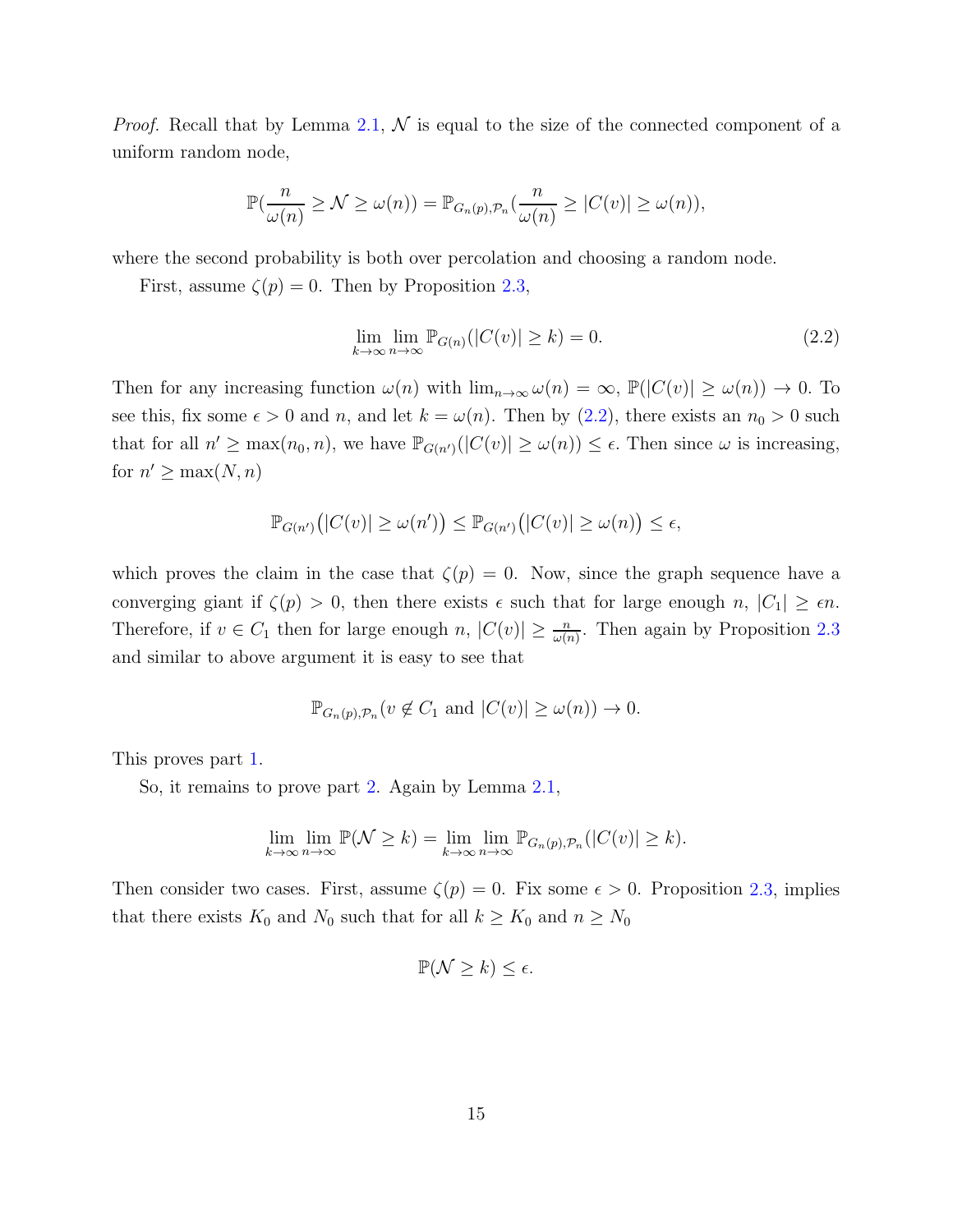Given  $\epsilon' > 0$ , let  $n \ge \max(N_0, k\epsilon'^{-1})$ , then we have

$$
\mathbb{P}(\frac{\mathcal{N}}{n} \geq \epsilon') \leq \mathbb{P}(\frac{\mathcal{N}}{n} \geq \frac{k}{n}) \leq \epsilon,
$$

which proves Part [2](#page-14-2) in the first case.

Now, assume  $\zeta(p) > 0$ . For a fixed  $\epsilon \in (0, \zeta(p)/2)$ , by Lemma [2.1,](#page-12-0)

<span id="page-16-0"></span>
$$
\mathbb{P}\left(\frac{\mathcal{N}}{n} \ge \epsilon\right) = \mathbb{P}_{G_n(p), \mathcal{P}_n}\left(\frac{|C(v)|}{n} \ge \epsilon\right). \tag{2.3}
$$

Moreover, by Proposition [2.3,](#page-13-1) if a random node has a linear sized component then it is in the largest component with high probability, i.e., for any  $\epsilon' > 0$ ,

<span id="page-16-1"></span>
$$
\mathbb{P}_{G_n(p)}\Big(|\mathbb{P}_{\mathcal{P}_n}\big(\frac{|C(v)|}{n}\geq \epsilon\big)-\mathbb{P}_{\mathcal{P}_n}\big(v\in C_1,\text{ and }\frac{|C(v)|}{n}\geq \epsilon\big)|\geq \epsilon'\Big)\to 0.\tag{2.4}
$$

It is obvious that,

<span id="page-16-2"></span>
$$
\mathbb{P}_{G_n(p), \mathcal{P}_n} \left( v \in C_1, \text{ and } \frac{|C(v)|}{n} \ge \epsilon \right) = \mathbb{P}_{G_n(p), \mathcal{P}_n} \left( \frac{|C_1|}{n} \ge \epsilon \right). \tag{2.5}
$$

Therefore by the converging giant and  $(2.3)$ ,  $(2.4)$ , and  $(2.5)$ 

<span id="page-16-3"></span>
$$
\mathbb{P}\left(\frac{\mathcal{N}}{n} \ge \epsilon\right) \to \zeta(p). \tag{2.6}
$$

Similarly, be the coupling in Lemma [2.1,](#page-12-0)

$$
\mathbb{P}\Big(\zeta(p)-\epsilon\geq \frac{\mathcal{N}}{n}\leq \epsilon\Big)=\mathbb{P}_{G_n(p),\mathcal{P}_n}\Big(\zeta(p)-\epsilon\geq \frac{|C(v)|}{n}\geq \epsilon\Big).
$$

Now, again,  $\mathbb{P}_{\mathcal{P}_n}(\zeta(p)-\epsilon \geq \frac{|C(v)|}{n} \geq \epsilon)$  converges in probability to the case that the random node v is in  $C_1$  and the same inequalities for  $|C(v)|$  hold. However, by the converging giant condition we know that the probability that  $\frac{|C_1|}{n} \le \zeta(p) - \epsilon$  goes to zero. Therefore,

<span id="page-16-4"></span>
$$
\mathbb{P}\Big(\zeta(p) - \epsilon \ge \frac{\mathcal{N}}{n} \ge \epsilon\Big) \to 0. \tag{2.7}
$$

To finish the proof of part [2,](#page-14-2) let  $f : [0, 1] \to \mathbb{R}^+$  be any given continuous function bounded by  $B > 0$ . Since it is continuous, for any  $\epsilon' > 0$  there exists  $\delta$  such that  $|f(x) - f(\zeta(p))| \leq \epsilon'$ for any  $x \in (\zeta(p) - \delta, \zeta(p) + \delta)$ , and also  $|f(x) - f(0)| \leq \epsilon'$  for any  $x \in [0, \delta)$ . Then to find the expectation of f, let  $A_{\delta}$  be the event that  $\frac{\mathcal{N}}{n} \leq \delta$ , let  $A_{\zeta(p)}$  be the event that  $|\frac{\mathcal{N}}{n} - \zeta(p)| \leq \delta$ ,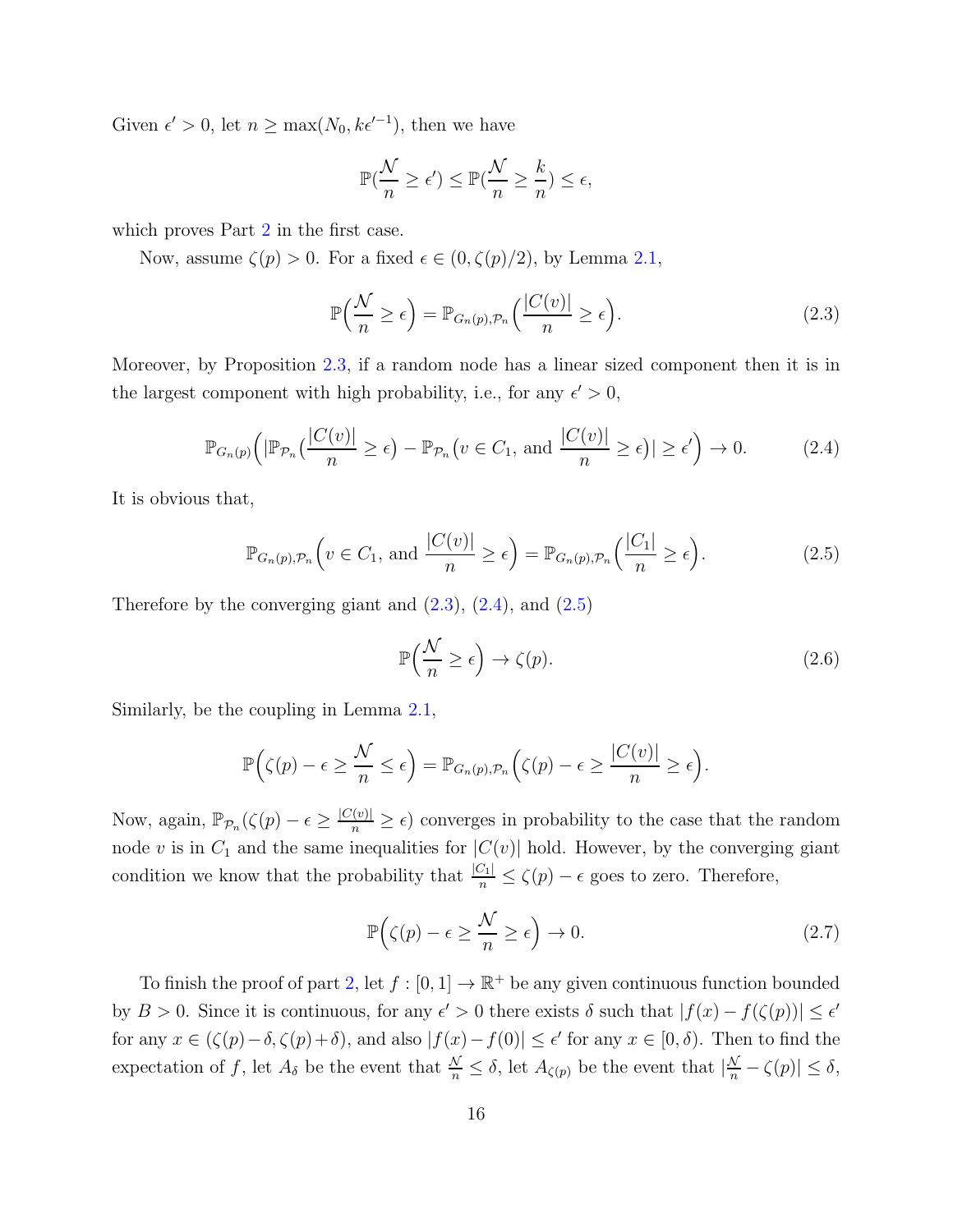and let A' be the event that non of  $A_{\zeta(p)}$  and  $A_{\delta}$  happen. Then

$$
\mathbb{E}\Big[f\big(\frac{\mathcal{N}}{n}\big)\Big] = \mathbb{E}\Big[f\big(\frac{\mathcal{N}}{n}\big) \mid A_{\delta}\Big]\mathbb{P}(A_{\delta}) + \mathbb{E}\Big[f\big(\frac{\mathcal{N}}{n}\big) \mid A_{\zeta(p)}\Big]\mathbb{P}(A_{\zeta(p)}) + \mathbb{E}\Big[f\big(\frac{\mathcal{N}}{n}\big) \mid A'\Big]\mathbb{P}(A').
$$

Similarly, we can write  $\mathbb{E} f(\chi_p)$ . Therefore,

$$
|\mathbb{E}\Big[f\big(\frac{\mathcal{N}}{n}\big)\Big] - \mathbb{E}f(\chi_p)| \leq |\mathbb{E}\Big[f\big(\frac{\mathcal{N}}{n}\big) \mid A_\delta\Big] \mathbb{P}(A_\delta) - f(0)(1 - \zeta(p))|
$$
  
+ 
$$
+ |\mathbb{E}\Big[f\big(\frac{\mathcal{N}}{n}\big) \mid A_{\zeta(p)}\Big] \mathbb{P}(A_{\zeta(p)}) - \zeta(p)f(\zeta(p))| + \mathbb{E}\Big[f\big(\frac{\mathcal{N}}{n}\big) \mid A'\Big] \mathbb{P}(A')
$$
  

$$
\leq |f(0) \big(\mathbb{P}(A_\delta) - (1 - \zeta(p))\big) + \epsilon | + |f(\zeta(p)) \big(\mathbb{P}(A_{\zeta(p)}) - \zeta(p)) + \epsilon |
$$
  
+ 
$$
B\mathbb{P}(A').
$$

Now, the convergence of  $\mathbb{P}(A_{\delta})$  to  $1-\zeta(p)$  proved in  $(2.6)$  and  $\mathbb{P}(A_{\zeta(p)})$  to  $\zeta(p)$  given in  $(2.7)$ implies the convergence of  $\mathbb{P}(A')$  to 0 and finishes the proof.  $\Box$ 

<span id="page-17-0"></span>Proof of Theorem [1.1.](#page-3-0) The proof is a direct implication of Lemma [2.5](#page-14-3) and Corollary [2.4.](#page-14-4)  $\Box$ 

**Remark 2.6.** The local weak convergence of the graph sequence  $\{G_n\}_{n\in\mathbb{N}}$  alone is not sufficient to read off the relative of size of the outbreak from its limit. We can see this by comparing two graph sequences. For the first one, consider a graph sequence  $\{H_n\}_{n\in\mathbb{N}}$  made by connecting two d-regular random graph components of size  $\frac{1}{2}$  $\frac{n}{2}$ ] with one edge. For the second sequence, consider  $\{G_n\}_{n\in\mathbb{N}}$ , where  $G_n$  is a d-regular random graph of size n. The local weak limit of both  $\{H_n\}_{n\in\mathbb{N}}$  and  $\{G_n\}_{n\in\mathbb{N}}$  is a d-regular tree.

However, in  $H_n$  with probability at least  $1-p$  the edge between the two d-regular component is removed, and the relative size of infection will be roughly  $\frac{\zeta(p)}{2}$  $\frac{(p)}{2}$ . While there is also a chance that the two giant component becomes connected and result in a giant of the relative size  $\zeta(p)$ . So, in this case the size of an outbreak will have 3 atoms instead.

### <span id="page-17-1"></span>2.4 Analysis of Algorithm [1](#page-5-0)

Similar to the previous section, we will show that Algorithm [1](#page-5-0) works whenever the graph sequence has a converging giant. Again, we use the coupling in Lemma [2.1](#page-12-0) so we can focus only on the connected components after edge percolation. Then in graphs with a converging giant we know that, if a random node is not in the largest component, then the size of its component is  $O_{k,\mathbb{P}}(1)$ . So, if after the percolation or equivalently the infection process, the size of the connected component of the starting point is larger than  $k$ , then with high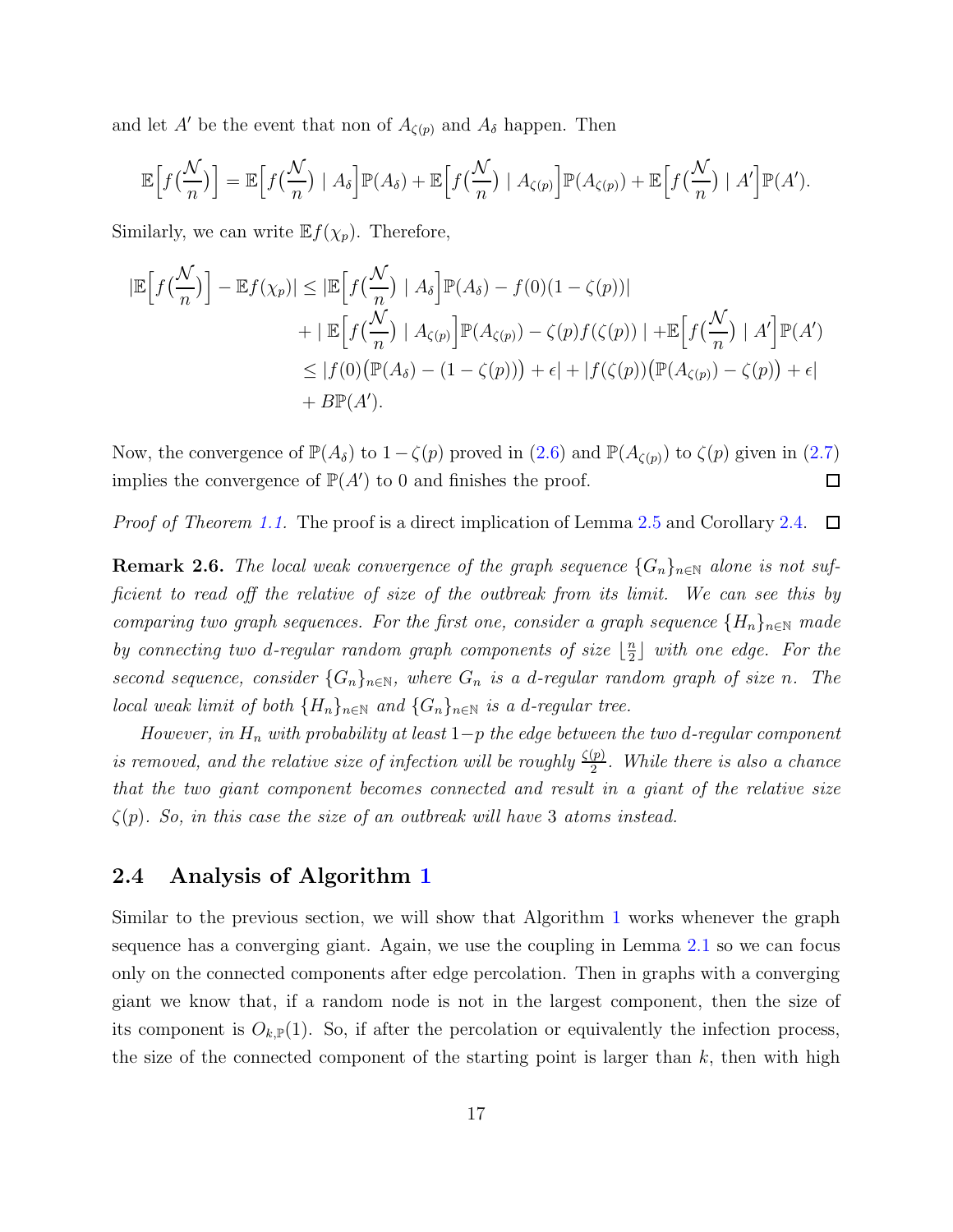<span id="page-18-2"></span>probability it lies in the giant component. Following that, a simple Chernoff bound gives the desired result.

**Lemma 2.7** (Generalization of Theorem [1.2\)](#page-4-0). Let  $\{G_n\}_{n\in\mathbb{N}}$  be a graph sequence with a converging giant with the limit distributed as  $\mu$  on  $\mathcal{G}_*$ . Then for any given  $\epsilon > 0$  there exist integers  $k_{\epsilon}, q_{\epsilon}, N_{\epsilon}$ , such that for all  $n \geq N_{\epsilon}$ 

$$
\mathbb{P}\big(|\widetilde{\mathcal{N}}(k_\epsilon,q_\epsilon)-\zeta(p)|\geq \epsilon\big)\leq \epsilon.
$$

Here  $\mathbb P$  denotes probabilities first over the randomness of  $G_n$  and then the infection process and the sampled vertices contributing to  $\mathcal{N}(k_{\epsilon}, q_{\epsilon})$ .

Proof. Fix some  $\epsilon$ . First consider the case that  $\zeta(p) > 0$ . By the assumption of converging giant, there exist  $k_{\epsilon}$  and  $N_{\epsilon}$  such that for  $n \ge N_{\epsilon}$ ,  $\left|\frac{|C_1|}{n} - \zeta(p)\right| \le \frac{\epsilon}{3}$ . Then by Proposition [2.3](#page-13-1)

<span id="page-18-1"></span>
$$
\mathbb{P}(|C(v)| \ge k_{\epsilon}, \text{ and } v \notin C_1) \le \frac{\epsilon}{3}.
$$
\n(2.8)

We need to make sure that when we sample q nodes, their  $k$  neighborhoods are disjoint with high probability. So, running the SIR process in each neighborhood is independent. Let  $v_1, \ldots, v_q$  be the sampled initial nodes, and  $X_1, \ldots, X_q \in \{0,1\}$  be the outputs of the Algorithm [1.](#page-5-0) Let  $A_q$  be the event that the neighborhoods of  $v_1, \ldots, v_q$  are disjoint. We claim that for large enough  $n$ 

<span id="page-18-0"></span>
$$
\mathbb{P}(A_q) \ge 1 - q^2 \frac{\log n}{n} - \frac{\epsilon}{3}.\tag{2.9}
$$

Then given  $A_q$ , infection process in  $B_k(v_1), \ldots, B_k(v_q)$  are independent as well since the random variable drawn for edges are disjoint. Therefore,

$$
\mathbb{P}(X_1,\ldots,X_q|A_q)=\prod_{i=1}^q\mathbb{P}(X_i\mid A_q),
$$

and we will be able to use Chernoff bound to give concentration bounds. Before that, we prove [\(2.9\)](#page-18-0).

Now, to prove  $(2.9)$ , define  $V_{r,\Delta}$  as the set of set of nodes such that the maximum degree in their r neighborhood is at most  $\Delta$ . Since the limiting graph  $(G, o)$  is locally finite, for all  $\epsilon > 0$ , there exists  $\Delta < \infty$  and  $N'_{\epsilon} < \infty$  such that for  $n \ge N'_{\epsilon}$ , with probability  $1 - \frac{\epsilon}{4}$  we have  $\frac{|V_{k_{\epsilon},\Delta}|}{n}\geq 1-\frac{\epsilon}{4}$  $\frac{\epsilon}{4}$ . Let  $E_{\epsilon}$  be the event that  $\frac{|V_{k_{\epsilon},\Delta}|}{n}\geq 1-\frac{\epsilon}{4}$  $\frac{\epsilon}{4}$ , that  $\phi(G_n, \epsilon) \geq \alpha$ , and that  $G_n$  has average degree at most  $\bar{d}$ . Increasing  $N_{\epsilon}$  if needed, we have that for  $n \geq N_{\epsilon}$ ,  $E_{\epsilon}$  has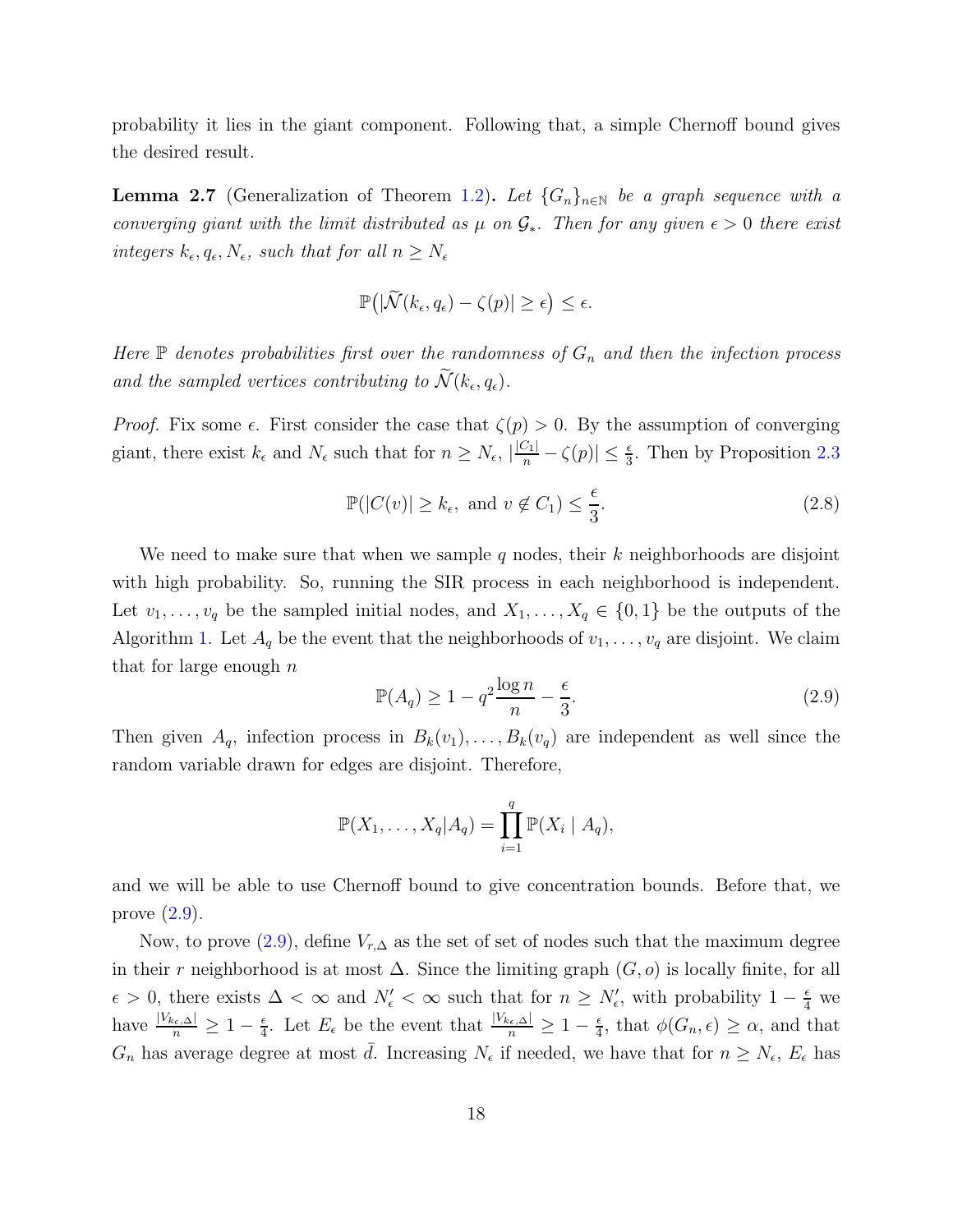probability at least  $1 - \epsilon/3$ . Given  $E_{\epsilon}$ , then by a union bound

 $\mathbb{P}(A_q \text{ does not happen}) \leq \mathbb{P}(A_q \text{ does not happen} | E_{\epsilon}) + \mathbb{P}(E_{\epsilon}) \leq q^2 \frac{\Delta^k}{n}$  $\overline{n}$  $+$  $\epsilon$ 3 .

Since q and  $\Delta$  are independent from n, by choosing n large enough we get [\(2.9\)](#page-18-0).

To finish the proof, recall that  $\widetilde{\mathcal{N}}(k_{\epsilon}, q) = \frac{\sum_{i=1}^{q} X_i}{q}$  $\frac{q}{q}$ . Also, since  $\zeta(p) > 0$ , for large enough n we know  $|C_1| \geq k$ . With this and the definition of converging giant

$$
\zeta(p) - \epsilon \le \frac{|C_1|}{n} \le \mathbb{P}(X_i = 1).
$$

Then combining the last equation with  $(2.8)$ ,

$$
\zeta(p) - \epsilon \le \mathbb{P}(X_i = 1) \le \frac{|C_1|}{n} + \epsilon \le \zeta(p) + 2\epsilon.
$$

Therefore,  $|\mathbb{E}[X_i] - \zeta(p)| \leq 2\epsilon$ . Moreover,

$$
\mathbb{P}(A_q)\mathbb{E}(X_i|A_q) \leq \mathbb{E}(X_i) \leq \mathbb{P}(A_q)\mathbb{E}(X_i|A_q) + (1 - P(A_q)).
$$

Hence by  $(2.9)$ ,  $|\mathbb{E}[X_i|A_q] - \zeta(p)| \leq 3\epsilon$ . As a result, by Chernoff bound,

$$
\mathbb{P}(|\widetilde{\mathcal{N}}(k_{\epsilon}, q) - \zeta(p)| \ge t + 3\epsilon \mid A_q) \le e^{-qt^2}.
$$

Now we can get a concentration bound without conditioning on  $A_q$ ,

$$
\mathbb{P}(|\widetilde{\mathcal{N}}(k_{\epsilon}, q) - \zeta(p)| \ge t + 3\epsilon) \le \mathbb{P}(|\widetilde{\mathcal{N}}(k_{\epsilon}, q)\zeta(p)| \ge t + 3\epsilon | A_q) + 1 - \mathbb{P}(A_q)
$$
  

$$
\le e^{-qt^2} + q^2 \frac{\log n}{n} + \frac{\epsilon}{3},
$$

which gives the desired result in the case that  $\zeta(p) > 0$ .

The case  $\zeta(p) = 0$  is similar, except that we can choose  $k_{\epsilon}$  such that  $\mathbb{P}(|C(v)| \geq k_{\epsilon}) \leq$  $\epsilon$  $\frac{\epsilon}{3}$ . 口

Proof of Theorem [1.2.](#page-4-0) The proof follows from Corollary [2.4](#page-14-4) and Lemma [2.7.](#page-18-2)  $\Box$ 

**Remark 2.8.** In the proof above, one can lift the assumption that the initial infected node is chosen uniformly at random. In fact, as long as each nodes is chosen with probability  $O(1/n)$ then the relative size of an outbreak will still converge to  $\zeta(p)$ , since the size of the largest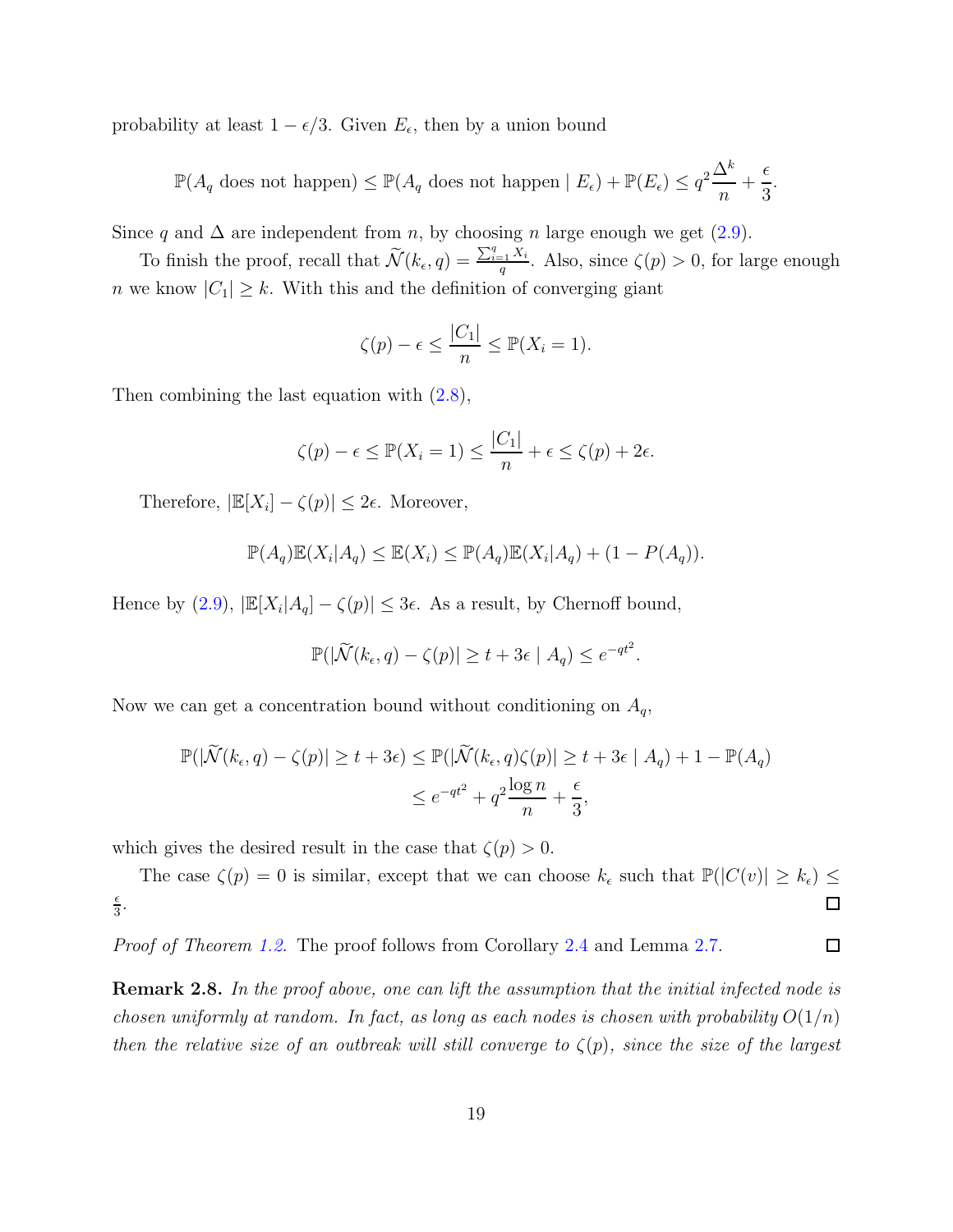component in  $G(p)$  converges to  $\zeta(p)$  and the Chernoff bounds in the proof above follows similarly and the relative size of the largest component still .

However, the probability of an outbreak might change. When the initial infection happens proportional to some local feature of nodes such as the degree, we can first draw uniform random samples, calculate their local features (degrees), and then do rejection sampling to get the probability of an infection when one infects by choosing vertices according to the local feature (degree). When the local feature is degree and the degrees have a finite second moment, then by applying Theorem 2.23 [\[van der Hofstad 2020\]](#page-35-4) we can see the local limit of the above rejection sampling procedure exists and gives the right probability of an outbreak. It is an interesting question to characterize other local features that starting the infection with respect to them keeps the probability of an outbreak a local property, i.e., it can be derived from the rejection sampling modification of Algorithm [1.](#page-5-0)

## <span id="page-20-0"></span>3 Proofs of Applications to Motif-Based Graph Models

This section is on the proof of applications to motif-based models. For that purpose, we need to check 1) local weak convergence, 2) large-set expansion of the sequence, and 3) continuity of the survival probability in the limit. We go over the proofs of these properties in the same order. Then in Section [3.4,](#page-30-0) we show Theorems [1.1](#page-3-0) and [1.2](#page-4-0) hold for the motif-based configuration model and the preferential attachment models.

### 3.1 Locality of Motif-Based graphs

We start by proving the locality stated in Lemma [1.8.](#page-9-4) Let us first state the precise definition of local weak convergence. For this purpose, we define a function  $f: \mathcal{G}_* \longrightarrow \mathbb{R}$  to be k-local if  $f(G, o)$  depends only on the k-neighborhood of o in G. Given a sequence of (possibly) random graphs  $\{G_n\}_{n\in\mathbb{N}}$ , and a (non-random) probability  $\mu$  on  $\mathcal{G}_*$ , we say  $G_n$  converges in probability in the local weak sense to  $\mu$  if for  $k < \infty$ , and any bounded k-local function  $f: \mathcal{G}_* \longrightarrow \mathbb{R},$ 

<span id="page-20-1"></span>
$$
\mathbb{E}_{\mathcal{P}_n}[f] \stackrel{\mathbb{P}}{\to} \mathbb{E}_{\mu}[f],\tag{3.1}
$$

where  $\mathcal{P}_n$  is the uniform distribution over random vertices in  $G_n$  and  $\mathbb{E}_{\mathcal{P}_n}[f]$  is a shorthand for  $\mathbb{E}_{v_n \sim \mathcal{P}_n}[f(G_n, v_n)]$ .<sup>1</sup>

<sup>&</sup>lt;sup>1</sup>Alternatively, local weak convergence can be defined by introducing a metric on  $\mathcal{G}_*$  and then using continuous functions and weak convergence with respect to this metric [\[Aldous and Steele 2004](#page-31-5), [Benjamini and Schramm 2001\]](#page-32-11); hence the name local weak convergence. The equivalence of the two is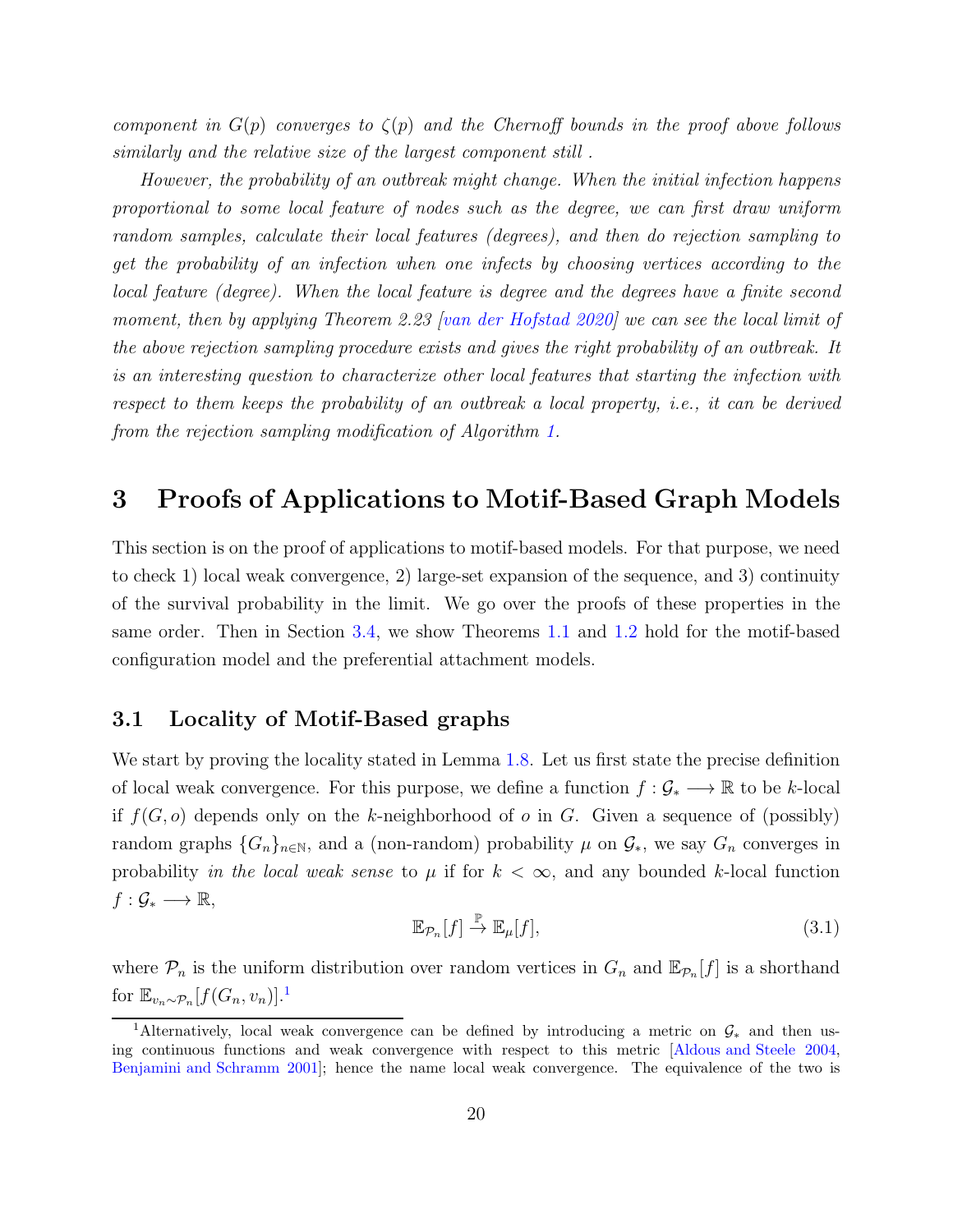To prove Lemma [1.8](#page-9-4) and hence local weak convergence of a general class of motif-based models, we will use the second moment method to prove  $(3.1)$ . The key idea is to map functions on the motif-based graphs to the ones on the external graphs by averaging over all vertices in a motif and then use the local weak convergence of the external graphs. But before, we need a technical result, which shows the expected size of a motif converges in probability.

<span id="page-21-0"></span>**Proposition 3.1.** Let  $\{G_n\}_{n\in\mathbb{N}}$  be a motif-based graph sequence satisfying Conditions [\(i\)](#page-9-1) and [\(ii\).](#page-9-2) Let  $\mathbb{E}_n$  denote the probability distribution of a uniform random motif among all n motifs of  $G_n$ , then there exist  $\bar{v} < \infty$ ,

$$
\mathbb{E}_n[v(M)] \stackrel{\mathbb{P}}{\to} \bar{v}.
$$

Here  $\stackrel{\mathbb{P}}{\rightarrow}$  denotes convergence in probability with respect to the possible randomness of the degree distribution of the external graph, as well as the randomness from assigning motifs iid at random according to  $\mathcal{M}_d$ .

*Proof.* Let  $\tilde{v}$  be the expectation of  $\mathbb{E}_n[v(M)]$  conditioned on  $G_n^{ext}$ . We can write this expectation as

$$
\tilde{v} = \frac{1}{n} \sum_{i=1}^{n} v_{d_i},
$$

where  $d_i$  is the degree of vertex i in  $G_n^{ext}$ , and  $v_d = \mathbb{E}_{\mathcal{M}_d}[v(M)]$ . On the other hand, the expectation of the square of  $\mathbb{E}_n[v(M)]$  conditioned on  $G_n^{ext}$  is equal to

$$
\frac{1}{n^2} \sum_{i \neq j}^n v_{d_i} v_{d_j} + \frac{1}{n^2} \sum_i \mathbb{E}_{\mathcal{M}_{d_i}}[v^2(M)] \le \tilde{v}^2 + \frac{S_{\text{max}}^2}{n}.
$$

Thus, by the second moment method

$$
\mathbb{P}(|\mathbb{E}_n[v(M)] - \tilde{v}| \ge \epsilon) \le \frac{S_{\text{max}}^2}{n\epsilon^2}
$$

where the probability is over the random motif assignments. Combined with the fact that  $\tilde{v}$  converges in probability by the assumed weak local convergence of  $G_n^{ext}$ , this proves the proposition.  $\Box$ 

Proof of Lemma [1.8.](#page-9-4) To prove the local weak limit of the motif-based graph, we need to proven, e.g., in Section 2 of [\[van der Hofstad 2020\]](#page-35-4)).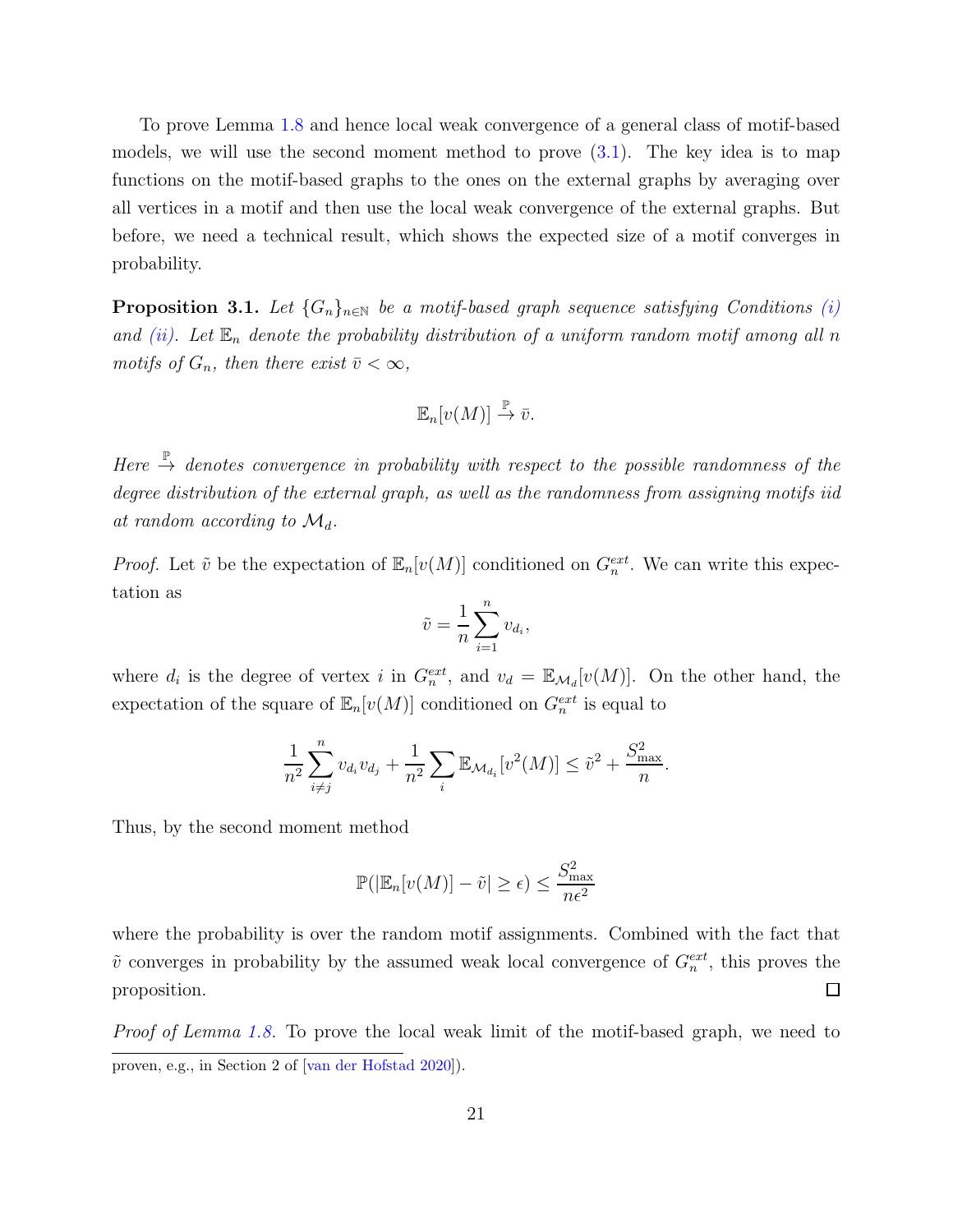define the probability distribution of the limiting graph  $\mu$ , which we want to construct using  $\mu^{ext}$ . For any graph H, with the abuse of notation we use  $\mathcal{M}(H)$  as the graph constructed by replacing each vertex v in H with a motif drawn from the distribution  $\mathcal{M}_{d_v}$  (here,  $d_v$  is the degree of  $v$ ).

We need to make sure the neighborhood of a uniform random node in  $G_n$  converges to the neighborhood of the graph  $(G, o) \sim \mu$ . For that purpose, we need to re-weight nodes in the external network based on their motif sizes. So, let  $\bar{\mu}^{ext}$  be the weighted probability measure on the external graphs, i.e., we draw  $(G^{ext}, o)$  proportional to  $\mathbb{E}_{\mathcal{M}_{d_o}}[v(M)]\mu^{ext}(G^{ext}, o)$ , where  $d_o$  is the degree of the root  $o$ . Let  $\mu$  be the probability measure that replaces each node  $v$  of  $(G^{ext}, o) \sim \bar{\mu}^{ext}$  with a motif drawn from  $\mathcal{M}_{d_v}$ , and then chooses a uniform random node o' from  $M<sub>o</sub>$  (the motif of the external root) to be the new root of the graph.

Fix an integer  $k > 0$  and a k-local bounded function f on  $\mathcal{G}_{*}$ . Let  $n' = \sum_{i=1}^{n} v(M_i)$  be the number of nodes in the motif-based graph  $G_n$ , and let  $\mathcal{P}_{n'}$  denote the distribution of a uniform random node among the  $n'$  nodes in the motif graph  $G_n$ . For the proof of local weak convergence, we need to show that

<span id="page-22-0"></span>
$$
\mathbb{E}_{\mathcal{P}_{n'}}[f(G_n)] \stackrel{\mathbb{P}}{\to} \mu\big(f(G,o)\big),\tag{3.2}
$$

where, with a slight abuse of notation, we used  $\mathbb{E}_{\mathcal{P}_{n'}}[f(G_n)]$  for  $\mathbb{E}_{v \sim \mathcal{P}_{n'}}[f(G_n,v)]$ .

We will use the second moment method to prove  $(3.2)$ . Given an external graph  $G_n^{ext}$ , we use  $\mathbb{E}_{\mathcal{M}(G_n^{ext})}$  for expectations with respect to a random graph  $G_n$  drawn from  $\mathcal{M}(G_n^{ext})$ . For the first moment we need to show,

$$
\mathbb{E}_{\mathcal{M}(G_n^{ext})}\big[\mathbb{E}_{\mathcal{P}_{n'}}[f(G_n)]\big] \xrightarrow{\mathbb{P}} \mathbb{E}_{\mathcal{M}(G^{ext})}\big[\mu\Big(f(G,o)\Big)\big],
$$

where the convergence in probability is over all possible randomness of  $G_n^{ext}$ . Note that

$$
\mathbb{E}_{\mathcal{M}(G_n^{ext})}[\mathbb{E}_{\mathcal{P}_{\sum_{i\in[n]}v(M_j)}}[f(G_n)]] = \frac{1}{n} \sum_{i\in[n]} \mathbb{E}_{\mathcal{M}(G_n^{ext})}[\frac{n}{\sum_{i\in[n]}v(M_i)}\sum_{v\in M_i}f(G_n,v)].
$$

By Proposition [3.1,](#page-21-0)  $\frac{n}{\sum_{i\in[n]}v(M_i)}$  converges in probability to  $\frac{1}{\bar{v}}$ . So, if we define

$$
\bar{f}(G_n^{ext}, i) = \mathbb{E}_{\mathcal{M}(G_n^{ext})}[\frac{1}{\bar{v}} \sum_{v \in M_i} f(G_n, v)],
$$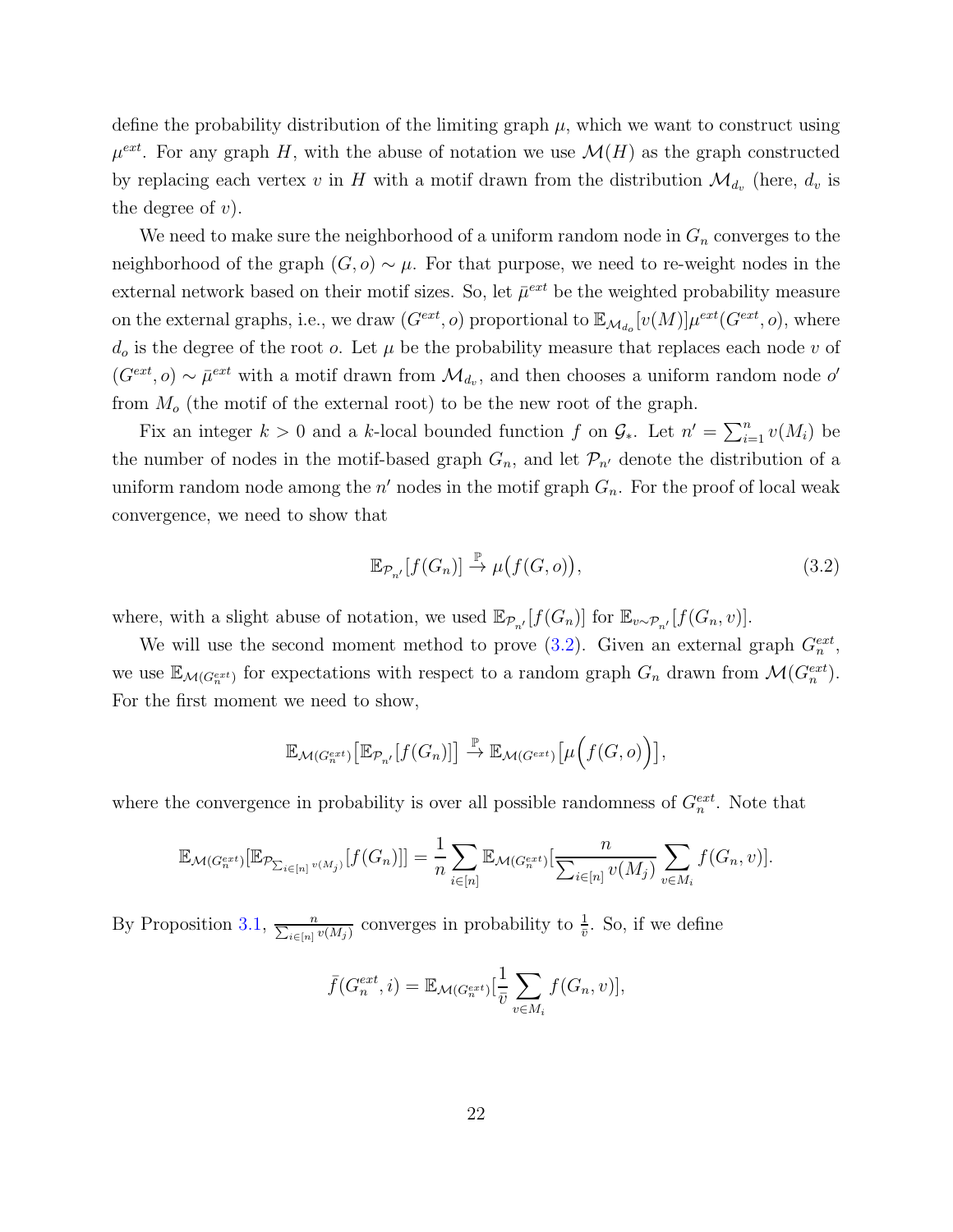then

$$
\mathbb{E}_{\mathcal{M}(G_n^{ext})}[\mathbb{E}_{\mathcal{P}_{\sum_{i\in[n]}v(M_j)}}[f(G_n)] - \frac{1}{n}\sum_{i\in[n]} \bar{f}(G_n^{ext}, i)
$$
  

$$
= \frac{1}{n} \mathbb{E}_{\mathcal{M}(G_n)}\Big(\Big(\frac{n}{\sum_{j\in[n]}v(M_j)} - \frac{1}{\bar{v}}\Big)\Big(\sum_{v\in M_i}f(G_n^{ext}, v)\Big)\Big).
$$

Fix some  $\epsilon > 0$ , and let B be the bound on f. Then by Proposition [3.1,](#page-21-0)

$$
\mathbb{P}\big(\big|\frac{n}{\sum_{j\in[n]}v(M_j)} - \frac{1}{\bar{v}}\big| \geq \frac{\epsilon}{B}\big) \to 0.
$$

Therefore,

$$
\mathbb{P}\Big(\frac{1}{n}\mathbb{E}_{\mathcal{M}(G_n)}\Big(|\frac{n}{\sum_{j\in[n]}v(M_j)}-\frac{1}{\bar{v}}|\Big(\sum_{v\in M_i}f(G_n,v)\geq\epsilon\Big)\Big)\to 0.,
$$

and as a result,

$$
\mathbb{P}\Big(\big|\mathbb{E}_{\mathcal{M}(G_n)}[\mathbb{E}_{\mathcal{P}_{\sum_{j\in[n]}v(M_j)}}[f(G_n]-\frac{1}{n}\sum_{i\in[n]}\bar{f}(G_n^{ext},i)|\geq\epsilon\Big)\to 0.
$$

So, to prove the first moment it is enough to show,

<span id="page-23-0"></span>
$$
\mathbb{E}_{\mathcal{P}_n}\bar{f}(G_n^{ext}) \stackrel{\mathbb{P}}{\to} \mathbb{E}_{\mathcal{M}(G^{ext})}\left[\mu\big(f(G,o)\big)\right].\tag{3.3}
$$

Note that  $\bar{f}$  is bounded because

$$
\bar{f}(G_n^{ext}, i) = \mathbb{E}_{\mathcal{M}(G_n)}[\frac{1}{\bar{v}} \sum_{v \in M_i} f(G_n, v)] \leq \frac{BS_{\text{max}}}{\bar{v}}.
$$

Furthermore, if j has distance k from i, then any node in  $M_i \subset G_n$  has distance at least k from any node in  $M_j \subset G_n$ , showing that  $\bar{f}(G_n^{ext}, i)$  depends only on the k-neighborhood of i in  $G_n^{ext}$ . Thus  $\bar{f}$  is a k-local, bounded function, and local weak convergence of the external graphs implies that

$$
\mathbb{E}_{\mathcal{P}_n}\bar{f}(G_n^{ext}) \stackrel{\mathbb{P}}{\to} \mu^{ext}\Big(\bar{f}(G^{ext}, o)\Big) = \mu^{ext}\Big(\mathbb{E}_{\mathcal{M}(G^{ext})}[\frac{1}{\bar{v}}\sum_{v \in M_o}f(G, v)]\Big),
$$

which implies  $(3.3)$ .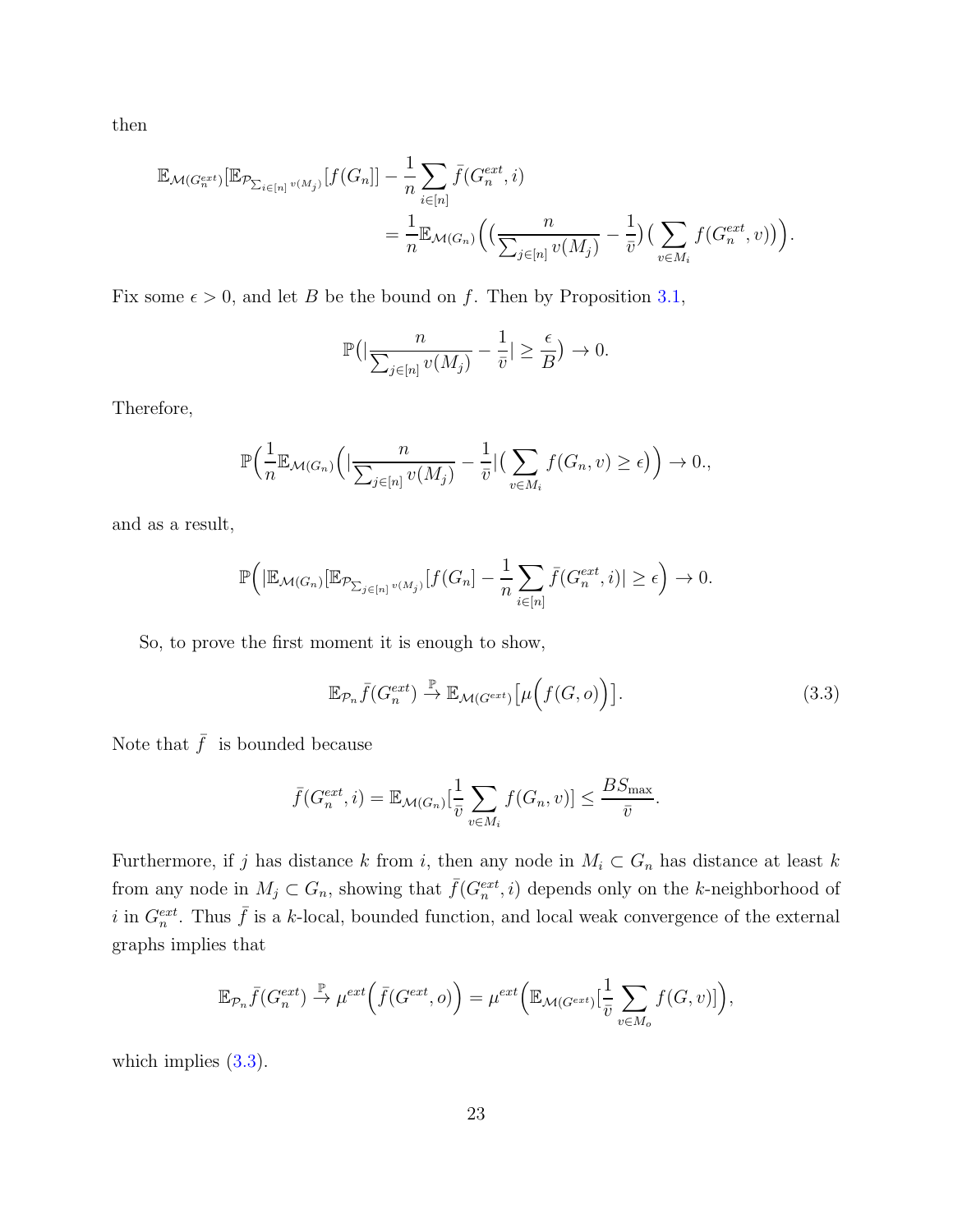For the second moment, we first note that with high probability two uniform random motifs in  $G_n^{ext}$  have disjoint k-neighborhoods. In fact, if  $dist_{G_n^{ext}}(i, j)$  is the distance of motifs *i* and *j* in  $G_n^{ext}$ , then by the local weak convergence of  $G_n^{ext}$ , Corollary 2.19 in [\[van der Hofstad](#page-35-4) [2020\]](#page-35-4) implies that  $dist_{G_n^{ext}}(i,j) \stackrel{\mathbb{P}}{\rightarrow} \infty$ . Next, we show the second moment argument follows from the large distances of motifs. We can write,

$$
\mathbb{E}_{\mathcal{M}(G_n^{ext})}[(\sum_{v \in V(G_n)} f(G_n, v))^2] = \mathbb{E}_{\mathcal{M}(G_n^{ext})}[\sum_{i,j \in [n]} (\sum_{v \in M_i} f(G_n, v))(\sum_{u \in M_j} f(G_n, u))]
$$

$$
= \sum_{i,j \in [n]} \mathbb{E}_{\mathcal{M}(G_n^{ext})}[(\sum_{v \in M_i} f(G_n, v))(\sum_{u \in M_j} f(G_n, u))].
$$

Then if we divide the outer sum into two cases based on whether the distance of  $M_i$  and  $M_j$ is larger or smaller than  $k$ , we can use the fact when it is larger than  $k$ , the expectation over the choice of motifs factors, giving

$$
\mathbb{E}_{\mathcal{M}(G_n^{ext})}[(\sum_{v \in V(G_n)} f(G_n, v))^2]
$$
\n
$$
= \sum_{i,j \in [n], dist_{G_n^{ext}}(i,j) > k} \mathbb{E}_{\mathcal{M}(G_n^{ext})}[(\sum_{v \in M_i} f(G_n, v))] \mathbb{E}_{\mathcal{M}(G_n^{ext})}[(\sum_{u \in M_j} f(G_n, u))]
$$
\n
$$
+ \sum_{i,j \in [n], dist_{G_n^{ext}}(i,j) \le k} \mathbb{E}_{\mathcal{M}(G_n^{ext})}[(\sum_{v \in M_i} f(G_n, v))(\sum_{u \in M_j} f(G_n, u))].
$$

Here we used that the distance of two nodes in  $G_n$  is at least the distance of their corresponding motifs in the external graph. Then we choose  $n$  large enough such that for random motifs (proportional to their sizes) their distance is less than k with probability at most  $\epsilon$ ,

$$
\sum_{i,j\in[n], dist_{G_n^{ext}}(i,j)\leq k} \mathbb{E}_{\mathcal{M}(G_n^{ext})}[(\sum_{v\in M_i} f(G_n,v))(\sum_{u\in M_j} f(G_n,u))] \leq \epsilon n^2 S_{\text{max}}^2 B^2,
$$

where B is the bound on f. Therefore, since  $\epsilon$  was arbitrary

$$
\mathbb{E}_{\mathcal{M}(G_n^{ext})}[(\frac{1}{n}\sum_{v\in V(G_n)}f(G_n,v))^2] \xrightarrow{\mathbb{P}} \mathbb{E}_{\mathcal{M}(G_n^{ext})}[\frac{1}{n}\sum_{v\in V(G_n)}f(G_n,v)]^2,
$$

where the convergence in probability is over the randomness of the external graph  $G_n^{ext}$ .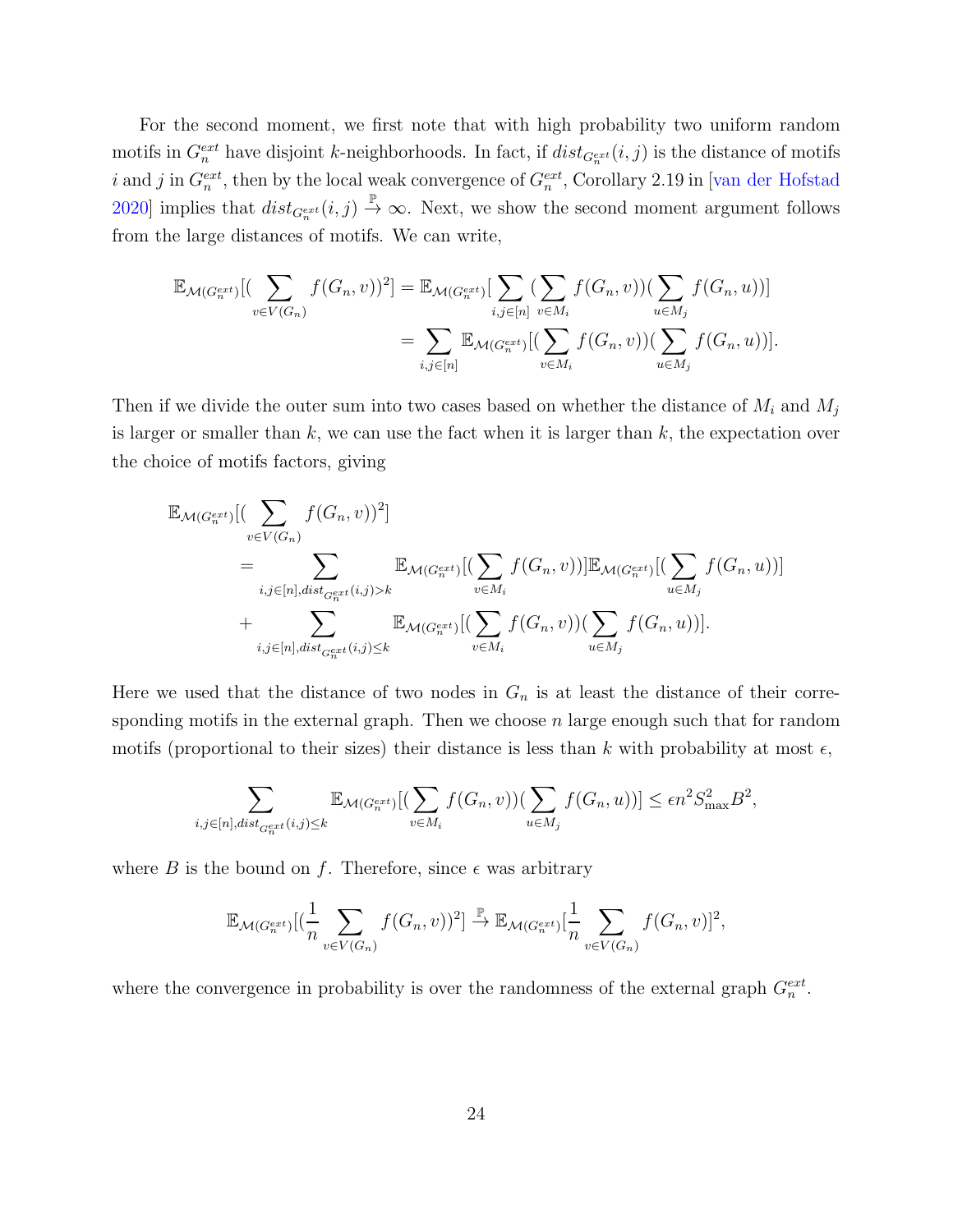On the other hand,

$$
\mathbb{E}_{\mathcal{M}(G_n^{ext})}[\frac{1}{(\sum_{i\in[n]} v(M_i))^2} (\sum_{v\in V(G_n)} f(G_n, v))^2]
$$
  
= 
$$
\frac{1}{n^2} \sum_{i\in[n]} \mathbb{E}_{\mathcal{M}(G_n^{ext})}[\frac{n^2}{(\sum_{i\in[n]} v(M_i))^2} (\sum_{v\in M_i} f(G_n, v))^2].
$$

Again, using Proposition [3.1,](#page-21-0)

$$
\mathbb{E}_{\mathcal{M}(G_n^{ext})}[\frac{1}{(\sum_{i\in[n]} v(M_i))^2}(\sum_{v\in V(G_n)} f(G_n,v))^2] \stackrel{\mathbb{P}}{\to} \mathbb{E}_{\mathcal{M}(G_n^{ext})}[(\frac{1}{n}\sum_{v\in V(G_n)} f(G_n,v))^2],
$$

and

$$
\mathbb{E}_{\mathcal{M}(G_n^{ext})}[(\frac{1}{n}\sum_{v\in V(G_n)}f(G_n,v))]^2 \xrightarrow{\mathbb{P}} \mathbb{E}_{\mathcal{M}(G_n^{ext})}[\frac{1}{(\sum_{i\in[n]}v(M_i))}(\sum_{v\in V(G_n)}f(G_n,v))]^2,
$$

which gives the convergence of the second moment, i.e.,

$$
\mathbb{E}_{\mathcal{M}(G_n^{ext})}\Big[\frac{1}{(\sum_{i\in[n]}v(M_i))^2}\big(\sum_{v\in V(G_n)}f(G_n,v)\big)^2\Big] \stackrel{\mathbb{P}}{\to} \mathbb{E}_{\mathcal{M}(G_n^{ext})}\Big[\frac{1}{(\sum_{i\in[n]}v(M_i))}\big(\sum_{v\in V(G_n)}f(G_n,v)\big)\Big]^2.
$$

As a result,

$$
\frac{\text{Var}_{\mathcal{M}(G_n^{ext})}\left(\mathbb{E}_{\mathcal{P}_{\sum_{i\in[n]}v(M_i)}}[f]\right)}{\mathbb{E}_{\mathcal{M}(G_n^{ext})}\left(\mathbb{E}_{\mathcal{P}_{\sum_{i\in[n]}v(M_i)}}[f]\right)^2} \xrightarrow{\mathbb{P}} 0.
$$

Then by Chebyshev's inequality,

$$
\frac{\mathbb{E}_{\mathcal{P}_{\sum_{i\in[n]}v(M_i)}}[f]}{\mathbb{E}_{\mathcal{M}(G_n^{ext})}(\mathbb{E}_{\mathcal{P}_{\sum_{i\in[n]}v(M_i)}}[f])} \xrightarrow{\mathbb{P}} 1.
$$
\n(3.4)

So by the convergence of the first moment  $(3.3)$ , we get the desired result in  $(3.2)$ .

 $\Box$ 

### 3.2 Expansion of Motif-Based Graphs

Next we show that motif based graphs inherit large-set expansion from their external graph structure if the motif sizes are bounded. Edge percolation on motifs can be viewed as an analog of vertex percolation on the external graph. So, in order to prove edge-expansion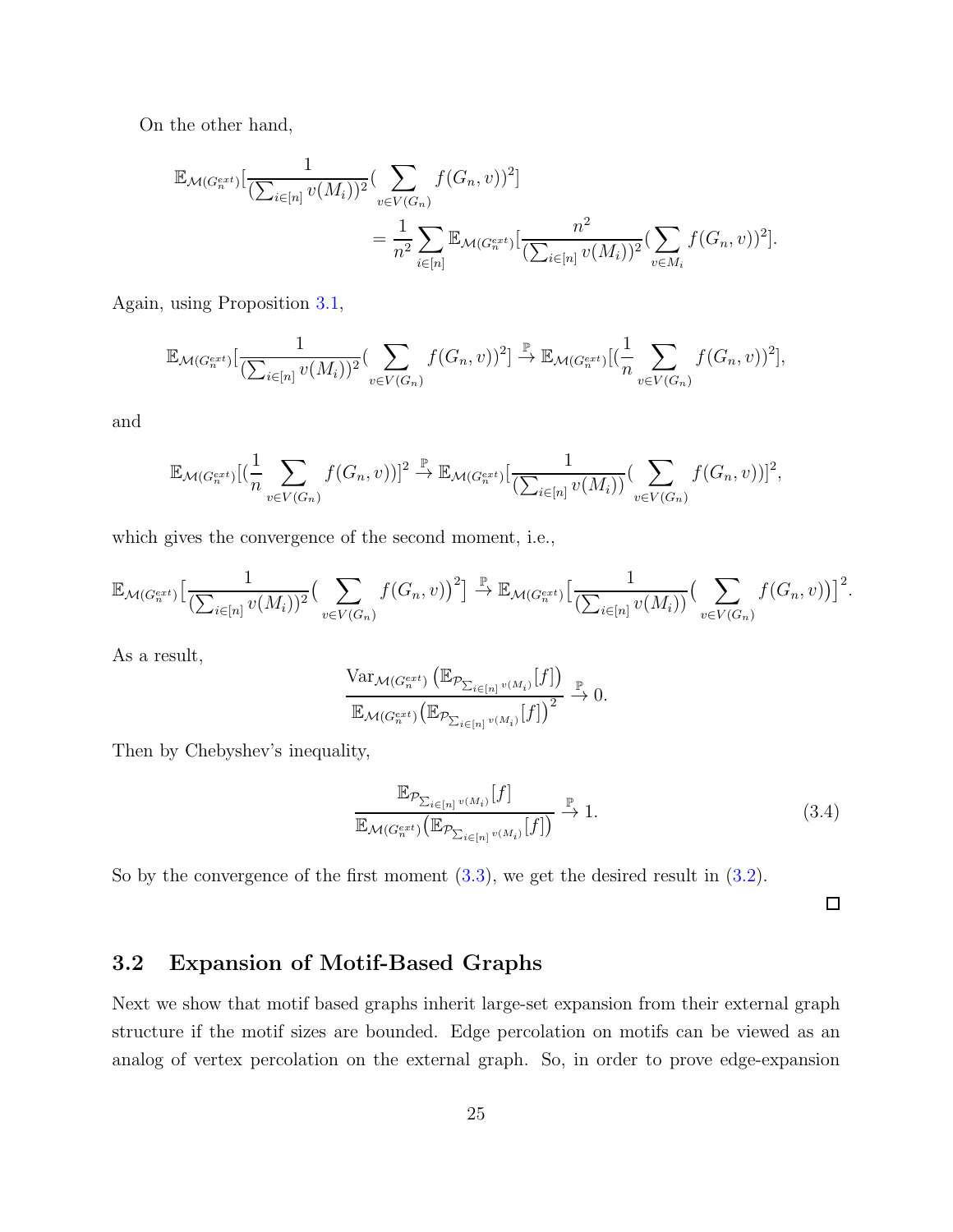of motif-based graphs, we first prove that large-set edge expansion of the external graph  ${G_n^{ext}}_{n \in \mathbb{N}}$  implies large-set vertex expansion.

For that purpose, we first define large-set vertex expansion similar to the definition of large-set edge expansion. Given a graph  $G = (V, E)$  and a set  $A \subset V$ , let  $\partial_{out}$  be the set of vertices in  $V - A$  that have at least one neighbor in A, and let  $\delta_{out}(A) = |\partial_{out}|$ . For  $\epsilon < 1/2$ , we then define

$$
\phi_{out}(G,\epsilon) = \min_{A \subset V: \epsilon|V| \le |A| \le |V|/2} \frac{\delta_{out}(A)}{|A|}.
$$
\n(3.5)

Call a graph G an  $(\alpha, \epsilon, \bar{d})$  large-set vertex expander if the average degree of G is at most  $\bar{d}$  and  $\phi_{out}(G, \epsilon) \geq \alpha$ . A sequence of possibly random graphs  $\{G_n\}_{n\in\mathbb{N}}$  is called a large-set vertex expander sequence with bounded average degree, if there exists  $\bar{d} < \infty$  and  $\alpha > 0$ such that for any  $\epsilon \in (0, 1/2)$  the probability that  $G_n$  is an  $(\alpha, \epsilon, \bar{d})$  large-set vertex expander goes to 1 as  $n \to \infty$ .

In the following, we prove that large-set edge expansion together with local weak convergence is enough to imply large-set vertex expansion. Note that this is straight forward when the maximum degree is bounded. Here, the main observation is that graphs with local weak limits have a tight local neighborhood, in the sense that the degree of nodes in the neighborhood of a random edge is bounded with high probability.

<span id="page-26-0"></span>**Lemma 3.2.** Let  $\mu$  be a probability distribution on  $\mathcal{G}_*$ , and let  $\{G_n\}_{n\in\mathbb{N}}$  be a sequence of  $(\alpha, d)$  large-set edge expanders with the local weak limit  $(G, o) \sim \mu$ . Then  $\{G_n\}_{n \in \mathbb{N}}$  is a large-set vertex expander as well.

*Proof.* Assume to the contrary that there exists some  $\epsilon > 0$  such that there exists an infinite subsequence  $\{\tilde{G}_{n'}\}$  with  $\phi(\tilde{G}'_n, \epsilon) \ge \alpha$  but  $\phi_{out}(\tilde{G}'_n, \epsilon) = o(1)$ . Then for any  $\delta > 0$  and large enough *n* we have  $\phi_{out}(\tilde{G}_n, \epsilon) < \delta$ . Let  $A_n \subset V(G_n)$  be a set with bad vertex expansion, i.e.,  $\epsilon n \leq |A_n| \leq n/2$  and  $\delta_{out}(A_n) \leq \delta |A_n|$ . On the other hand, by the edge expansion of  $A_n$ , the number of edges coming out of  $A_{out} = \partial_{out}(A_n)$  is at least  $\alpha |A_n|$ . So, the average number of edges coming out of a node from  $A_{out}$  is at least  $\alpha/\delta$ . Therefore, if we choose a uniform random edge from the edges coming out of  $A_{out}$  with probability at least  $1/2$  its endpoint has degree larger than  $\alpha/(2\delta)$ . To see this, let  $d_1 \geq d_2 \geq \cdots \geq d_{m'}$  be the number of edges coming out of each vertex in  $A_{out}$ , and let  $\bar{d} = \frac{\sum_{i=1}^{m'} d_i}{m'}$  be the average of them. Also, let s be the index that  $d_1 \geq \cdots \geq d_s \geq \frac{\bar{d}}{2} \geq d_{s+1} \geq \cdots \geq d_{m'}$ . Now if we choose a random edge it will be incident to one of the vertices of degree larger than  $\bar{d}/2$  with probability  $\frac{d_1+\cdots+d_s}{d_1+\cdots+d_{m'}}$ . So to prove our claim, we need to show that  $d_1 + \cdots + d_s \geq d_{s+1} + \cdots + d_{m'}$ . Assume, to the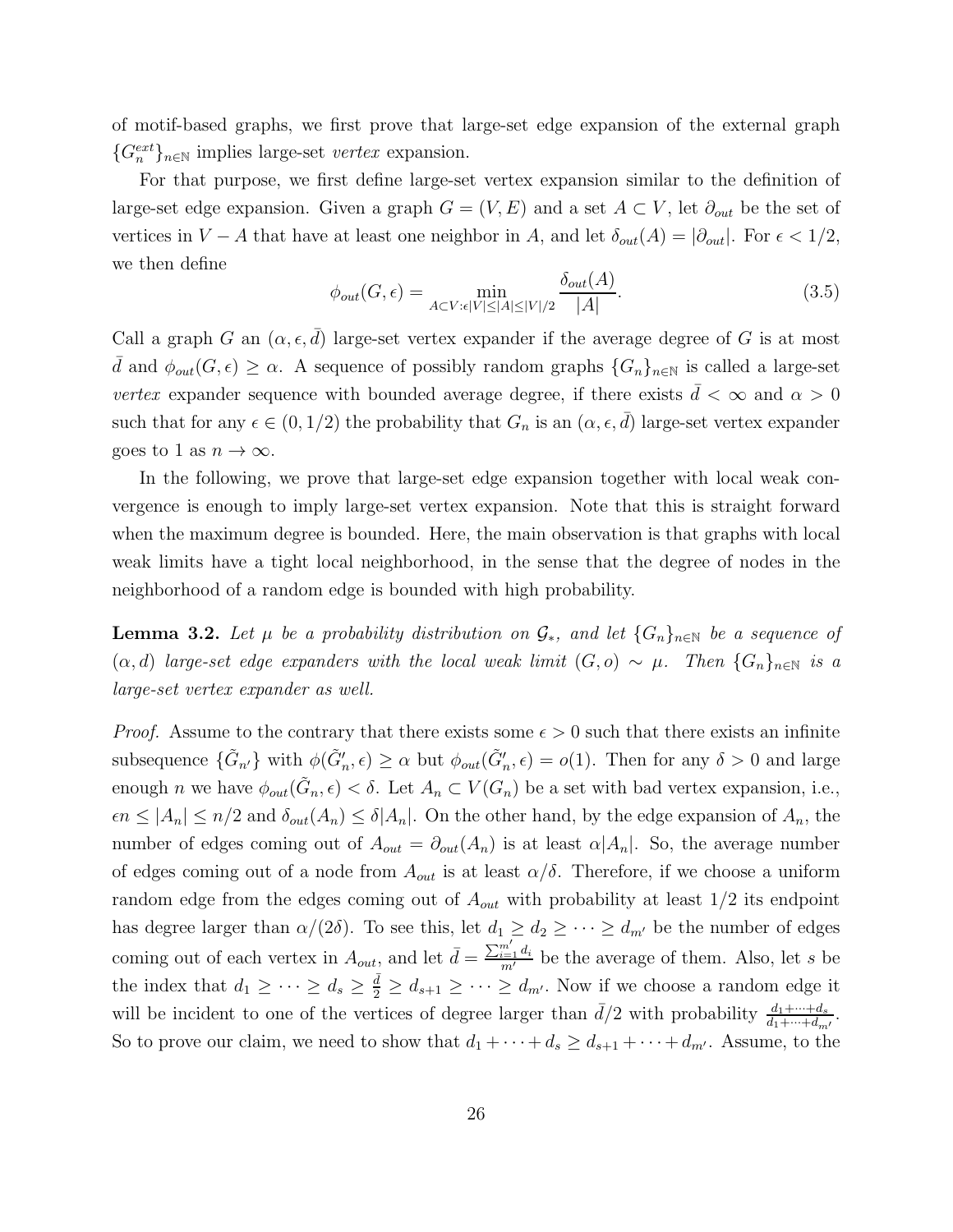contrary that this is not true. Then we have

$$
m'\bar{d} = \sum_{i=1}^{m'} d_i \le 2(d_{s+1} + \dots + d_{m'}) \le (m' - s)\bar{d},
$$

which is a contradiction. Note that since  $\delta$  was arbitrary, we can make  $\alpha/2\delta$  as large as we want. We will see this will result in a contradiction.

To see this, pick a uniform random edge from  $G_n$ . With probability at least  $\alpha \frac{|A_n|}{d n} \ge \frac{\alpha \epsilon}{d}$ it will be in the boundary of  $A_{out}$ . Hence, with probability at least  $\frac{\alpha\epsilon}{2d}$  the degree of the endpoint of the edge is at least  $\frac{\alpha}{2\delta}$ . On the other hand, by Theorem 2.23 in [\[van der Hofstad](#page-35-4)] [2020\]](#page-35-4), since the average degree is bounded and hence the degree of a random node in  $G_n$  is uniformly integrable, the probability that the neighborhood of a uniformly random edge  $e$  is isomorphic to a finite graph  $H \in \mathcal{G}_*$  converges in probability to  $\frac{\mu[d_o\mathbf{1}_{B(G,o)\sim H}]}{\mu[d_o]}$ , where  $d_o$  is the degree of the root in the limit. Since the local neighborhoods in  $\mathcal{G}_*$  are finite, we conclude that exists  $\Delta$  such that for n large enough, with probability at least  $1-\frac{\alpha\epsilon}{4d}$ , the degree of the neighbors of a random edge in  $G_n$  is at most  $\Delta$ . If we choose  $\delta$  in such a way that  $\Delta < \frac{\alpha}{2\delta}$  $\frac{\alpha}{2\delta}$ we get a contradiction.

<span id="page-27-0"></span>Next we prove that large-set edge-expansion of motif-based graphs follows form large-set vertex expansion of the external graphs.

**Proposition 3.3.** Let  $\{G_n\}_{n\in\mathbb{N}}$  be a sequence of motif-based graphs satisfying Conditions [\(i\)](#page-9-1) and [\(ii\).](#page-9-2) Assume the external sequence  $\{G_n^{ext}\}_{n\in\mathbb{N}}$  is a large-set expander with bounded average degree. Then  $\{G_n\}_{n\in\mathbb{N}}$  is a large-set expander with bounded average degree as well.

*Proof.* We first show the large-set edge-expansion of  $\{G_n\}_{n\in\mathbb{N}}$  and then we bound the average degree. Fix some  $\epsilon \in (0, 1/2)$  and a set  $S \subset V(G_n)$  with  $|S| \geq \epsilon n$ . Since there are n motifs in  $G_n$  each of size at most  $S_{\text{max}}$ ,  $|S| \ge \frac{\epsilon}{S_{\text{max}}} |V(G_n)|$ . Note that some motifs are divided between S and  $V(G_n) - S$ , and some motifs are either completely in S or  $V(G_n) - S$ . Let  $M(S)$  be the set of motifs that are completely in S, i.e., for each motif  $M \in M(S)$  we have  $V(M) \subset S$ . Also, let  $M(S)$  be the set of motifs that have at least one vertex in S, so  $M(S) \subseteq \tilde{M}(S)$ .

Since the size of each motif is at most  $S_{\text{max}}$ , we have  $|\tilde{M}(S)| \geq \frac{|S|}{S_{\text{max}}} \geq \frac{\epsilon}{S_{\text{max}}}$  $\frac{\epsilon}{S_{\text{max}}}n$ . Now, consider two cases. First, assume that the number of motifs divided between S and  $V(G_n) - S$ (motifs in  $\tilde{M}(S) - M(S)$ ) is at least  $\frac{|S|}{2S_{\text{max}}}$  ( $\geq \frac{\epsilon}{2S_{\text{max}}}$  $\frac{\epsilon}{2S_{\text{max}}}n$ ). Since, each motif is a connected graph, there are at least  $\frac{|S|}{2S_{\text{max}}}$  edges between S and  $V(G_n) - S$ . Therefore, the edge expansion of S in  $G_n$  is at least  $\frac{1}{2S_{\text{max}}}$ .

 $\Box$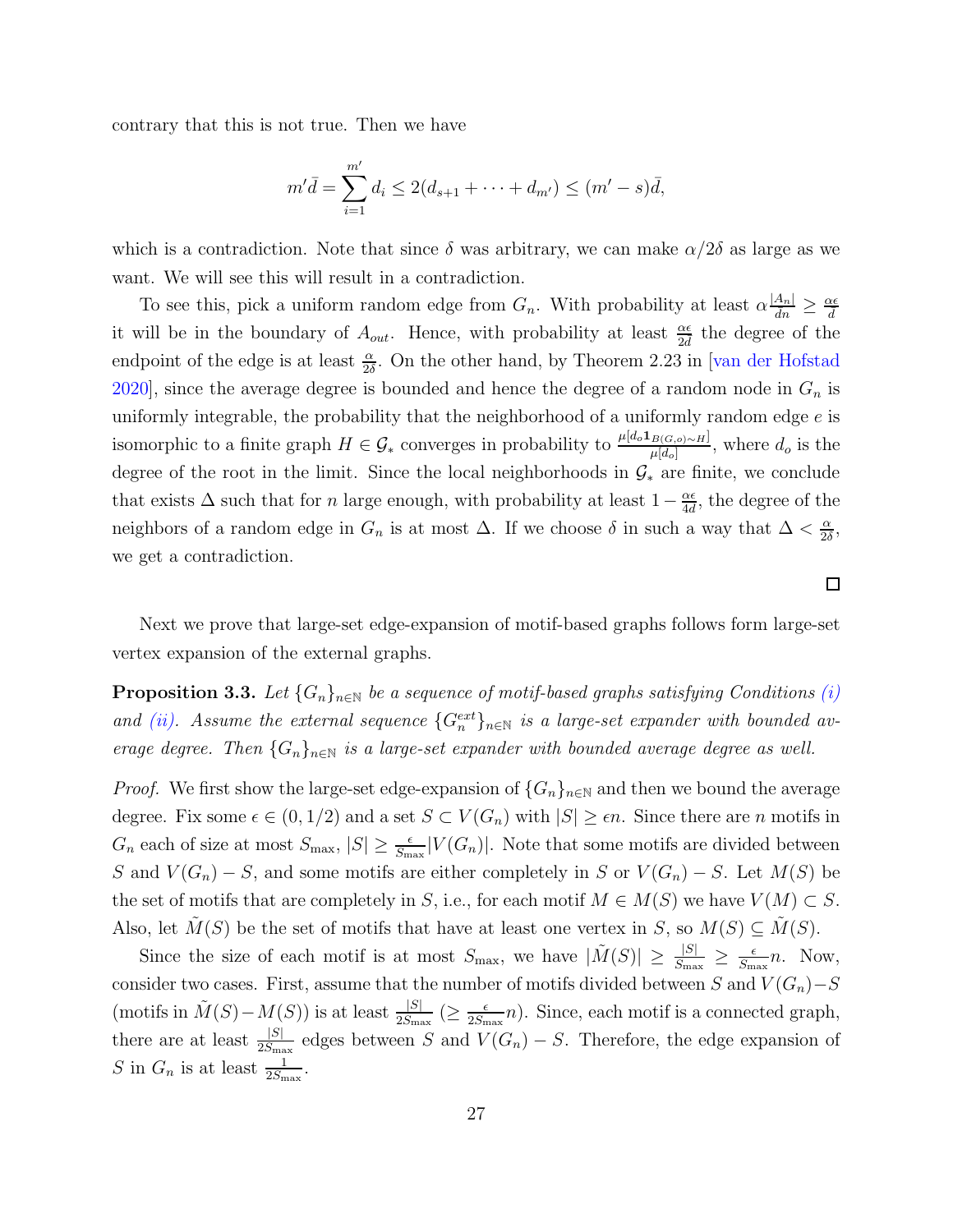In the second case,  $|\tilde{M}(S) - M(S)| \leq \frac{|S|}{2S_{\text{max}}}$  and as a result,  $|M(S)| \geq \frac{|S|}{2S_{\text{max}}}$ . Here, we use large-set vertex expansion of external graphs. By Lemma [3.2,](#page-26-0) there exists some  $\alpha > 0$ independent of  $\epsilon$  such that with high probability  $\phi_{out}(G_n^{ext}, \frac{\epsilon}{2S_n})$  $\frac{\epsilon}{2S_{\text{max}}}\geq \alpha$ . Note that all motifs in  $∂<sub>out</sub>(M(S))$  are either divided between S and  $V(G_n)-S$  or they are completely in  $V(G_n)-S$ but connected to a motif in  $M(S)$ . In both cases, each of the motifs contribute at least one edge to  $e(S, V(G_n) - S)$ . Therefore the edge expansion of S in  $G_n$  is whp at least  $\alpha$ . As a result, the sequence  $\{G_n\}_{n\in\mathbb{N}}$  is a large-set edge expander.

Now it remains to bound the average degree. For the graph H, let  $d_{avg}(H)$  be the average degree. Let  $\{M_i = (F_i, \mathbf{d}_i)\}_{i=1}^n$  be the motifs of  $G_n$ . Then we can compute the average degree by summing up the internal and external edges,

$$
d_{avg}(G_n) = \frac{\sum_{i=1}^{n} v(M_i) d_{avg}(F_i)}{\sum_{i=1}^{n} v(M_i)} + \frac{nd_{avg}(G_n^{ext})}{\sum_{i=1}^{n} v(M_i)}
$$
  

$$
\leq \frac{S_{\max}^2 + \bar{d}}{\frac{\sum_{i=1}^{n} v(M_i)}{n}}
$$
 (Condition (i)),

where  $d$  is the average degree of the external graph. Since each motif has size at least 1 the average degree is upper bounded by  $S_{\text{max}}^2 + \bar{d}$ .  $\Box$ 

As a direct implication of large-set expansion and local weak limit of motif-based graphs we get Corollary [1.9.](#page-9-3)

*Proof [1.9.](#page-9-3)* By Proposition [3.3](#page-27-0) the sequence  $\{G_n\}_{n\mathbb{N}}$  is a large-set edge expander, and by Lemma [1.8](#page-9-4) the sequence has a local weak limit. Therefore, we can apply Theorems [1.1](#page-3-0) and [1.2](#page-4-0) to motif-based graph with a smooth limit.  $\Box$ 

#### 3.3 Continuity of Survival Probability

Finally, we need to prove the smoothness of the local weak limit for the motif-based preferential attachment and configuration model. The limit of the preferential attachment and configuration model without motifs are in a subclass of multi-type branching processes, called threshold regular branching processes, for which the continuity of the survival probability was proven in Lemma 6.2. in [\[Alimohammadi et al. 2021](#page-31-2)]. We extend the results of [\[Alimohammadi et al. 2021\]](#page-31-2) to motif-based graphs where the external sequence  $\{G_n^{ext}\}_{n\in\mathbb{N}}$  is a threshold regular branching processes.

At high level, in the multi-type branching processes considered in [\[Alimohammadi et al.](#page-31-2)  $2021$ , each vertex has a label in the continuum interval  $[0, 1]$ , and the distribution of the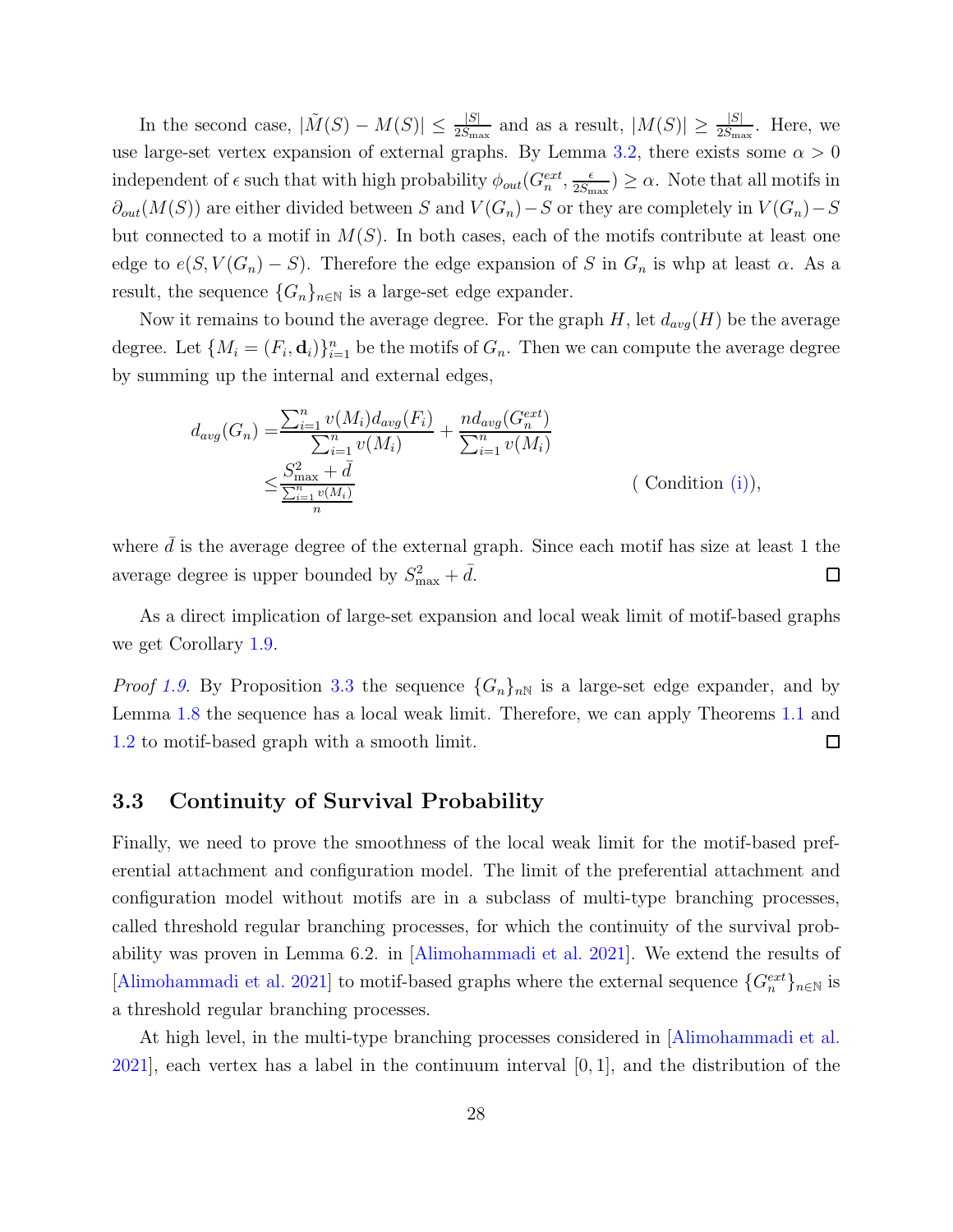number and types of children of a node  $v$  conditioned on its label is independent of the tree above v. The condition of threshold regularity then requires that for  $\zeta(p) > 0$ , the multi-type branching process conditioned on the label of the root  $(X_0 \in [0, 1])$  survives with a probability that is bounded away from zero uniformly in  $X_0$ . See the precise definition in Section 6.1. of [\[Alimohammadi et al. 2021\]](#page-31-2). Next, we give an overview of their proof to extend their result.

The proof starts with the observation that  $\zeta(p)$  is the point-wise limit of a sequence of functions  $\tilde{\zeta}_k(p)$ , defined as the probability of the event  $A_k$  that after percolation, the component of the root extends to at least distance k from the root. Continuity of  $\zeta$  is then established by finding a uniform upper bound on  $\frac{d}{dp}\tilde{\zeta}_k(p)$ . This in turn is achieved with the help of Russo's formula [\[Russo 1981\]](#page-34-11). To state it, define an edge e to be pivotal if exactly one of  $G(p) \cup \{e\}$  and  $G(p) - \{e\}$  is in  $A_k$ . The Margulis–Russo formula [\[Russo 1981](#page-34-11)] then says that

<span id="page-29-1"></span>
$$
\frac{d}{dp}\tilde{\zeta}_k(p) = \sum_{e \in [m]} \mathbb{P}_p(e \text{ is pivotal}).\tag{3.6}
$$

If e is pivotal, and e is an edge in  $G(p)$ , the edge is called a k-bridge. Since edges appear with probability p, the right hand side is  $1/p$  times the expected number of k-bridges in  $G(p)$ . Thus our goal is to find a uniform bound on the number of k-bridges, which can be reduced to bounding the number of  $\infty$ -bridges, defined as edges such that their removal turns the infinite component of the root into a finite component.

In [\[Alimohammadi et al. 2021\]](#page-31-2), the upper bound on the number of k-bridges is established by using threshold regularity to prove the probability that an edge is an  $\infty$ -bridge decays as the distance from the root increases. But unfortunately, threshold regularity does not necessarily hold when we add motifs to the tree. However, we are still able to extend their proof, by bounding the number of  $k$ -bridges in the motif-based graphs, which is at most the number of k-bridges in the external graph multiplied by the maximum household size. The complete proof appears in Appendix [A.](#page-36-0)

<span id="page-29-0"></span>**Lemma 3.4.** Let  $\{G_n\}_{n\in\mathbb{N}}$  be a sequence of motif-based graphs with the limit  $\mu \in \mathcal{G}_*$  satisfying the Condition [\(i\)](#page-9-1) and [\(ii\).](#page-9-2) Also, assume that  $\mu_{ext}$ , the limit of the external graph, is threshold regular (Definition 6.2 in [\[Alimohammadi et al. 2021](#page-31-2)]). Then  $\zeta(p) = \mu(\mathbb{P}_{G(p)}((C,o) = \infty)$ is continuous for all  $p > p_c(\mu^{ext})$ , where  $p_c(\mu^{ext})$  is the percolation threshold for the limit of the external graph.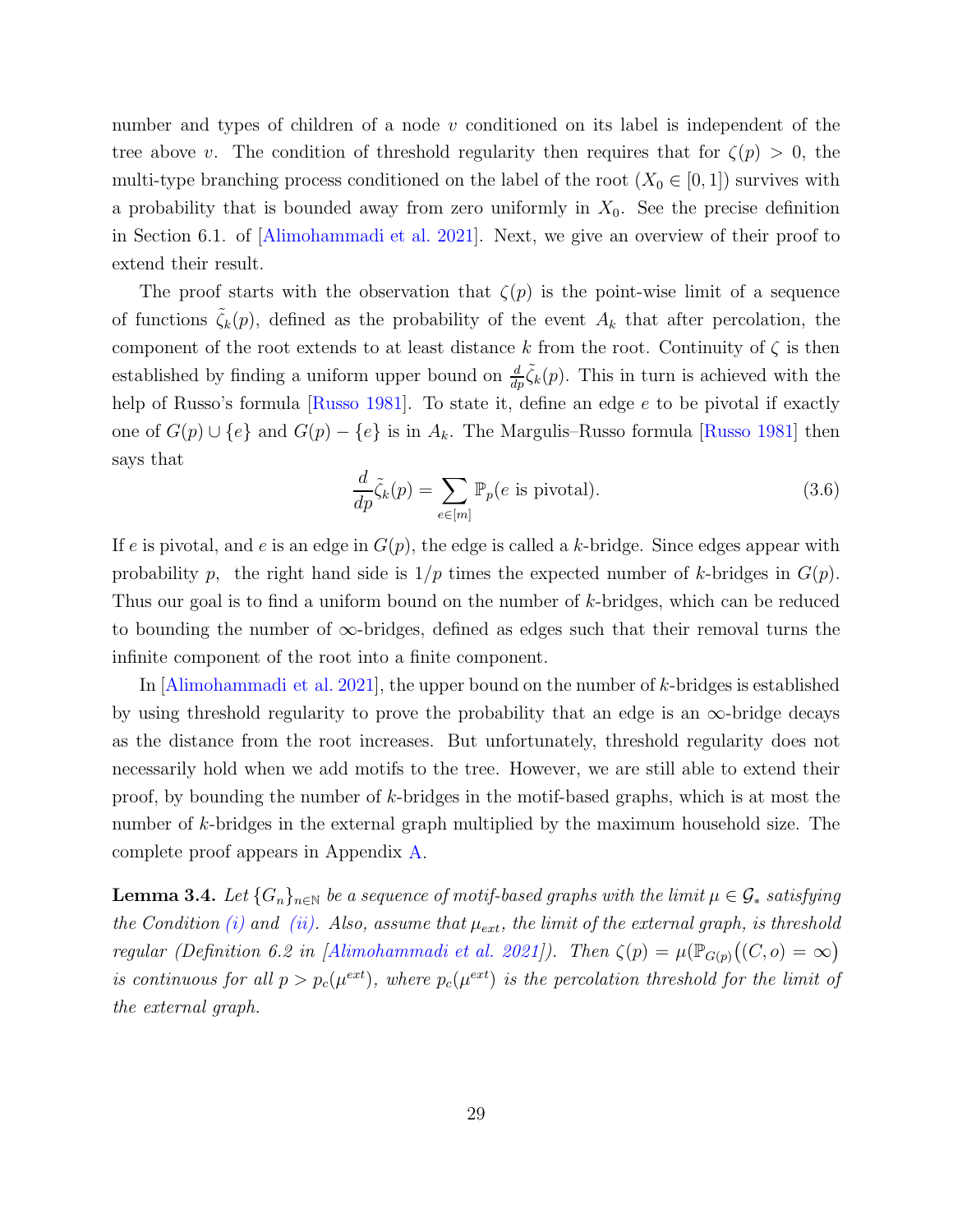## <span id="page-30-0"></span>3.4 Proofs of the Motif-Based Configuration Model and Preferential Attachment

Finally, we prove Corollaries [1.10](#page-9-0) and [1.11,](#page-9-5) by noting that continuity of the survival probability in the limit is already implied by Lemma [3.4](#page-29-0) for motif-based preferential attachment and motif-based configuration models.

Proof of Corollary [1.10.](#page-9-0) Motif-based preferential attachment graphs, are large-set expanders by the expansion of preferential attachment models shown in Lemma [1.3](#page-6-1) and Proposition [3.3.](#page-27-0) Their local weak limit (which exists by Lemma [1.8\)](#page-9-4) has a continuous survival probability by Lemma [3.4](#page-29-0) above and the fact that the external graph has a smooth survival probability at  $p_c(\mu^{ext}) = 0$  by Corollary 6.8 in [\[Alimohammadi et al. 2021\]](#page-31-2). The continuity of the motifbased graph at  $p = 0$  follows from the fact that  $\zeta(p) \leq \zeta^{ext}(p)$ , because by percolating edges in a motif the corresponding super node in the external graph will be removed when the motif becomes disconnected. This event happens with a positive probability because the size of the motifs are bounded by some constant  $S_{\text{max}}$ . Therefore since  $\zeta^{ext}(p) \to 0$  as  $p \to 0$ , we get that  $\zeta(p) \to 0$  for  $p \to 0$  as well.

As a result Theorems [1.1](#page-3-0) and [1.2](#page-4-0) applies to motif-based preferential attachment graphs.

Proof of Corollary [1.11.](#page-9-5) Similar to the motif-based preferential attachment model, the expansion follows from the expansion of the external graph proved in Lemma 12 in [\[Abdullah et al.](#page-31-3) [2012\]](#page-31-3) and Proposition [3.3.](#page-27-0) The continuity follows from Lemma [3.4](#page-29-0) and noting that the limit of the external graphs is a two-stage branching process(by Theorem 4.5 in [\[van der Hofstad](#page-35-4) [2020\]](#page-35-4)) and hence has a continuous survival probability ( see e.g., [\[Broman and Meester](#page-33-7) [2008\]](#page-33-7)).

We only need to check the continuity at or below  $p_c^{ext}$ , the percolation threshold for the external graph. Similar to the argument in Corollary  $1.10 \zeta(p) \leq \zeta^{ext}(p)$  $1.10 \zeta(p) \leq \zeta^{ext}(p)$ . Therefore,  $\zeta(p) = 0$ for all  $p < p_c^{ext}$ . Moreover, since  $\zeta^{ext}(p) \to 0$  as  $p \to p_c^{ext}$  for the configuration model (see e.g., [\[Broman and Meester 2008\]](#page-33-7)), then  $\zeta(p) \to 0$  for  $p \to p_c^{ext}$  as well. As a result, all the conditions needed for Theorems [1.1](#page-3-0) and [1.2](#page-4-0) hold and their result is applicable to motif-based configuration models.

 $\Box$ 

 $\Box$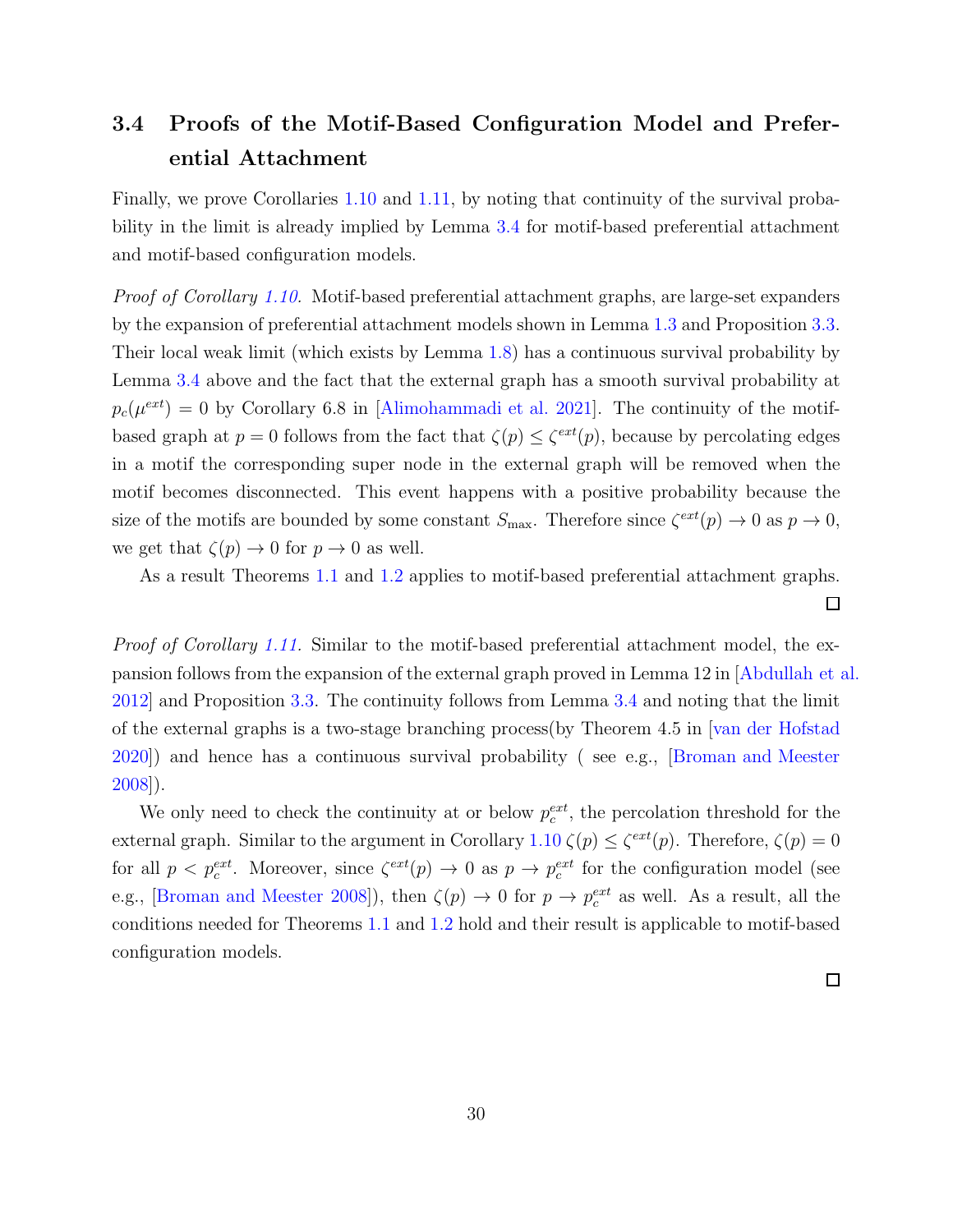## 4 Future Work

A natural next step is to prove that our results hold for the general SIR model, where the recovery time is drawn from a distribution. Intuitively, Algorithm [1](#page-5-0) is related to the probability of an outbreak starting from a uniform random node. For a general SIR model this is not the case and one can define a backward infection process (analogous to the forward process described in Algorithm [1\)](#page-5-0) to compute the relative size of an outbreak. The backward process at each step, finds which of the undiscovered neighbors could have transmitted the disease to the original node. Note that if a node is infected in an outbreak, then its backward infection must be large and hence it will reach  $k$  other nodes. So, the possible next step would be to characterize graphs such that the backward and forward processes describe the size and probability of an outbreak for a generalized SIR model.

Further, we conjecture that the assumption on continuity of  $\zeta(p)$  in all of our results can be lifted, i.e., the local weak limit of a sequence of large-set expanders has a continuous survival probability.

### References

- <span id="page-31-3"></span>Abdullah, Mohammed, Colin Cooper, and Alan Frieze, "Cover time of a random graph with given degree sequence," Discrete Mathematics, 2012, 312 (21), 3146–3163.
- <span id="page-31-5"></span>Aldous, David and J Michael Steele, "The objective method: probabilistic combinatorial optimization and local weak convergence," in "Probability on discrete structures," Springer, 2004, pp. 1–72.
- <span id="page-31-1"></span>Aldous, David J, "Representations for partially exchangeable arrays of random variables," Journal of Multivariate Analysis, 1981, 11 (4), 581–598.
- <span id="page-31-2"></span>Alimohammadi, Yeganeh, Christian Borgs, and Amin Saberi, "Locality of Random Digraphs on Expanders," arXiv preprint arXiv:2103.09952, 2021.
- <span id="page-31-4"></span>Alon, Noga, Itai Benjamini, and Alan Stacey, "Percolation on finite graphs and isoperimetric inequalities," Ann. Probab., 07 2004,  $32(3)$ , 1727–1745.
- <span id="page-31-0"></span>Ball, Frank, David Sirl, and Pieter Trapman, "Threshold behaviour and final outcome of an epidemic on a random network with household structure," Advances in Applied Probability, 2009, 41 (3), 765–796.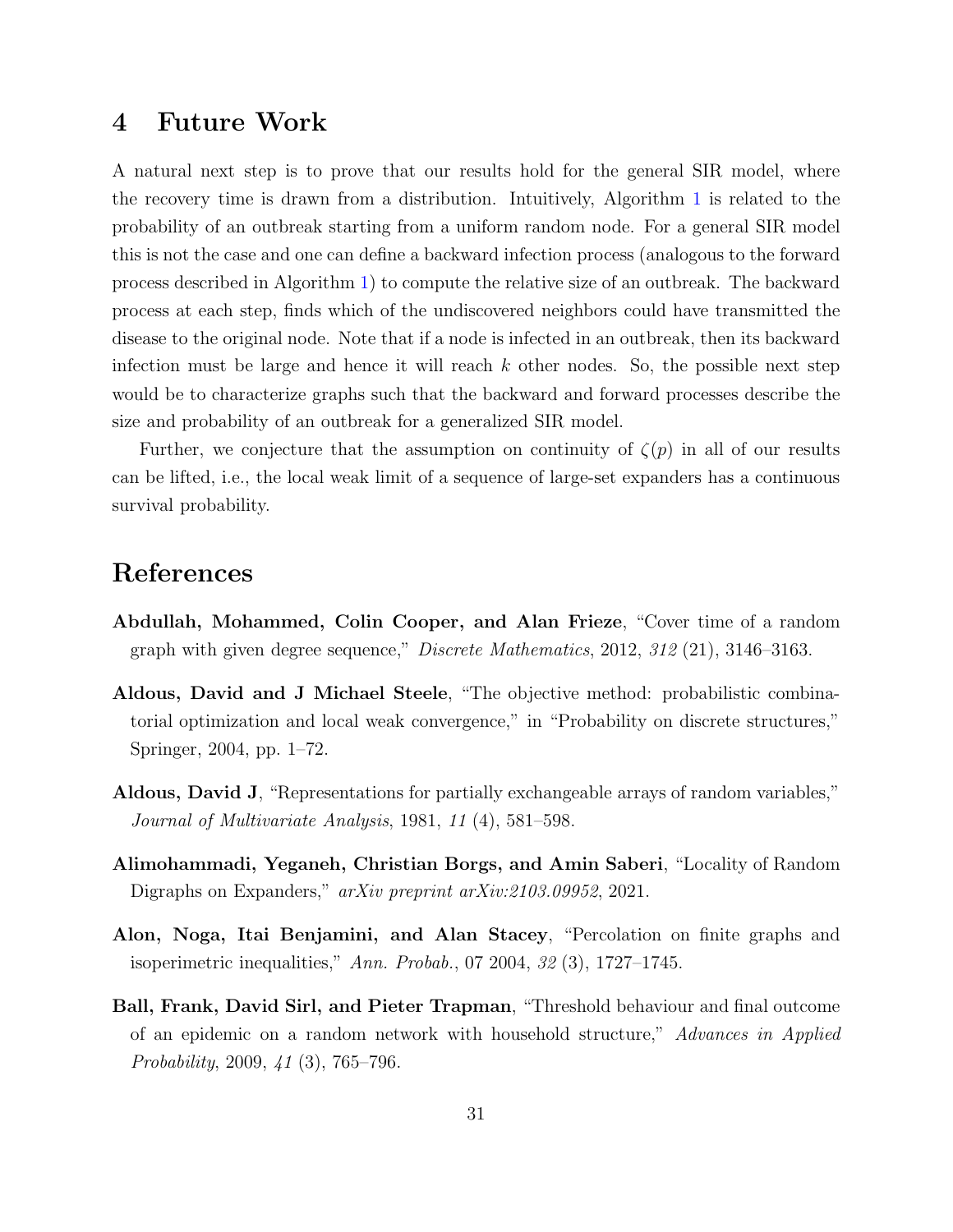- <span id="page-32-4"></span> $\ldots$ ,  $\ldots$ , and  $\ldots$ , "Analysis of a stochastic SIR epidemic on a random network incorporating household structure," Mathematical Biosciences, 2010, 224 (2), 53-73.
- <span id="page-32-11"></span>Benjamini, Itai and Oded Schramm, "Recurrence of distributional limits of finite planar graphs," Electron. J. Probab., 2001, 6, 13 pp.
- <span id="page-32-7"></span>, Asaf Nachmias, and Yuval Peres, "Is the critical percolation probability local?," Probability Theory and Related Fields, February 2011, 149, 261–269.
- <span id="page-32-1"></span>Berger, Noam, Christian Borgs, Jennifer T. Chayes, and Amin Saberi, "On the Spread of Viruses on the Internet," in "Proceedings of the Sixteenth Annual ACM-SIAM Symposium on Discrete Algorithms" SODA '05 Society for Industrial and Applied Mathematics USA 2005, p. 301–310.
- <span id="page-32-5"></span> $,\ldots,\ldots,\mathbf{and}\ldots$  "Asymptotic behavior and distributional limits of preferential attachment graphs," Ann. Probab., 01 2014, 42 (1), 1–40.
- <span id="page-32-8"></span>Bertoin, Jean and Gerónimo Uribe Bravo, "Supercritical percolation on large scale-free random trees," The Annals of Applied Probability, 2015, 25 (1), 81–103.
- <span id="page-32-9"></span>Bickel, Peter J and Aiyou Chen, "A nonparametric view of network models and Newman–Girvan and other modularities," Proceedings of the National Academy of Sciences, 2009, 106 (50), 21068–21073.
- <span id="page-32-6"></span>**Bollobás, Béla**, *Random graphs* number 73, Cambridge university press, 2001.
- <span id="page-32-0"></span>Bollobás, Béla and Oliver Riordan, "Robustness and vulnerability of scale-free random graphs," Internet Math., 2003, 1 (1), 1–35.
- <span id="page-32-2"></span>, Svante Janson, and Oliver Riordan, "The phase transition in inhomogeneous random graphs," Random Structures & Algorithms, 2007, 31 (1), 3–122.
- <span id="page-32-10"></span>Borgs, Christian and Jennifer Chayes, "Graphons: A nonparametric method to model, estimate, and design algorithms for massive networks," in "Proceedings of the 2017 ACM Conference on Economics and Computation" 2017, pp. 665–672.
- <span id="page-32-3"></span> $\overline{\phantom{a}}$ , Jennifer T Chayes, László Lovász, Vera T Sós, and Katalin Vesztergombi, "Convergent sequences of dense graphs I: Subgraph frequencies, metric properties and testing," Advances in Mathematics, 2008, 219 (6), 1801–1851.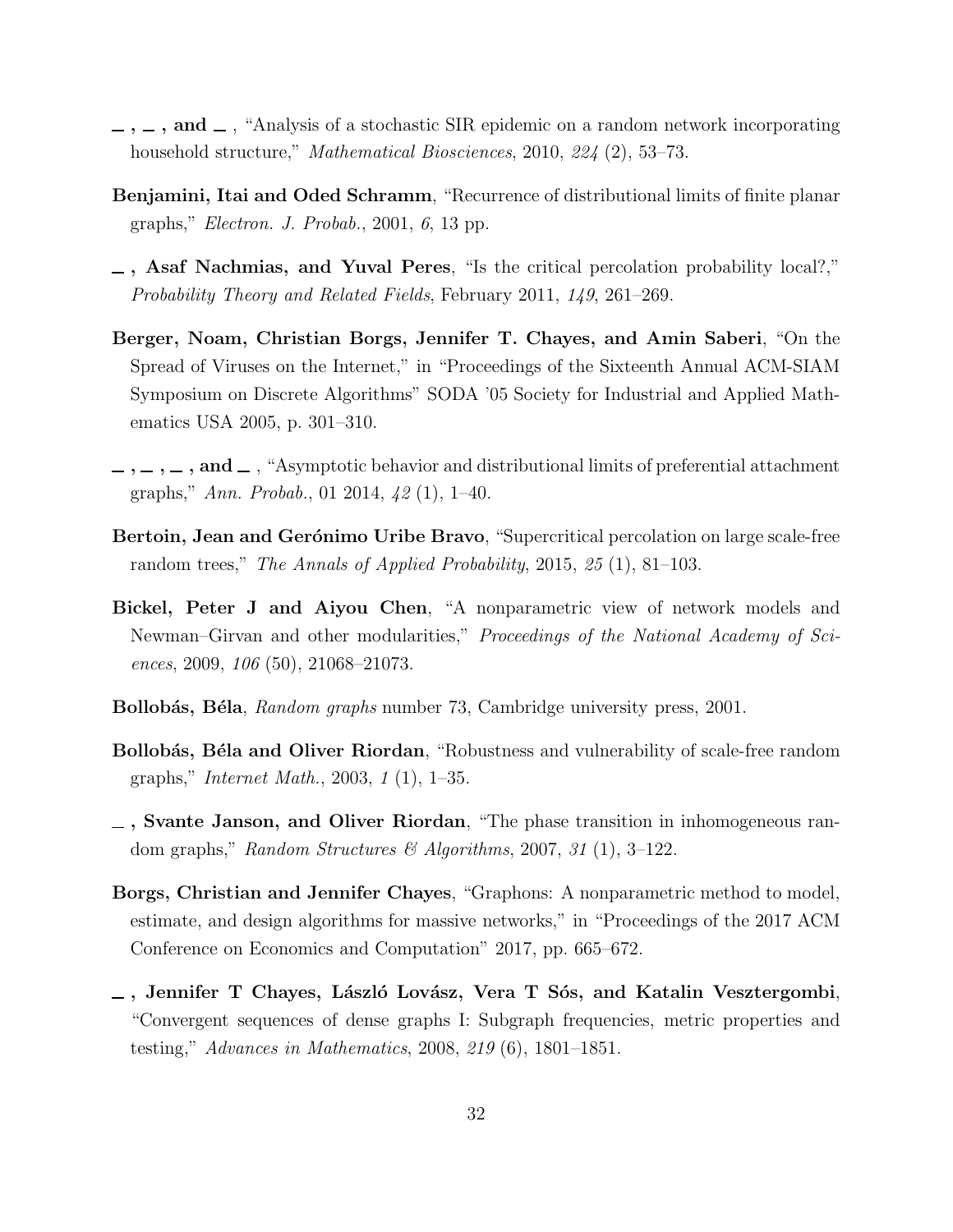- <span id="page-33-4"></span> $\ldots$ ,  $\ldots$ , and  $\ldots$ , "Convergent sequences of dense graphs II. Multiway cuts and statistical physics," Annals of Mathematics, 2012, pp. 151–219.
- <span id="page-33-7"></span>Broman, Erik and Ronald Meester, "Survival of inhomogeneous Galton-Watson processes," Advances in Applied Probability, 2008, 40 (3), 798–814.
- <span id="page-33-8"></span>Decreusefond, Laurent, Jean-Stéphane Dhersin, Pascal Moyal, and Viet Chi Tran, "Large graph limit for an SIR process in random network with heterogeneous connectivity," The Annals of Applied Probability, 2012, 22 (2), 541–575.
- <span id="page-33-1"></span> $\overline{\phantom{a}}$ , Jean-Stéphane Dhersin, Pascal Moyal, and Viet Chi Tran, "Large graph limit for an SIR process in random network with heterogeneous connectivity," The Annals of Applied Probability, 2012, 22 (2), 541 – 575.
- <span id="page-33-0"></span>Gupta, S., R. Anderson, and R. May, "Networks of sexual contacts: implications for the pattern of spread of HIV," AIDS, 1989, 3, 807–818.
- <span id="page-33-3"></span>Hoover, Douglas N, "Relations on Probability Spaces and Arrays of," t, Institute for Advanced Study, 1979.
- <span id="page-33-2"></span>Janson, Svante, Malwina Luczak, and Peter Windridge, "Law of large numbers for the SIR epidemic on a random graph with given degrees," Random Structures  $\mathscr{C}$  Algorithms, 2014, 45 (4), 726–763.
- <span id="page-33-5"></span>Kempe, David, Jon Kleinberg, and Éva Tardos, "Maximizing the spread of influence through a social network," in "Proceedings of the Ninth ACM SIGKDD International Conference on Knowledge Discovery and Data Mining" KDD '03 Association for Computing Machinery New York, NY, USA 2003, p. 137–146.
- <span id="page-33-6"></span>Kiss, István Z, Joel C Miller, Péter L Simon et al., "Mathematics of epidemics on networks," Cham: Springer, 2017, 598.
- <span id="page-33-10"></span>Krivelevich, Michael, Eyal Lubetzky, and Benny Sudakov, "Asymptotics in percolation on high-girth expanders," Random Structures & Algorithms, 2020, 56 (4), 927-947.
- <span id="page-33-9"></span>Martineau, Sébastien and Vincent Tassion, "Locality of percolation for abelian Cayley graphs," The Annals of Probability, 2017, 45 (2), 1247–1277.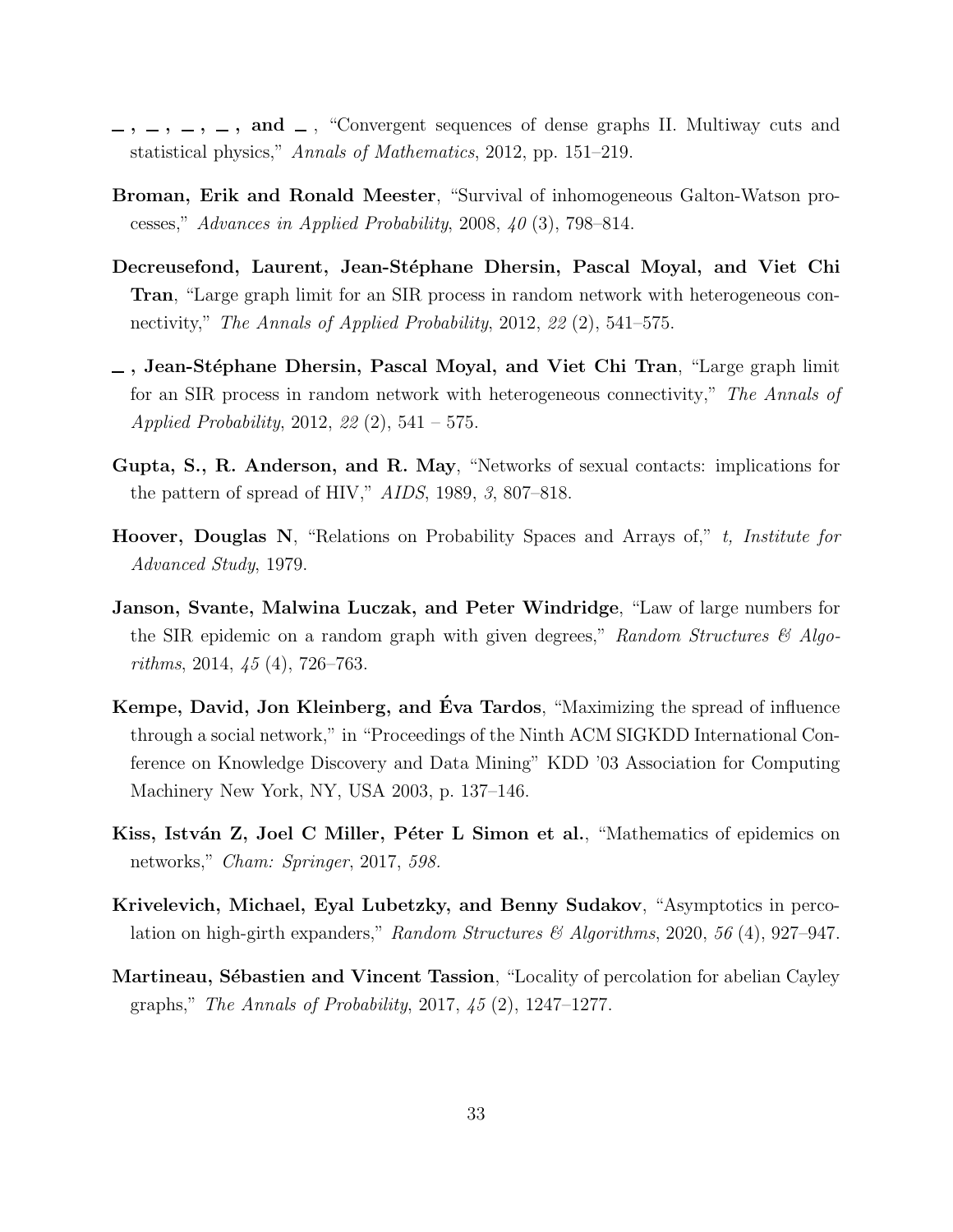- <span id="page-34-0"></span>Molloy, Michael, Bruce Reed, Mark Newman, Albert-László Barabási, and Duncan J Watts, "A critical point for random graphs with a given degree sequence," in "The Structure and Dynamics of Networks," Princeton University Press, 2011, pp. 240–258.
- <span id="page-34-2"></span>Neal, Peter, "SIR epidemics on a Bernoulli random graph," Journal of applied probability, 2003, 40 (3), 779–782.
- <span id="page-34-5"></span>Newman, Mark EJ, Steven H Strogatz, and Duncan J Watts, "Random graphs with arbitrary degree distributions and their applications," *Physical review E*, 2001,  $64$ (2), 026118.
- <span id="page-34-7"></span>N'zi, Modeste, Etienne Pardoux, and Ténan Yeo, "A sir model on a refining spatial grid i: Law of large numbers," *Applied Mathematics*  $\mathcal{C}$  *Optimization*, 2019, pp. 1–37.
- <span id="page-34-10"></span>Orbanz, Peter and Daniel M Roy, "Bayesian models of graphs, arrays and other exchangeable random structures," IEEE transactions on pattern analysis and machine intelligence, 2014, 37 (2), 437–461.
- <span id="page-34-3"></span>Pastor-Satorras, Romualdo and Alessandro Vespignani, "Epidemic spreading in scale-free networks," Physical review letters, 2001, 86 (14), 3200.
- <span id="page-34-8"></span>Picard, Philippe and Claude Lefevre, "A unified analysis of the final size and severity distribution in collective Reed-Frost epidemic processes," Advances in Applied Probability, 1990, 22 (2), 269–294.
- <span id="page-34-1"></span>Riordan, O., "The Small Giant Component in Scale-Free Random Graphs," Combinatorics, Probability and Computing, 2005, 14, 897 – 938.
- <span id="page-34-11"></span>Russo, L., "On the critical percolation probabilities," Zeitschrift für Wahrscheinlichkeitstheorie und Verwandte Gebiete, 1981, 56, 229–237.
- <span id="page-34-9"></span>**Sarkar, Sourav**, "A note on the local weak limit of a sequence of expander graphs,"  $arXiv$ , 2018, p. 1808.09073.
- <span id="page-34-4"></span>Scott, John, "Social network analysis," Sociology, 1988, 22 (1), 109–127.
- <span id="page-34-6"></span>Sharkey, Kieran J, Istvan Z Kiss, Robert R Wilkinson, and Peter L Simon, "Exact equations for SIR epidemics on tree graphs," Bulletin of mathematical biology, 2015, 77  $(4), 614-645.$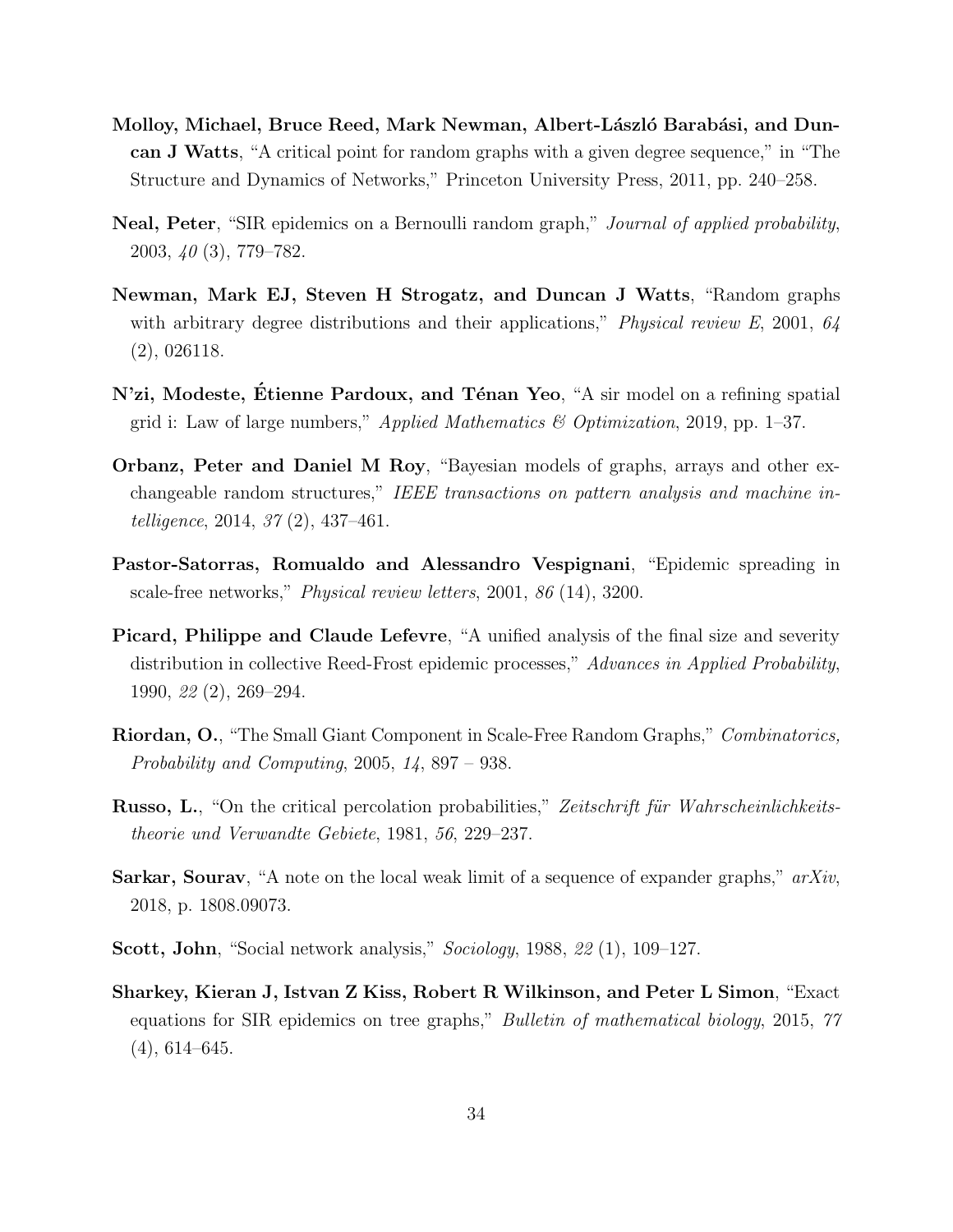- <span id="page-35-5"></span>Stegehuis, Clara, Remco Van Der Hofstad, and Johan SH Van Leeuwaarden, "Epidemic spreading on complex networks with community structures," Scientific reports, 2016,  $6(1)$ , 1–7.
- <span id="page-35-2"></span>**Trapman, Pieter**, "On analytical approaches to epidemics on networks," *Theoretical pop*ulation biology, 2007, 71 (2), 160–173.
- <span id="page-35-3"></span>van der Hofstad, Remco, Random graphs and complex networks, Vol 1, Vol. 1 of Cambridge Series in Statistical and Probabilistic Mathematics, Cambridge University Press, 2016.
- <span id="page-35-4"></span>, Random graphs and complex networks, Vol 2, online, 2020.
- <span id="page-35-9"></span> $\Box$ , "The giant in random graphs is almost local,"  $arXiv$ , 2021, p. 2103.11733.
- <span id="page-35-8"></span>and Asaf Nachmias, "Hypercube percolation," Journal of the European Mathematical Society, 2017, 19 (3), 725–814.
- <span id="page-35-0"></span>, Johan SH van Leeuwaarden, and Clara Stegehuis, "Hierarchical configuration model," arXiv preprint arXiv:1512.08397, 2015.
- <span id="page-35-6"></span>Volz, E., "SIR dynamics in random networks with heterogeneous connectivity," *Journal of* Mathematical Biology, 2008, 56, 293 – 310.
- <span id="page-35-7"></span>Volz, Erik and Lauren Ancel Meyers, "Epidemic thresholds in dynamic contact networks," Journal of The Royal Society Interface, 2009, 6 (32), 233–241.
- <span id="page-35-1"></span>Wolfe, Patrick J and Sofia C Olhede, "Nonparametric graphon estimation," arXiv preprint arXiv:1309.5936, 2013.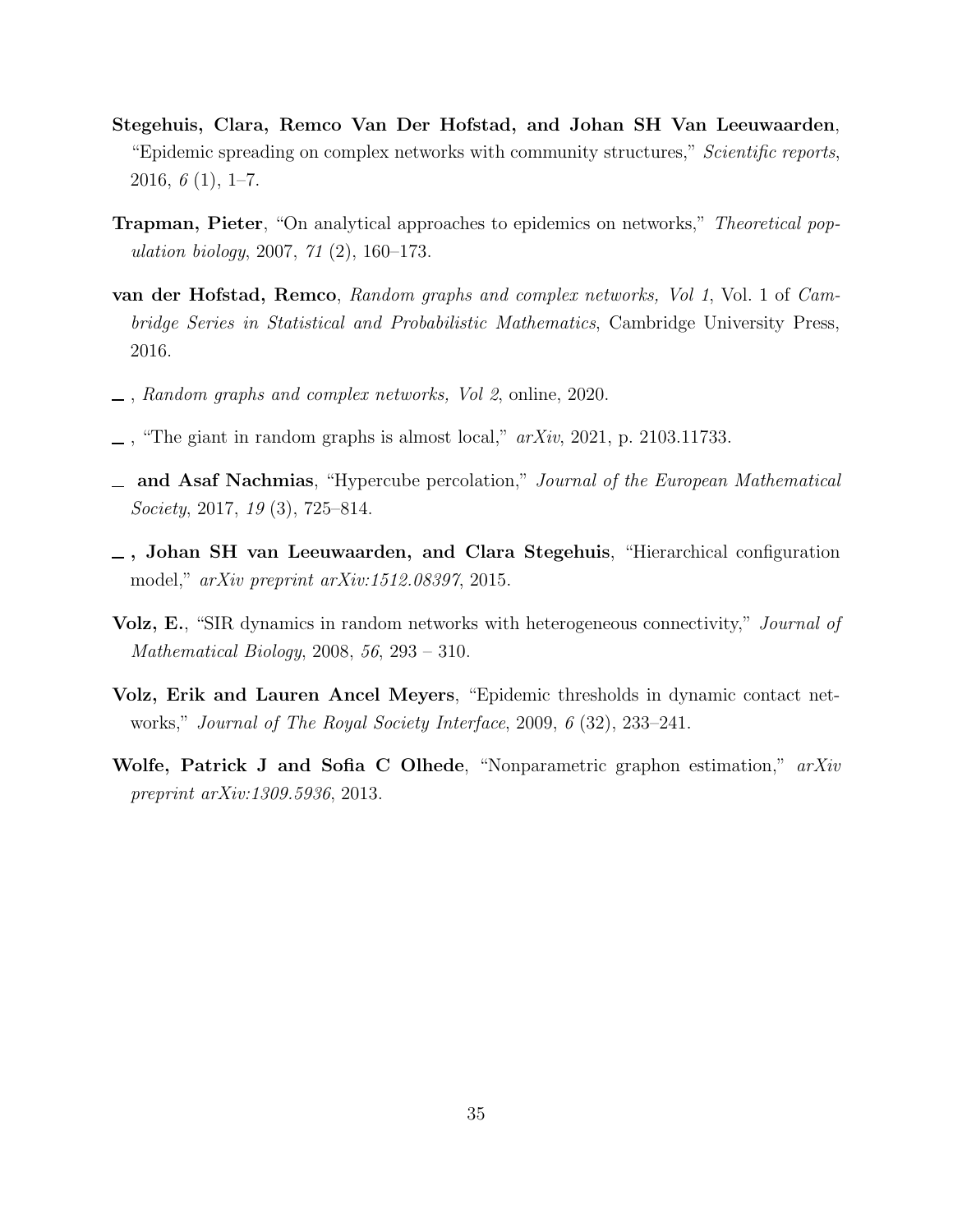## <span id="page-36-0"></span>A Proof of Lemma [3.4](#page-29-0)

To give the formal proof, first recall the definition of threshold regular trees from [\[Alimohammadi et al.](#page-31-2) [2021\]](#page-31-2). Using their terminology, types of vertices in a multi-type branching process  $G$  are labelled by a label  $x \in [0,1]$ . The distribution on the types and the number of children of a vertex of type x only depends on x and can be as general as desired. Let  $\mu_x$  be the distribution over trees generated starting from a vertex of type  $x$ , and let  $G_x$  be a graph drawn from  $\mu_x$ . Then define  $\zeta_x(p) = \mu_x(|C(x)| = \infty$  in  $G_x(p)$ .

The threshold regular condition (Definition 6.1. in [\[Alimohammadi et al. 2021\]](#page-31-2)) says that if  $\zeta(p - \epsilon) > 0$  for some  $\epsilon > 0$ , then there exists  $\delta$  such that  $\zeta_x(p) \geq \delta$  for all  $x \in S$ . Then similar to the derivation of  $(3.6)$  we get

$$
p\zeta_x(p) = \mathbb{E}_{G_x(p)}[b_{p,k}(x)],\tag{A.1}
$$

where  $b_{p,k}(x)$  is the number of k-bridges in  $G_x(p)$ . Now, we are ready to prove the lemma.

For the motif-based graph  $G$ , define  $E^{ext}(G)$  as the set of external edges in G. Let  $e \in E^{ext}(G)$  be an external k-bridge in G. Since  $G^{ext}$  is a tree, then there exists a  $k' < k$ such that e is a k'-bridge for  $G^{ext}$ . Further, we can find a lower bound on k' by Condition [\(i\).](#page-9-1) By this condition, each motif can add at most  $S_{\text{max}}$  to the distance of the root o from the boundary. Therefore a k-bridge in G is an external k'-bridge in  $G^{ext}$ , where  $k' \geq k/S_{\text{max}}$ . Then because the number of  $k'$ -bridges is decreasing in  $k'$ ,

$$
\mathbb{E}_{G_x(p)}[b_{p,k}^{ext}(x)] \leq \mathbb{E}_{G_x^{ext}(p)}[b_{p,\frac{k}{\text{Smax}}}(x)].
$$

By applying Lemma C.2. in [\[Alimohammadi et al. 2021](#page-31-2)] there exists L such that for all  $p \ge p_c(\mu^{ext}) + \epsilon$  and all  $x \in S$  and all  $k \ge 0$ 

$$
\mathbb{E}_{G_x(p)}[b_{p,k}^{ext}(x)] \leq \mathbb{E}_{G_x^{ext}(p)}[b_{p,\frac{k}{\text{S}_{\text{max}}}}(x)] \leq L,
$$

which bounds the number of external k-bridges in  $G_x(p)$ .

Now, to bound the number of internal k-bridges, note that each internal bridge  $e$  can be mapped to the an external k-bridge which connects the motif containing  $e$  to its ancestor motif. Further by Condition [\(i\)](#page-9-1) there are at most  $\binom{S_{\text{max}}}{2}$  $\binom{\text{max}}{2}$  internal edges mapped to the same